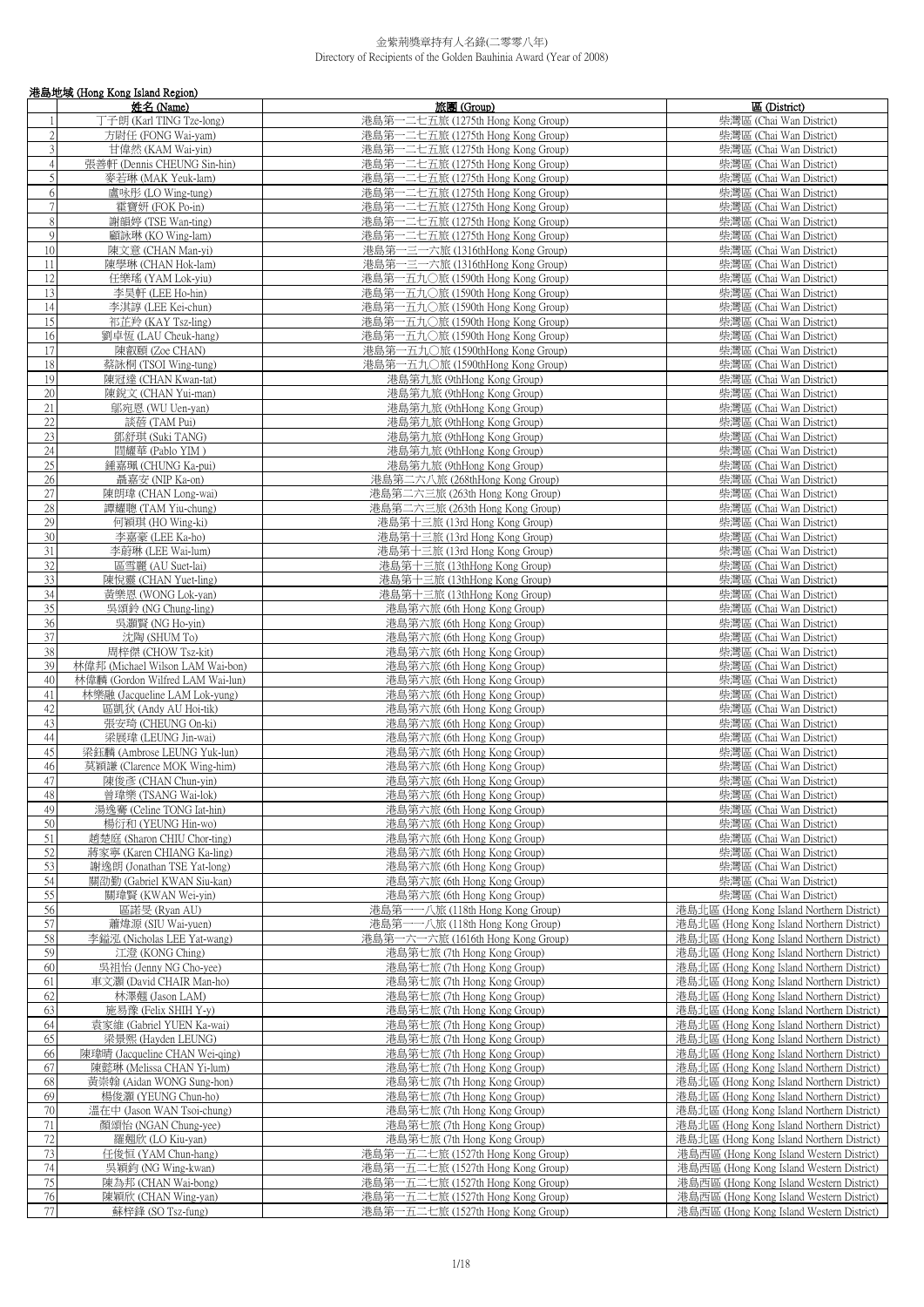|            | 姓名 (Name)                                            | 旅團 (Group)                                                            | 區 (District)                                             |
|------------|------------------------------------------------------|-----------------------------------------------------------------------|----------------------------------------------------------|
| 78         | 吳天諭 (NG Tin-yue)                                     | 港島第一五三旅 (153thHong Kong Group)                                        | 港島西區 (Hong Kong Island Western District)                 |
| 79         | 李珮盈 (LI Pui-ying)                                    | 港島第一五三旅 (153thHong Kong Group)                                        | 港島西區 (Hong Kong Island Western District)                 |
| 80         | 郭映渝 (KWOK Ying-yu)                                   | 港島第一五三旅 (153thHong Kong Group)                                        | 港島西區 (Hong Kong Island Western District)                 |
| 81         | 陳芷羲 (CHAN Tsz-hei)                                   | 港島第一五三旅 (153thHong Kong Group)                                        | 港島西區 (Hong Kong Island Western District)                 |
| 82         | 劉詠琳 (LAU Wing-lam)                                   | 港島第一五三旅 (153thHong Kong Group)                                        | 港島西區 (Hong Kong Island Western District)                 |
| 83         | 李懿珊 (Mavis LEE Yee-shan)                             | 港島第一六一旅 (161st Hong Kong Group)                                       | 港島西區 (Hong Kong Island Western District)                 |
| 84         | 郭姵呈 (Christy KWOK Pei-ching)                         | 港島第一六一旅 (161st Hong Kong Group)                                       | 港島西區 (Hong Kong Island Western District)                 |
| 85         | 黃靄寧 (Stacey WONG Oi-ning)                            | 港島第一六一旅 (161st Hong Kong Group)                                       | 港島西區 (Hong Kong Island Western District)                 |
| 86         | 楊梓榮 (YEUNG Tsz-wing)                                 | 港島第一六一旅 (161st Hong Kong Group)                                       | 港島西區 (Hong Kong Island Western District)                 |
| 87         | 許朗生 (HUI Long-sang)                                  | 港島第十六旅 (16th Hong Kong Group)                                         | 港島西區 (Hong Kong Island Western District)                 |
| 88         | 陳俊楠 (CHAN Chun-nam)                                  | 港島第十六旅 (16th Hong Kong Group)                                         | 港島西區 (Hong Kong Island Western District)                 |
| 89         | 袁樂瑤 (YUEN Lok-yiu)                                   | 港島第三十一旅 (31st Hong Kong Group)                                        | 港島西區 (Hong Kong Island Western District)                 |
| 90         | 梁錫濤 (LEUNG Sik-to)                                   | 港島第二二四旅 (224thHong Kong Group)                                        | 港島南區 (Hong Kong Island Southern District)                |
| 91         | 曾安翹 (Anky TSANG On-kiu)                              | 港島第二二四旅 (224thHong Kong Group)                                        | 港島南區 (Hong Kong Island Southern District)                |
| 92         | 黃琬婷 (WONG Yuen-ting)                                 | 港島第二二四旅 (224thHong Kong Group)                                        | 港島南區 (Hong Kong Island Southern District)                |
| 93         | 周卓賢 (CHOW Cheuk-yin)                                 | 港島第二三六旅 (236thHong Kong Group)                                        | 港島南區 (Hong Kong Island Southern District)                |
| 94         | 高偉信 (KO Wai-shun)                                    | 港島第一三六八旅 (1368th Hong Kong Group)                                     | 筲箕灣區 (Shau Kei Wan District)                             |
| 95         | 許耀軒 (HUI Yiu-hin)                                    | 港島第一三六八旅 (1368th Hong Kong Group)                                     | 筲箕灣區 (Shau Kei Wan District)                             |
| 96         | 劉曉允 (Hilda LAU Hiu-Wan)                              | 港島第一三六八旅 (1368th Hong Kong Group)                                     | 筲箕灣區 (Shau Kei Wan District)                             |
| 97         | 關子謙 (Horace KWAN Tsz-him)                            | 港島第一三六八旅 (1368th Hong Kong Group)                                     | 筲箕灣區 (Shau Kei Wan District)                             |
| 98         | 蔡柏明 (Chobtham Navapheudh)                            | 港島第一五三九旅 (1539th Hong Kong Group)                                     | 筲箕灣區 (Shau Kei Wan District)                             |
| 99         | 顧子豐 (KOO Tsz-fung)                                   | 港島第一五三九旅 (1539th Hong Kong Group)                                     | 筲箕灣區 (Shau Kei Wan District)                             |
| 100        | 何冠璋 (HO Kwun-cheung)                                 | 港島第二四二旅 (242nd Hong Kong Group)                                       | 筲箕灣區 (Shau Kei Wan District)                             |
| 101        | 吳懿中 (Anissa NG)                                      | 港島第二四二旅 (242nd Hong Kong Group)                                       | 筲箕灣區 (Shau Kei Wan District)                             |
| 102        | 袁梓浚 (YUEN Chi-tsun)                                  | 港島第二四二旅 (242nd Hong Kong Group)                                       | 筲箕灣區 (Shau Kei Wan District)                             |
| 103        | 張翠騫 (Tracy CHEUNG Tsui-hin)                          | 港島第二四二旅 (242nd Hong Kong Group)                                       | 筲箕灣區 (Shau Kei Wan District)                             |
| 104        | 梁景珩 (LEUNG King-heng)                                | 港島第二四二旅 (242nd Hong Kong Group)                                       | 筲箕灣區 (Shau Kei Wan District)                             |
| 105        | 莫欣穎 (Jodie MOK Yan-wing)                             | 港島第二四二旅 (242nd Hong Kong Group)                                       | 筲箕灣區 (Shau Kei Wan District)                             |
| 106        | 莫頴鎔 (Stacy MOK Wing-yung)                            | 港島第二四二旅 (242nd Hong Kong Group)                                       | 筲箕灣區 (Shau Kei Wan District)                             |
| 107        | 溫子敬 (WAN Tsz-king)                                   | 港島第二四二旅 (242nd Hong Kong Group)                                       | 筲箕灣區 (Shau Kei Wan District)                             |
| 108        | 溫蒨宜 (WAN Sin-yee)                                    | 港島第二四二旅 (242nd Hong Kong Group)                                       | 筲箕灣區 (Shau Kei Wan District)                             |
| 109        | 葉澍陪 (IP Shue-pui)                                    | 港島第二四二旅 (242nd Hong Kong Group)                                       | 筲箕灣區 (Shau Kei Wan District)                             |
| 110        | 蔡傑媛 (TSOI Kit-wun)                                   | 港島第二四二旅 (242nd Hong Kong Group)                                       | 筲箕灣區 (Shau Kei Wan District)                             |
| 111        | 鄧然生 (Joshua TANG yan-san)                            | 港島第二四二旅 (242nd Hong Kong Group)                                       | 筲箕灣區 (Shau Kei Wan District)                             |
| 112        | 鄭浩維 (Harris CHENG Ho-wai)                            | 港島第二四二旅 (242nd Hong Kong Group)                                       | 筲箕灣區 (Shau Kei Wan District)                             |
| 113        | 鄺惠婷 (KWONG Wai-ting)                                 | 港島第二四二旅 (242nd Hong Kong Group)                                       | 筲箕灣區 (Shau Kei Wan District)                             |
| 114        | 譚詠詩 (TAM Wing-see)                                   | 港島第二四二旅 (242nd Hong Kong Group)                                       | 筲箕灣區 (Shau Kei Wan District)                             |
| 115        | 黃倩寧 (WONG Sin-ning)<br>李健正 (LEE Kin-ching)           | 港島第一○八八旅 (1088thHong Kong Group)<br>港島第一一七六旅 (1176th Hong Kong Group) | 維多利亞城區 (Victoria District)<br>維多利亞城區 (Victoria District) |
| 116<br>117 | 林家希 (LAM Ka-hei)                                     | 港島第-<br>一一七六旅 (1176th Hong Kong Group)                                | 維多利亞城區 (Victoria District)                               |
| 118        | 邱樂曦 (YAU Lok-hei)                                    | 港島第<br>---七六旅 (1176th Hong Kong Group)                                | 維多利亞城區 (Victoria District)                               |
| 119        | 范紫晴 (FAN Tsz-ching)                                  | 港島第-<br>----七六旅 (1176th Hong Kong Group)                              | 維多利亞城區 (Victoria District)                               |
| 120        | 黃暐程 (WONG Wai-ching)                                 | 港島第一一五五旅 (1155 th Hong Kong Group)                                    | 維多利亞城區 (Victoria District)                               |
| 121        | 呂錫進 (Danson LOI Shek-chun)                           | 港島第<br>-五五旅 (1155th Hong Kong Group)                                  | 維多利亞城區 (Victoria District)                               |
| 122        | 呂纈榆 (Samantha LOI Kit-yue)                           | ---五五旅 (1155th Hong Kong Group)<br>港島第                                | 維多利亞城區 (Victoria District)                               |
| 123        | 李欣鍵 (LEE Yan-kin)                                    | 港島第<br>五五旅 (1155th Hong Kong Group)                                   | 維多利亞城區 (Victoria District)                               |
| 124        | 范俊樂 (Raymond FAN Chun-lok)                           | ---五五旅 (1155th Hong Kong Group)<br>港島第                                | 維多利亞城區 (Victoria District)                               |
| 125        | 區均衡 (Leighton AU Kwan-heng)                          | 港島第一一五五旅 (1155th Hong Kong Group)                                     | 維多利亞城區 (Victoria District)                               |
| 126        | 梁偉亮 (LEUNG Wai-leong)                                | 港島第一一五五旅 (1155th Hong Kong Group)                                     | 維多利亞城區 (Victoria District)                               |
| 127        | 郭紀兆 (KWOK Kei-siu)                                   | 港島第<br>·五五旅 (1155th Hong Kong Group)                                  | 維多利亞城區 (Victoria District)                               |
| 128        | 郭凱達 (KWOK Hoi-tat)                                   | 港島第<br>•五五旅 (1155th Hong Kong Group)                                  | 維多利亞城區 (Victoria District)                               |
| 129        | 陳啟源 (CHAN Kai-yuen)                                  | 五五旅 (1155th Hong Kong Group)<br>港島第                                   | 維多利亞城區 (Victoria District)                               |
| 130        | 陳灝燊 (Adrian CHAN Ho-san)                             | 港島第<br>-五五旅 (1155th Hong Kong Group)                                  | 維多利亞城區 (Victoria District)                               |
| 131        | 植浩宏 (CHIK Ho-wang)                                   | -五五旅 (1155th Hong Kong Group)<br>港島第-                                 | 維多利亞城區 (Victoria District)                               |
| 132        | 鄭君濠 (CHENG Kwan-ho)                                  | 一五五旅 (1155th Hong Kong Group)<br>港島第-                                 | 維多利亞城區 (Victoria District)                               |
| 133        | 羅嘉浩 (LO Ka-ho)                                       | 港島第一一五五旅 (1155th Hong Kong Group)                                     | 維多利亞城區 (Victoria District)                               |
| 134        | 謝淏嵐 (TSE Ho-nam)                                     | 港島第一二五旅 (125th Hong Kong Group)                                       | 維多利亞城區 (Victoria District)                               |
| 135        | 余朗榕 (YU Long-yung)                                   | 港島第一二五旅 (125thHong Kong Group)                                        | 維多利亞城區 (Victoria District)                               |
| 136        | 黎芷恩 (Sally LAI Tsz-yan)                              | 港島第一四六二旅 (1462nd Hong Kong Group)                                     | 維多利亞城區 (Victoria District)                               |
| 137        | 黎芷澄 (Cherry LAI Tsz-ching)                           | 港島第一四六二旅 (1462nd Hong Kong Group)                                     | 維多利亞城區 (Victoria District)                               |
| 138        | 黃家強 (Christopher WONG Ka-keung)                      | 港島第一旅 (1st Hong Kong Group)                                           | 維多利亞城區 (Victoria District)                               |
| 139<br>140 | 何嘉聰 (Kelvin HO Ka-chung)<br>佘曉朗 (Aaron SZE Hiu-long) | 港島第一旅 (1st Hong Kong Group)<br>港島第一旅 (1st Hong Kong Group)            | 維多利亞城區 (Victoria District)<br>維多利亞城區 (Victoria District) |
| 141        | 吳君駿 (Alex NG Kwan-chun)                              | 港島第一旅 (1st Hong Kong Group)                                           | 維多利亞城區 (Victoria District)                               |
| 142        | 宋柏謙 (Timothy SUNG Pak-him)                           | 港島第一旅 (1st Hong Kong Group)                                           | 維多利亞城區 (Victoria District)                               |
| 143        | 李明洋 (Martin LI Ming-yeung)                           | 港島第一旅 (1st Hong Kong Group)                                           | 維多利亞城區 (Victoria District)                               |
| 144        | 李景隆 (Wasin LEE King-lung)                            | 港島第一旅 (1st Hong Kong Group)                                           | 維多利亞城區 (Victoria District)                               |
| 145        | 洗漢傑 (Clement SIN Hon-kit)                            | 港島第一旅 (1st Hong Kong Group)                                           | 維多利亞城區 (Victoria District)                               |
| 146        | 林曉光 (Branco LAM Hiu-kwong)                           | 港島第一旅 (1st Hong Kong Group)                                           | 維多利亞城區 (Victoria District)                               |
| 147        | 高福林 (Aiken Ernest KO Fu-lin)                         | 港島第一旅 (1st Hong Kong Group)                                           | 維多利亞城區 (Victoria District)                               |
| 148        | 梁智軒 (Vincent LEUNG Chi-hin)                          | 港島第一旅 (1st Hong Kong Group)                                           | 維多利亞城區 (Victoria District)                               |
| 149        | 梁皓晴 (LEUNG Ho-ching)                                 | 港島第一旅 (1st Hong Kong Group)                                           | 維多利亞城區 (Victoria District)                               |
| 150        | 莊銘澤 (Jason CHONG Ming-chak)                          | 港島第一旅 (1st Hong Kong Group)                                           | 維多利亞城區 (Victoria District)                               |
| 151        | 陳君彥 (Maris CHAN Kwan-yin)                            | 港島第一旅 (1st Hong Kong Group)                                           | 維多利亞城區 (Victoria District)                               |
| 152        | 陳浚晞 (Edmund CHAN Tsun-hei)                           | 港島第一旅 (1st Hong Kong Group)                                           | 維多利亞城區 (Victoria District)                               |
| 153        | 陳燁慶 (CHAN Ip-hing)                                   | 港島第一旅 (1st Hong Kong Group)                                           | 維多利亞城區 (Victoria District)                               |
| 154        | 陳譽軒 (CHAN Yu-hin)                                    | 港島第一旅 (1st Hong Kong Group)                                           | 維多利亞城區 (Victoria District)                               |
| 155        | 馮健榮 (Gary FUNG Kin-wing)                             | 港島第一旅 (1st Hong Kong Group)                                           | 維多利亞城區 (Victoria District)                               |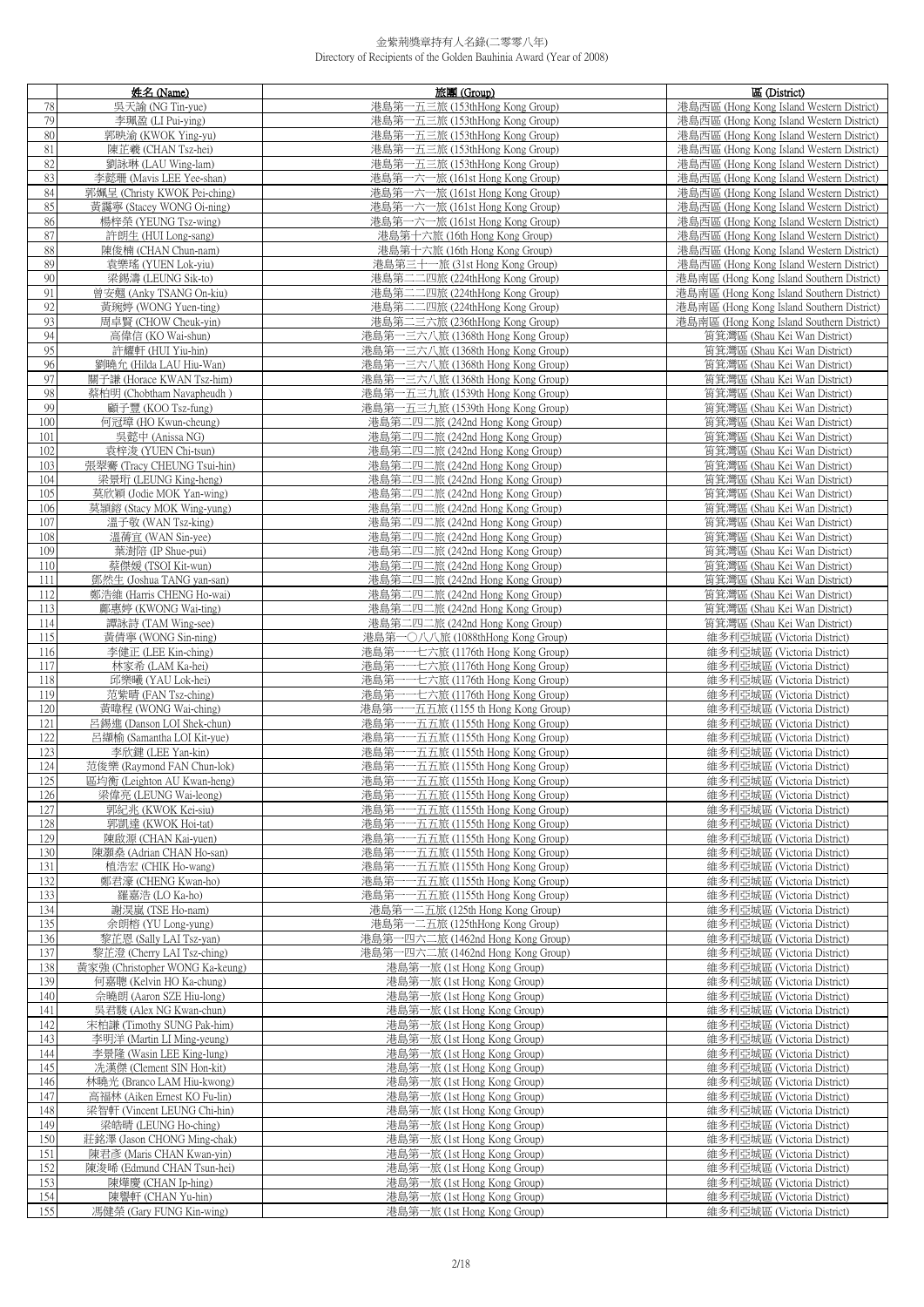|            | 姓名 (Name)                                     | 旅團 (Group)                                                         | 區 (District)                                       |
|------------|-----------------------------------------------|--------------------------------------------------------------------|----------------------------------------------------|
| 156        | 黃泓傑 (Jeffrey WONG Wang-kit)                   | 港島第一旅 (1st Hong Kong Group)                                        | 維多利亞城區 (Victoria District)                         |
| 157        | 黎淘 (Otto LAI To)                              | 港島第一旅 (1st Hong Kong Group)                                        | 維多利亞城區 (Victoria District)                         |
| 158        | 陳廷之 (Michael CHEN Ting-chi)                   | 港島第九十九旅 (99th Hong Kong Group)                                     | 維多利亞城區 (Victoria District)                         |
| 159        | 陳鈺靆 (Chris CHAN Yuk-toi)                      | 港島第九十九旅 (99th Hong Kong Group)                                     | 維多利亞城區 (Victoria District)                         |
| 160        | 蕭紫懷 (Trevor SIU Tsz-wai)                      | 港島第九十九旅 (99th Hong Kong Group)                                     | 維多利亞城區 (Victoria District)                         |
| 161        | 羅承智 (Bruce LO)                                | 港島第九十九旅 (99th Hong Kong Group)                                     | 維多利亞城區 (Victoria District)                         |
| 162        | 吳子杰 (NG Tsz-kit)                              | 港島第九十九旅 (99thHong Kong Group)                                      | 維多利亞城區 (Victoria District)                         |
| 163        | 吳宇澄 (Marco NG Yu-ching)                       | 港島第九十九旅 (99thHong Kong Group)                                      | 維多利亞城區 (Victoria District)                         |
| 164        | 周峻鍵 (CHOW Tsun-kin)                           | 港島第九十九旅 (99thHong Kong Group)                                      | 維多利亞城區 (Victoria District)                         |
| 165        | 袁家揚 (Nicholas YUEN Ka-yeung)                  | 港島第九十九旅 (99thHong Kong Group)                                      | 維多利亞城區 (Victoria District)                         |
| 166        | 高子燾 (Calrence KO Tse-tou)                     | 港島第九十九旅 (99thHong Kong Group)                                      | 維多利亞城區 (Victoria District)                         |
| 167        | 張泓 (Wayne CHEUNG Wang)                        | 港島第九十九旅 (99thHong Kong Group)                                      | 維多利亞城區 (Victoria District)                         |
| 168        | 陳子謙 (CHAN Tsz-him)                            | 港島第九十九旅 (99thHong Kong Group)                                      | 維多利亞城區 (Victoria District)                         |
| 169        | 黃嘉朗 (Lenny WONG Ka-long)                      | 港島第九十九旅 (99thHong Kong Group)                                      | 維多利亞城區 (Victoria District)                         |
| 170        | 劉政禧 (LAU Ching-hei)                           | 港島第九十九旅 (99thHong Kong Group)                                      | 維多利亞城區 (Victoria District)                         |
| 171        | 林正立 (LAM Ching-lap)                           | 港島第二十一旅 (21st Hong Kong Group)                                     | 維多利亞城區 (Victoria District)                         |
| 172        | 伍灝賢 (NG Ho-yin)                               | 港島第六十六旅 (66th Hong Kong Group)                                     | 維多利亞城區 (Victoria District)                         |
| 173        | 韋展華 (Alastair WILSON Dzin-wah)                | 港島第六十六旅 (66th Hong Kong Group)                                     | 維多利亞城區 (Victoria District)                         |
| 174        | 高卓琦 (KO Cheuk-kei)                            | 港島第六十六旅 (66th Hong Kong Group)                                     | 維多利亞城區 (Victoria District)                         |
| 175        | 劉承昌 (LAU Shing-cheong)                        | 港島第六十六旅 (66th Hong Kong Group)                                     | 維多利亞城區 (Victoria District)                         |
| 176        | 鄧智軒 (Alden TANG Chi-hin)                      | 港島第六十六旅 (66thHong Kong Group)                                      | 維多利亞城區 (Victoria District)                         |
| 177        | 何弘達 (David HO Wang-tat)                       | 港島第一八六旅 (186th Hong Kong Group)                                    | 灣仔區 (Wan Chai District)                            |
| 178        | 何琬晴 (Khris HO Yuen-ching)                     | 港島第一八六旅 (186th Hong Kong Group)                                    | 灣仔區 (Wan Chai District)                            |
| 179        | 曹浩昕 (CHO Ho-yan)                              | 港島第一八六旅 (186th Hong Kong Group)                                    | 灣仔區 (Wan Chai District)                            |
| 180        | 黃文擇 (WONG Man-chaak)                          | 港島第一八六旅 (186th Hong Kong Group)                                    | 灣仔區 (Wan Chai District)                            |
| 181        | 黃曼晴 (Stephanie WONG Man-ching)                | 港島第一八六旅 (186th Hong Kong Group)                                    | 灣仔區 (Wan Chai District)                            |
| 182        | 黃凱婷 (Beatrice WONG Hoi-ting)                  | 港島第一八六旅 (186th Hong Kong Group)                                    | 灣仔區 (Wan Chai District)                            |
| 183        | 楊穎妍 (Gloria YEUNG Wing-yin)                   | 港島第一八六旅 (186th Hong Kong Group)                                    | 灣仔區 (Wan Chai District)                            |
| 184        | 廖婉婷 (LIU Yuen-ting)                           | 港島第一八六旅 (186th Hong Kong Group)                                    | 灣仔區 (Wan Chai District)                            |
| 185        | 劉安然 (Bernice LAU On-yin)                      | 港島第一八六旅 (186th Hong Kong Group)                                    | 灣仔區 (Wan Chai District)                            |
| 186        | 黎政欣 (Clement LAI Ching-yan)                   | 港島第一八六旅 (186th Hong Kong Group)                                    | 灣仔區 (Wan Chai District)                            |
| 187        | 李浩賢 (LI Ho-yin)                               | 港島第二〇八旅 (208th Hong Kong Group)                                    | 灣仔區 (Wan Chai District)                            |
| 188        | 李皓文 (LEE Ho-man)                              | 港島第二〇八旅 (208th Hong Kong Group)                                    | 灣仔區 (Wan Chai District)                            |
| 189<br>190 | 張子恆 (Christopher CHEUNG Chi-heng)             | 港島第二〇八旅 (208th Hong Kong Group)<br>港島第二〇八旅 (208th Hong Kong Group) | 灣仔區 (Wan Chai District)<br>灣仔區 (Wan Chai District) |
| 191        | 戚棋森 (CHIK Kei-sam)                            | 港島第二〇八旅 (208th Hong Kong Group)                                    | 灣仔區 (Wan Chai District)                            |
| 192        | 麥晋陶 (MACK Chun-to)<br>曾梓信 (TSANG Tsz-shun)    | 港島第二〇八旅 (208th Hong Kong Group)                                    | 灣仔區 (Wan Chai District)                            |
| 193        | 黃俊浩 (WONG Chun-ho)                            | 港島第二〇八旅 (208th Hong Kong Group)                                    | 灣仔區 (Wan Chai District)                            |
| 194        | 楊天平 (YEUNG Tin-ping)                          | 港島第二〇八旅 (208th Hong Kong Group)                                    | 灣仔區 (Wan Chai District)                            |
| 195        | 鄒浩文 (CHAU Ho-man)                             | 港島第二〇八旅 (208th Hong Kong Group)                                    | 灣仔區 (Wan Chai District)                            |
| 196        | 廖景桉 (LIU King-on)                             | 港島第二〇八旅 (208th Hong Kong Group)                                    | 灣仔區 (Wan Chai District)                            |
| 197        | 劉禹希 (LAU Yu-hei)                              | 港島第二〇八旅 (208th Hong Kong Group)                                    | 灣仔區 (Wan Chai District)                            |
| 198        | 歐慶麟 (AU Hing-lun)                             | 港島第二〇八旅 (208th Hong Kong Group)                                    | 灣仔區 (Wan Chai District)                            |
| 199        | 鄭志軒 (CHENG Chi-hin)                           | 港島第二〇八旅 (208th Hong Kong Group)                                    | 灣仔區 (Wan Chai District)                            |
| 200        | 李贊琛 (Johnson LEE Tsan-sum)                    | 港島第二七四旅 (274thHong Kong Group)                                     | 灣仔區 (Wan Chai District)                            |
| 201        | 陳芷若 (CHAN Tsz-yeuk)                           | 港島第二七四旅 (274thHong Kong Group)                                     | 灣仔區 (Wan Chai District)                            |
| 202        | 羅詠之 (LAW Wing-gi)                             | 港島第二七四旅 (274thHong Kong Group)                                     | 灣仔區 (Wan Chai District)                            |
| 203        | 呂晶 (Jane LUI)                                 | 港島第二二九旅 (229th Hong Kong Group)                                    | 灣仔區 (Wan Chai District)                            |
| 204        | 范靜珊 (Jane FAN)                                | 港島第二二九旅 (229th Hong Kong Group)                                    | 灣仔區 (Wan Chai District)                            |
| 205        | 郭皓昕 (Katherine KWOK Ho-yan)                   | 港島第二二九旅 (229th Hong Kong Group)                                    | 灣仔區 (Wan Chai District)                            |
| 206        | 陳洛思 (CHAN Lok-sze)                            | 港島第二二九旅 (229th Hong Kong Group)                                    | 灣仔區 (Wan Chai District)                            |
| 207        | 黃卓思 (Cathy WONG Cheuk-sze)                    | 港島第二二九旅 (229th Hong Kong Group)                                    | 灣仔區 (Wan Chai District)                            |
| 208        | 葉子勤 (Kelvin IP Tsz-kan)                       | 港島第二二九旅 (229th Hong Kong Group)                                    | 灣仔區 (Wan Chai District)                            |
| 209        | 鄭子朗 (CHEANG Chi-long)                         | 港島第二二九旅 (229th Hong Kong Group)                                    | 灣仔區 (Wan Chai District)                            |
| 210        | 賴啟靖 (Justin LAI Kai-ching)                    | 港島第二二九旅 (229th Hong Kong Group)                                    | 灣仔區 (Wan Chai District)                            |
| 211        | 謝嘉浚 (Adrian TSE Ka-chun)                      | 港島第二二九旅 (229th Hong Kong Group)                                    | 灣仔區 (Wan Chai District)<br>灣仔區 (Wan Chai District) |
| 212<br>213 | 謝嘉浩 (Aaron TSE Ka-ho)<br>王柏城 (WONG Pak-shing) | 港島第二二九旅 (229th Hong Kong Group)<br>港島第二六九旅 (269th Hong Kong Group) | 灣仔區 (Wan Chai District)                            |
| 214        | 何靜瑜 (HO Ching-yu)                             | 港島第十八旅 (18th Hong Kong Group)                                      | 灣仔區 (Wan Chai District)                            |
| 215        | 林碩科 (LAM Shek-for)                            | 港島第十八旅 (18th Hong Kong Group)                                      | 灣仔區 (Wan Chai District)                            |
| 216        | 英焯瑜 (YING Cheuk-yu)                           | 港島第十八旅 (18th Hong Kong Group)                                      | 灣仔區 (Wan Chai District)                            |
| 217        | 張珮晴 (CHEUNG Pui-ching)                        | 港島第十八旅 (18th Hong Kong Group)                                      | 灣仔區 (Wan Chai District)                            |
| 218        | 梁卓盈 (LEUNG Cheuk-ying)                        | 港島第十八旅 (18th Hong Kong Group)                                      | 灣仔區 (Wan Chai District)                            |
| 219        | 陳斯傑 (CHAN Sze-kit)                            | 港島第十八旅 (18th Hong Kong Group)                                      | 灣仔區 (Wan Chai District)                            |
| 220        | 馮浩棆 (FUNG Ho-lun)                             | 港島第十八旅 (18th Hong Kong Group)                                      | 灣仔區 (Wan Chai District)                            |
| 221        | 易子洋 (Bryan YICK Tze-yeung)                    | 港島第十八旅 (18thHong Kong Group)                                       | 灣仔區 (Wan Chai District)                            |
| 222        | 林穎璋 (Vincent Leslie LAM)                      | 港島第十五旅 (15thHong Kong Group)                                       | 灣仔區 (Wan Chai District)                            |
| 223        | 胡智同 (Lynus Mason WOO Chi-tung)                | 港島第十五旅 (15thHong Kong Group)                                       | 灣仔區 (Wan Chai District)                            |
| 224        | 陳君晉 (Lewis CHAN)                              | 港島第十五旅 (15thHong Kong Group)                                       | 灣仔區 (Wan Chai District)                            |
| 225        | 楊浩 (Gabriel YEUNG)                            | 港島第十五旅 (15thHong Kong Group)                                       | 灣仔區 (Wan Chai District)                            |
| 226        | 劉毅進 (LAU Ngai-chun)                           | 港島第十五旅 (15thHong Kong Group)                                       | 灣仔區 (Wan Chai District)                            |
| 227        | 蔡俊業 (Brandon CHOY)                            | 港島第十五旅 (15thHong Kong Group)                                       | 灣仔區 (Wan Chai District)                            |
| 228        | 鄧尚謙 (TANG Sheung-him)                         | 港島第十五旅 (15thHong Kong Group)                                       | 灣仔區 (Wan Chai District)                            |
| 229        | 譚健樂 (Felix Tom TAM Kin-lok)                   | 港島第十五旅 (15thHong Kong Group)                                       | 灣仔區 (Wan Chai District)                            |
| 230        | 李尚樺 (LI Sheung-wah)                           | 港島第十四旅 (14th Hong Kong Group)                                      | 灣仔區 (Wan Chai District)                            |
| 231<br>232 | 陳弘軒 (Xavier Gordon CHAN)<br>陳德宇 (CHAN Tak-yu) | 港島第十四旅 (14th Hong Kong Group)<br>港島第十四旅 (14th Hong Kong Group)     | 灣仔區 (Wan Chai District)                            |
| 233        | 葉朗然 (Adrian YIP Long-yin)                     | 港島第十四旅 (14th Hong Kong Group)                                      | 灣仔區 (Wan Chai District)<br>灣仔區 (Wan Chai District) |
|            |                                               |                                                                    |                                                    |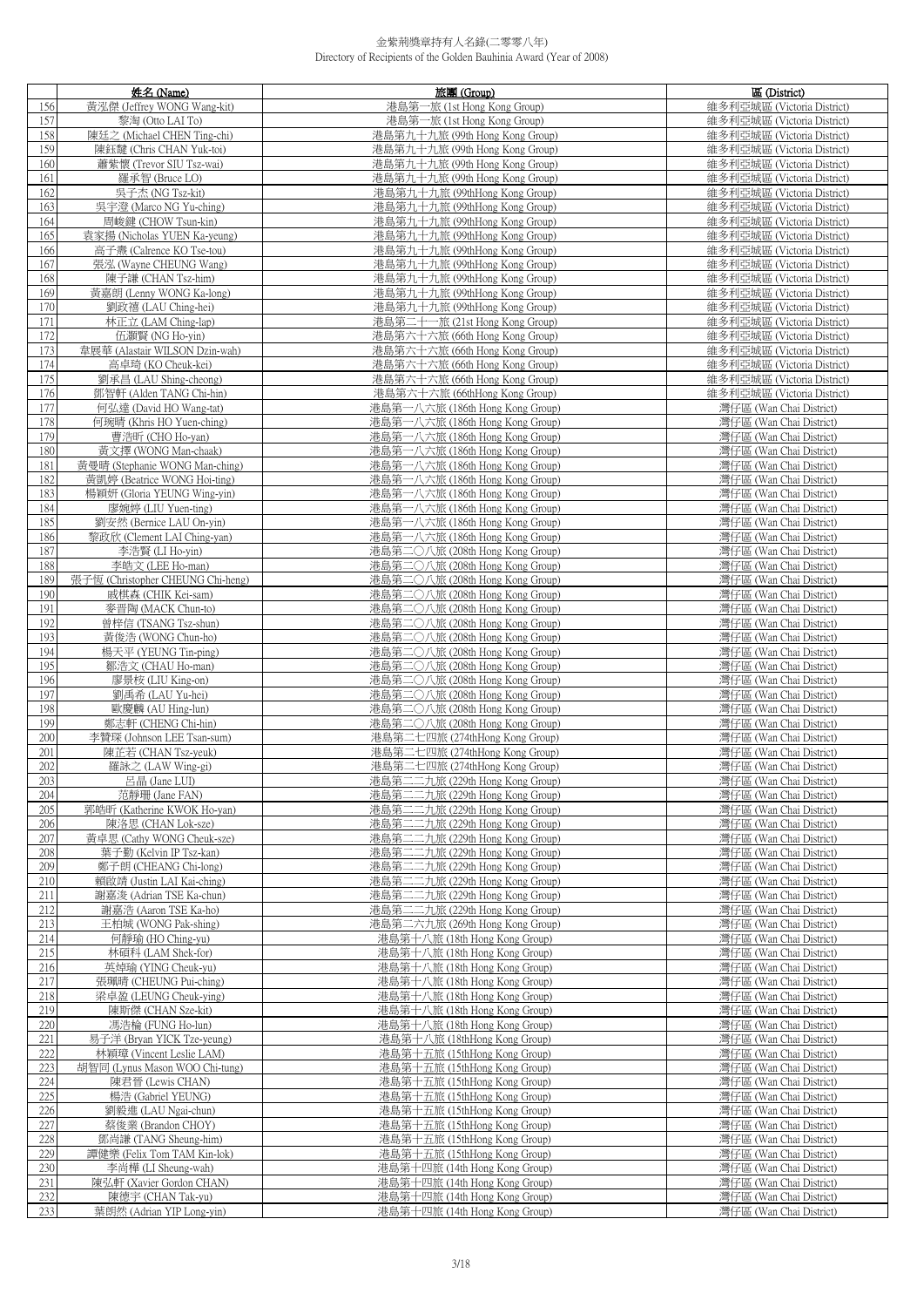|     | 姓名 (Name)                    | 旅團 (Group)                              | 區 (District)            |
|-----|------------------------------|-----------------------------------------|-------------------------|
| 234 | 詹浩文 (Holman JIM)             | 港島第十四旅 (14th Hong Kong Group)           | 灣仔區 (Wan Chai District) |
| 235 | 王羲鐸 (Benny WONG Hei-tok)     | 港島第五海童軍旅 (5thHong Kong Sea Scout Group) | 灣仔區 (Wan Chai District) |
| 236 | 吳肇津 (Karl NG Siu-chun)       | 港島第五海童軍旅 (5thHong Kong Sea Scout Group) | 灣仔區 (Wan Chai District) |
| 237 | 周鎵俊 (CHOW Ka-chun)           | 港島第五海童軍旅 (5thHong Kong Sea Scout Group) | 灣仔區 (Wan Chai District) |
| 238 | 邵雅儀 (SHIU Nga-yee)           | 港島第五海童軍旅 (5thHong Kong Sea Scout Group) | 灣仔區 (Wan Chai District) |
| 239 | 梁定國 (LEUNG Ting-kwok)        | 港島第五海童軍旅 (5thHong Kong Sea Scout Group) | 灣仔區 (Wan Chai District) |
| 240 | 陳家濠 (CHAN Ka-ho)             | 港島第五海童軍旅 (5thHong Kong Sea Scout Group) | 灣仔區 (Wan Chai District) |
| 241 | 賴俊傑 (Kevin LAI Chun-kit)     | 港島第五海童軍旅 (5thHong Kong Sea Scout Group) | 灣仔區 (Wan Chai District) |
| 242 | 何卓霖 (HO Cheuk-lam)           | 港島第六二旅 (62nd Hong Kong Group)           | 灣仔區 (Wan Chai District) |
| 243 | 李沛穎 (LI Pei-ving)            | 港島第六二旅 (62nd Hong Kong Group)           | 灣仔區 (Wan Chai District) |
| 244 | 郭祉樂 (KWOK Rachel-elise)      | 港島第六二旅 (62nd Hong Kong Group)           | 灣仔區 (Wan Chai District) |
| 245 | 曹詩明 (TSO Sze-ming)           | 港島第六十一旅 (61st Hong Kong Group)          | 灣仔區 (Wan Chai District) |
| 246 | 梁文翰 (Jonathan LEUNG Man-hon) | 港島第六十二旅 (62nd Hong Kong Group)          | 灣仔區 (Wan Chai District) |

# 九龍地域 (Kowloon Region)

| 李家樂 (LEE Ka-lok)<br>九龍第一八〇旅 (180th Kowloon Group)<br>九龍城區 (Kowloon City District)<br>247<br>248<br>九龍第一八〇旅 (180th Kowloon Group)<br>九龍城區 (Kowloon City District)<br>杜均鴻 (TO Kwan-hung)<br>249<br>九龍第一三三五旅 (1335th Kowloon Group)<br>朱珮詩 (CHU Pui-sze)<br>九龍城區 (Kowloon City District)<br>250<br>吴棨嵐 (NG Jeffrey)<br>九龍第一三三五旅 (1335th Kowloon Group)<br>九龍城區 (Kowloon City District)<br>251<br>九龍第一三三五旅 (1335th Kowloon Group)<br>夏郁濤 (HA Yuk-to)<br>九龍城區 (Kowloon City District)<br>252<br>莊智傑 (CHONG Chi-kit)<br>九龍第一六一旅 (161st Kowloon Group)<br>九龍城區 (Kowloon City District)<br>253<br>陳子聰 (CHAN Tsz-chung)<br>九龍第一六一旅 (161st Kowloon Group)<br>九龍城區 (Kowloon City District)<br>254<br>陳志豪 (CHAN Chi-ho)<br>九龍第一六一旅 (161st Kowloon Group)<br>九龍城區 (Kowloon City District)<br>255<br>陳殷蒨 (CHAN Yan-sin)<br>九龍第一六一旅 (161st Kowloon Group)<br>九龍城區 (Kowloon City District)<br>256<br>九龍第一四〇旅 (140th Kowloon Group)<br>九龍城區 (Kowloon City District)<br>朱國港 (CHU Kwok-kong)<br>257<br>翁子傑 (YUNG Tsz-kit)<br>九龍第一四〇旅 (140th Kowloon Group)<br>九龍城區 (Kowloon City District)<br>258<br>張子誦 (CHEUNG Tsz-chung)<br>九龍城區 (Kowloon City District)<br>九龍第一四〇旅 (140th Kowloon Group)<br>259<br>陳栢安 (CHAN Pak-on)<br>九龍第一四○旅 (140th Kowloon Group)<br>九龍城區 (Kowloon City District)<br>260<br>陳梓謙 (CHAN Tsz-him)<br>九龍第一四〇旅 (140th Kowloon Group)<br>九龍城區 (Kowloon City District)<br>261<br>黃子凌 (WONG Tsz-ling)<br>九龍第一四○旅 (140th Kowloon Group)<br>九龍城區 (Kowloon City District)<br>262<br>九龍第一四〇旅 (140th Kowloon Group)<br>黃嘉正 (WONG Ka-ching)<br>九龍城區 (Kowloon City District)<br>263<br>黃樂駿 (WONG Lok-chun)<br>九龍第一四〇旅 (140th Kowloon Group)<br>九龍城區 (Kowloon City District)<br>趙新豐 (CHIU San-fung)<br>九龍第一四〇旅 (140th Kowloon Group)<br>九龍城區 (Kowloon City District)<br>264<br>265<br>歐卓朗 (AU Cheuk-long)<br>九龍第一四〇旅 (140th Kowloon Group)<br>九龍城區 (Kowloon City District)<br>266<br>吳嘉霖 (NG Ka-lam)<br>九龍第十七旅 (17th Kowloon Group)<br>九龍城區 (Kowloon City District)<br>267<br>李彥霖 (LEE Yin-lam)<br>九龍第十七旅 (17th Kowloon Group)<br>九龍城區 (Kowloon City District)<br>268<br>洪敏騫 (HUNG Man-hin, Ernest)<br>九龍第十七旅 (17th Kowloon Group)<br>九龍城區 (Kowloon City District)<br>269<br>九龍城區 (Kowloon City District)<br>黃銘軒 (WONG Ming-hin, Matthew)<br>九龍第十七旅 (17th Kowloon Group)<br>270<br>石蕙 (SHEK wai)<br>九龍第五十一旅 (51th Kowloon Group)<br>九龍城區 (Kowloon City District)<br>271<br>唐以霖 (TONG Yee-lam)<br>九龍第五十一旅 (51th Kowloon Group)<br>九龍城區 (Kowloon City District)<br>272<br>黃雋康 (WONG Chun-hong)<br>九龍第五十一旅 (51th Kowloon Group)<br>九龍城區 (Kowloon City District)<br>273<br>葉仲銘 (IP Chung-ming)<br>九龍城區 (Kowloon City District)<br>九龍第五十一旅 (51th Kowloon Group)<br>274<br>李俊劻 (LEE Chun-hong)<br>九龍第五十三旅 (53rd Kowloon Group)<br>九龍城區 (Kowloon City District)<br>275<br>汪敬衡 (WONG King-hang)<br>九龍第五十三旅 (53rd Kowloon Group)<br>九龍城區 (Kowloon City District)<br>康子淇 (HONG Chi-kei)<br>276<br>九龍第五十三旅 (53rd Kowloon Group)<br>九龍城區 (Kowloon City District)<br>277<br>張德浩 (CHEUNG Tak-ho)<br>九龍第五十三旅 (53rd Kowloon Group)<br>九龍城區 (Kowloon City District)<br>278<br>彭衍聰 (PANG Hin-chung,Jonson)<br>九龍第五十三旅 (53rd Kowloon Group)<br>九龍城區 (Kowloon City District)<br>279<br>九龍城區 (Kowloon City District)<br>程珩 (CHING Heng)<br>九龍第五十三旅 (53rd Kowloon Group)<br>280<br>鄺家賢 (KWONG Ka-yin)<br>九龍第五十三旅 (53rd Kowloon Group)<br>九龍城區 (Kowloon City District)<br>281<br>王沛茵 (WONG Pui-yan)<br>九龍第四十一旅 (41st Kowloon Group)<br>九龍城區 (Kowloon City District)<br>282<br>九龍城區 (Kowloon City District)<br>王凱晴 (WONG Hoi-ching)<br>九龍第四十一旅 (41st Kowloon Group)<br>283<br>九龍第四十一旅 (41st Kowloon Group)<br>九龍城區 (Kowloon City District)<br>周士銓 (CHOW Shi-chuen)<br>284<br>張俊禧 (CHEUNG Chun-hei)<br>九龍第四十一旅 (41st Kowloon Group)<br>九龍城區 (Kowloon City District)<br>285<br>九龍第四十一旅 (41st Kowloon Group)<br>九龍城區 (Kowloon City District)<br>梁俊銘 (LEUNG Chun-ming)<br>286<br>陳家樂 (CHAN Ka-lok)<br>九龍第四十一旅 (41st Kowloon Group)<br>九龍城區 (Kowloon City District)<br>287<br>黃澤鏗 (WONG Chak-hang)<br>九龍第四十一旅 (41st Kowloon Group)<br>九龍城區 (Kowloon City District)<br>288<br>蔡汶峰 (TSOI Man-fung)<br>九龍第四十一旅 (41st Kowloon Group)<br>九龍城區 (Kowloon City District)<br>289<br>顏子祥 (NGAN Tsz-cheung)<br>九龍第四十一旅 (41st Kowloon Group)<br>九龍城區 (Kowloon City District)<br>290<br>楊智皓 (YEUNG Chi-ho)<br>九龍第一三六一旅 (1361st Kowloon Group)<br>力龍塘區 (Kowloong Tong District)<br>九龍塘區 (Kowloong Tong District)<br>291<br>溫劭康 (WAN Siu-hong)<br>九龍第一三六一旅 (1361st Kowloon Group)<br>292<br>九龍第一三六一旅 (1361st Kowloon Group)<br>九龍塘區 (Kowloong Tong District)<br>廖軍翰 (LIU Kwan-hou)<br>九龍第一三六一旅 (1361st Kowloon Group)<br>九龍塘區 (Kowloong Tong District)<br>293<br>羅樂平 (LAW Lok-ping)<br>294<br>周芷晴 (CHOW Crystal)<br>九龍第十一海童軍旅 (11KSSGst Kowloon Group)<br>九龍塘區 (Kowloong Tong District)<br>295<br>胡文軒 (WOO Man-hin)<br>九龍第十一海童軍旅 (11KSSGst Kowloon Group)<br>九龍塘區 (Kowloong Tong District)<br>296<br>梁東瑤 (LEUNG Tung-yiu)<br>一海童軍旅 (11KSSGst Kowloon Group)<br>九龍塘區 (Kowloong Tong District)<br>九龍第十<br>297<br>劉嘉茜 (LAU Ka-cin)<br>九龍第十一海童軍旅 (11KSSGst Kowloon Group)<br>九龍塘區 (Kowloong Tong District)<br>298<br>九龍塘區 (Kowloong Tong District)<br>鄭斯蔚 (CHENG Sze-wai)<br>九龍第十一海童軍旅 (11KSSGst Kowloon Group)<br>299<br>任朗旼 (YUM Long-man)<br>九龍第五十七旅 (57th Kowloon Group)<br>九龍塘區 (Kowloong Tong District)<br>300<br>吳其芯 (NG Ki-sum)<br>九龍第五十七旅 (57th Kowloon Group)<br>九龍塘區 (Kowloong Tong District)<br>301<br>李廷熙 (LEE Ting-hei)<br>九龍第五十七旅 (57th Kowloon Group)<br>九龍塘區 (Kowloong Tong District)<br>302<br>吴子唯 (NG Tsz-wai)<br>九龍第七十九旅 (79th Kowloon Group)<br>何文田區 (Ho Man Tin District)<br>303<br>馬梓樺 (MA Tsz-wa)<br>何文田區 (Ho Man Tin District)<br>九龍第七十九旅 (79th Kowloon Group)<br>304<br>高逸行 (KO Yat-hang, Kenneth)<br>九龍第七十九旅 (79th Kowloon Group)<br>何文田區 (Ho Man Tin District)<br>305<br>戚其敏 (CHI Ji-min)<br>九龍第七十九旅 (79th Kowloon Group)<br>何文田區 (Ho Man Tin District)<br>306<br>曾子瑜 (TSANG Tsz-yu,Jerry)<br>何文田區 (Ho Man Tin District)<br>九龍第七十九旅 (79th Kowloon Group)<br>307<br>曾憲聰 (TSANG Hin-chung)<br>九龍第七十九旅 (79th Kowloon Group)<br>何文田區 (Ho Man Tin District)<br>308<br>黃晧俊 (WONG Ho-chun)<br>九龍第七十九旅 (79th Kowloon Group)<br>何文田區 (Ho Man Tin District) | 姓名 (Name) | 旅團 (Group) | 區 (District) |
|--------------------------------------------------------------------------------------------------------------------------------------------------------------------------------------------------------------------------------------------------------------------------------------------------------------------------------------------------------------------------------------------------------------------------------------------------------------------------------------------------------------------------------------------------------------------------------------------------------------------------------------------------------------------------------------------------------------------------------------------------------------------------------------------------------------------------------------------------------------------------------------------------------------------------------------------------------------------------------------------------------------------------------------------------------------------------------------------------------------------------------------------------------------------------------------------------------------------------------------------------------------------------------------------------------------------------------------------------------------------------------------------------------------------------------------------------------------------------------------------------------------------------------------------------------------------------------------------------------------------------------------------------------------------------------------------------------------------------------------------------------------------------------------------------------------------------------------------------------------------------------------------------------------------------------------------------------------------------------------------------------------------------------------------------------------------------------------------------------------------------------------------------------------------------------------------------------------------------------------------------------------------------------------------------------------------------------------------------------------------------------------------------------------------------------------------------------------------------------------------------------------------------------------------------------------------------------------------------------------------------------------------------------------------------------------------------------------------------------------------------------------------------------------------------------------------------------------------------------------------------------------------------------------------------------------------------------------------------------------------------------------------------------------------------------------------------------------------------------------------------------------------------------------------------------------------------------------------------------------------------------------------------------------------------------------------------------------------------------------------------------------------------------------------------------------------------------------------------------------------------------------------------------------------------------------------------------------------------------------------------------------------------------------------------------------------------------------------------------------------------------------------------------------------------------------------------------------------------------------------------------------------------------------------------------------------------------------------------------------------------------------------------------------------------------------------------------------------------------------------------------------------------------------------------------------------------------------------------------------------------------------------------------------------------------------------------------------------------------------------------------------------------------------------------------------------------------------------------------------------------------------------------------------------------------------------------------------------------------------------------------------------------------------------------------------------------------------------------------------------------------------------------------------------------------------------------------------------------------------------------------------------------------------------------------------------------------------------------------------------------------------------------------------------------------------------------------------------------------------------------------------------------------------------------------------------------------------------------------------------------------------------------------------------------------------------------------------------------------------------------------------------------------------------------------------------------------------------------------------------------------------------------------------------------------------------------------------------------------------------------------------------------------------------------------------------------------------------------------------------------------------------------------------------------------------------------------------------------------------------------------------------------------------------------------------------------------------------------------------------------------------------------------------------------------------------------------------------------------------------|-----------|------------|--------------|
|                                                                                                                                                                                                                                                                                                                                                                                                                                                                                                                                                                                                                                                                                                                                                                                                                                                                                                                                                                                                                                                                                                                                                                                                                                                                                                                                                                                                                                                                                                                                                                                                                                                                                                                                                                                                                                                                                                                                                                                                                                                                                                                                                                                                                                                                                                                                                                                                                                                                                                                                                                                                                                                                                                                                                                                                                                                                                                                                                                                                                                                                                                                                                                                                                                                                                                                                                                                                                                                                                                                                                                                                                                                                                                                                                                                                                                                                                                                                                                                                                                                                                                                                                                                                                                                                                                                                                                                                                                                                                                                                                                                                                                                                                                                                                                                                                                                                                                                                                                                                                                                                                                                                                                                                                                                                                                                                                                                                                                                                                                                                                                                                                                                                                                                                                                                                                                                                                                                                                                                                                                                                                                                    |           |            |              |
|                                                                                                                                                                                                                                                                                                                                                                                                                                                                                                                                                                                                                                                                                                                                                                                                                                                                                                                                                                                                                                                                                                                                                                                                                                                                                                                                                                                                                                                                                                                                                                                                                                                                                                                                                                                                                                                                                                                                                                                                                                                                                                                                                                                                                                                                                                                                                                                                                                                                                                                                                                                                                                                                                                                                                                                                                                                                                                                                                                                                                                                                                                                                                                                                                                                                                                                                                                                                                                                                                                                                                                                                                                                                                                                                                                                                                                                                                                                                                                                                                                                                                                                                                                                                                                                                                                                                                                                                                                                                                                                                                                                                                                                                                                                                                                                                                                                                                                                                                                                                                                                                                                                                                                                                                                                                                                                                                                                                                                                                                                                                                                                                                                                                                                                                                                                                                                                                                                                                                                                                                                                                                                                    |           |            |              |
|                                                                                                                                                                                                                                                                                                                                                                                                                                                                                                                                                                                                                                                                                                                                                                                                                                                                                                                                                                                                                                                                                                                                                                                                                                                                                                                                                                                                                                                                                                                                                                                                                                                                                                                                                                                                                                                                                                                                                                                                                                                                                                                                                                                                                                                                                                                                                                                                                                                                                                                                                                                                                                                                                                                                                                                                                                                                                                                                                                                                                                                                                                                                                                                                                                                                                                                                                                                                                                                                                                                                                                                                                                                                                                                                                                                                                                                                                                                                                                                                                                                                                                                                                                                                                                                                                                                                                                                                                                                                                                                                                                                                                                                                                                                                                                                                                                                                                                                                                                                                                                                                                                                                                                                                                                                                                                                                                                                                                                                                                                                                                                                                                                                                                                                                                                                                                                                                                                                                                                                                                                                                                                                    |           |            |              |
|                                                                                                                                                                                                                                                                                                                                                                                                                                                                                                                                                                                                                                                                                                                                                                                                                                                                                                                                                                                                                                                                                                                                                                                                                                                                                                                                                                                                                                                                                                                                                                                                                                                                                                                                                                                                                                                                                                                                                                                                                                                                                                                                                                                                                                                                                                                                                                                                                                                                                                                                                                                                                                                                                                                                                                                                                                                                                                                                                                                                                                                                                                                                                                                                                                                                                                                                                                                                                                                                                                                                                                                                                                                                                                                                                                                                                                                                                                                                                                                                                                                                                                                                                                                                                                                                                                                                                                                                                                                                                                                                                                                                                                                                                                                                                                                                                                                                                                                                                                                                                                                                                                                                                                                                                                                                                                                                                                                                                                                                                                                                                                                                                                                                                                                                                                                                                                                                                                                                                                                                                                                                                                                    |           |            |              |
|                                                                                                                                                                                                                                                                                                                                                                                                                                                                                                                                                                                                                                                                                                                                                                                                                                                                                                                                                                                                                                                                                                                                                                                                                                                                                                                                                                                                                                                                                                                                                                                                                                                                                                                                                                                                                                                                                                                                                                                                                                                                                                                                                                                                                                                                                                                                                                                                                                                                                                                                                                                                                                                                                                                                                                                                                                                                                                                                                                                                                                                                                                                                                                                                                                                                                                                                                                                                                                                                                                                                                                                                                                                                                                                                                                                                                                                                                                                                                                                                                                                                                                                                                                                                                                                                                                                                                                                                                                                                                                                                                                                                                                                                                                                                                                                                                                                                                                                                                                                                                                                                                                                                                                                                                                                                                                                                                                                                                                                                                                                                                                                                                                                                                                                                                                                                                                                                                                                                                                                                                                                                                                                    |           |            |              |
|                                                                                                                                                                                                                                                                                                                                                                                                                                                                                                                                                                                                                                                                                                                                                                                                                                                                                                                                                                                                                                                                                                                                                                                                                                                                                                                                                                                                                                                                                                                                                                                                                                                                                                                                                                                                                                                                                                                                                                                                                                                                                                                                                                                                                                                                                                                                                                                                                                                                                                                                                                                                                                                                                                                                                                                                                                                                                                                                                                                                                                                                                                                                                                                                                                                                                                                                                                                                                                                                                                                                                                                                                                                                                                                                                                                                                                                                                                                                                                                                                                                                                                                                                                                                                                                                                                                                                                                                                                                                                                                                                                                                                                                                                                                                                                                                                                                                                                                                                                                                                                                                                                                                                                                                                                                                                                                                                                                                                                                                                                                                                                                                                                                                                                                                                                                                                                                                                                                                                                                                                                                                                                                    |           |            |              |
|                                                                                                                                                                                                                                                                                                                                                                                                                                                                                                                                                                                                                                                                                                                                                                                                                                                                                                                                                                                                                                                                                                                                                                                                                                                                                                                                                                                                                                                                                                                                                                                                                                                                                                                                                                                                                                                                                                                                                                                                                                                                                                                                                                                                                                                                                                                                                                                                                                                                                                                                                                                                                                                                                                                                                                                                                                                                                                                                                                                                                                                                                                                                                                                                                                                                                                                                                                                                                                                                                                                                                                                                                                                                                                                                                                                                                                                                                                                                                                                                                                                                                                                                                                                                                                                                                                                                                                                                                                                                                                                                                                                                                                                                                                                                                                                                                                                                                                                                                                                                                                                                                                                                                                                                                                                                                                                                                                                                                                                                                                                                                                                                                                                                                                                                                                                                                                                                                                                                                                                                                                                                                                                    |           |            |              |
|                                                                                                                                                                                                                                                                                                                                                                                                                                                                                                                                                                                                                                                                                                                                                                                                                                                                                                                                                                                                                                                                                                                                                                                                                                                                                                                                                                                                                                                                                                                                                                                                                                                                                                                                                                                                                                                                                                                                                                                                                                                                                                                                                                                                                                                                                                                                                                                                                                                                                                                                                                                                                                                                                                                                                                                                                                                                                                                                                                                                                                                                                                                                                                                                                                                                                                                                                                                                                                                                                                                                                                                                                                                                                                                                                                                                                                                                                                                                                                                                                                                                                                                                                                                                                                                                                                                                                                                                                                                                                                                                                                                                                                                                                                                                                                                                                                                                                                                                                                                                                                                                                                                                                                                                                                                                                                                                                                                                                                                                                                                                                                                                                                                                                                                                                                                                                                                                                                                                                                                                                                                                                                                    |           |            |              |
|                                                                                                                                                                                                                                                                                                                                                                                                                                                                                                                                                                                                                                                                                                                                                                                                                                                                                                                                                                                                                                                                                                                                                                                                                                                                                                                                                                                                                                                                                                                                                                                                                                                                                                                                                                                                                                                                                                                                                                                                                                                                                                                                                                                                                                                                                                                                                                                                                                                                                                                                                                                                                                                                                                                                                                                                                                                                                                                                                                                                                                                                                                                                                                                                                                                                                                                                                                                                                                                                                                                                                                                                                                                                                                                                                                                                                                                                                                                                                                                                                                                                                                                                                                                                                                                                                                                                                                                                                                                                                                                                                                                                                                                                                                                                                                                                                                                                                                                                                                                                                                                                                                                                                                                                                                                                                                                                                                                                                                                                                                                                                                                                                                                                                                                                                                                                                                                                                                                                                                                                                                                                                                                    |           |            |              |
|                                                                                                                                                                                                                                                                                                                                                                                                                                                                                                                                                                                                                                                                                                                                                                                                                                                                                                                                                                                                                                                                                                                                                                                                                                                                                                                                                                                                                                                                                                                                                                                                                                                                                                                                                                                                                                                                                                                                                                                                                                                                                                                                                                                                                                                                                                                                                                                                                                                                                                                                                                                                                                                                                                                                                                                                                                                                                                                                                                                                                                                                                                                                                                                                                                                                                                                                                                                                                                                                                                                                                                                                                                                                                                                                                                                                                                                                                                                                                                                                                                                                                                                                                                                                                                                                                                                                                                                                                                                                                                                                                                                                                                                                                                                                                                                                                                                                                                                                                                                                                                                                                                                                                                                                                                                                                                                                                                                                                                                                                                                                                                                                                                                                                                                                                                                                                                                                                                                                                                                                                                                                                                                    |           |            |              |
|                                                                                                                                                                                                                                                                                                                                                                                                                                                                                                                                                                                                                                                                                                                                                                                                                                                                                                                                                                                                                                                                                                                                                                                                                                                                                                                                                                                                                                                                                                                                                                                                                                                                                                                                                                                                                                                                                                                                                                                                                                                                                                                                                                                                                                                                                                                                                                                                                                                                                                                                                                                                                                                                                                                                                                                                                                                                                                                                                                                                                                                                                                                                                                                                                                                                                                                                                                                                                                                                                                                                                                                                                                                                                                                                                                                                                                                                                                                                                                                                                                                                                                                                                                                                                                                                                                                                                                                                                                                                                                                                                                                                                                                                                                                                                                                                                                                                                                                                                                                                                                                                                                                                                                                                                                                                                                                                                                                                                                                                                                                                                                                                                                                                                                                                                                                                                                                                                                                                                                                                                                                                                                                    |           |            |              |
|                                                                                                                                                                                                                                                                                                                                                                                                                                                                                                                                                                                                                                                                                                                                                                                                                                                                                                                                                                                                                                                                                                                                                                                                                                                                                                                                                                                                                                                                                                                                                                                                                                                                                                                                                                                                                                                                                                                                                                                                                                                                                                                                                                                                                                                                                                                                                                                                                                                                                                                                                                                                                                                                                                                                                                                                                                                                                                                                                                                                                                                                                                                                                                                                                                                                                                                                                                                                                                                                                                                                                                                                                                                                                                                                                                                                                                                                                                                                                                                                                                                                                                                                                                                                                                                                                                                                                                                                                                                                                                                                                                                                                                                                                                                                                                                                                                                                                                                                                                                                                                                                                                                                                                                                                                                                                                                                                                                                                                                                                                                                                                                                                                                                                                                                                                                                                                                                                                                                                                                                                                                                                                                    |           |            |              |
|                                                                                                                                                                                                                                                                                                                                                                                                                                                                                                                                                                                                                                                                                                                                                                                                                                                                                                                                                                                                                                                                                                                                                                                                                                                                                                                                                                                                                                                                                                                                                                                                                                                                                                                                                                                                                                                                                                                                                                                                                                                                                                                                                                                                                                                                                                                                                                                                                                                                                                                                                                                                                                                                                                                                                                                                                                                                                                                                                                                                                                                                                                                                                                                                                                                                                                                                                                                                                                                                                                                                                                                                                                                                                                                                                                                                                                                                                                                                                                                                                                                                                                                                                                                                                                                                                                                                                                                                                                                                                                                                                                                                                                                                                                                                                                                                                                                                                                                                                                                                                                                                                                                                                                                                                                                                                                                                                                                                                                                                                                                                                                                                                                                                                                                                                                                                                                                                                                                                                                                                                                                                                                                    |           |            |              |
|                                                                                                                                                                                                                                                                                                                                                                                                                                                                                                                                                                                                                                                                                                                                                                                                                                                                                                                                                                                                                                                                                                                                                                                                                                                                                                                                                                                                                                                                                                                                                                                                                                                                                                                                                                                                                                                                                                                                                                                                                                                                                                                                                                                                                                                                                                                                                                                                                                                                                                                                                                                                                                                                                                                                                                                                                                                                                                                                                                                                                                                                                                                                                                                                                                                                                                                                                                                                                                                                                                                                                                                                                                                                                                                                                                                                                                                                                                                                                                                                                                                                                                                                                                                                                                                                                                                                                                                                                                                                                                                                                                                                                                                                                                                                                                                                                                                                                                                                                                                                                                                                                                                                                                                                                                                                                                                                                                                                                                                                                                                                                                                                                                                                                                                                                                                                                                                                                                                                                                                                                                                                                                                    |           |            |              |
|                                                                                                                                                                                                                                                                                                                                                                                                                                                                                                                                                                                                                                                                                                                                                                                                                                                                                                                                                                                                                                                                                                                                                                                                                                                                                                                                                                                                                                                                                                                                                                                                                                                                                                                                                                                                                                                                                                                                                                                                                                                                                                                                                                                                                                                                                                                                                                                                                                                                                                                                                                                                                                                                                                                                                                                                                                                                                                                                                                                                                                                                                                                                                                                                                                                                                                                                                                                                                                                                                                                                                                                                                                                                                                                                                                                                                                                                                                                                                                                                                                                                                                                                                                                                                                                                                                                                                                                                                                                                                                                                                                                                                                                                                                                                                                                                                                                                                                                                                                                                                                                                                                                                                                                                                                                                                                                                                                                                                                                                                                                                                                                                                                                                                                                                                                                                                                                                                                                                                                                                                                                                                                                    |           |            |              |
|                                                                                                                                                                                                                                                                                                                                                                                                                                                                                                                                                                                                                                                                                                                                                                                                                                                                                                                                                                                                                                                                                                                                                                                                                                                                                                                                                                                                                                                                                                                                                                                                                                                                                                                                                                                                                                                                                                                                                                                                                                                                                                                                                                                                                                                                                                                                                                                                                                                                                                                                                                                                                                                                                                                                                                                                                                                                                                                                                                                                                                                                                                                                                                                                                                                                                                                                                                                                                                                                                                                                                                                                                                                                                                                                                                                                                                                                                                                                                                                                                                                                                                                                                                                                                                                                                                                                                                                                                                                                                                                                                                                                                                                                                                                                                                                                                                                                                                                                                                                                                                                                                                                                                                                                                                                                                                                                                                                                                                                                                                                                                                                                                                                                                                                                                                                                                                                                                                                                                                                                                                                                                                                    |           |            |              |
|                                                                                                                                                                                                                                                                                                                                                                                                                                                                                                                                                                                                                                                                                                                                                                                                                                                                                                                                                                                                                                                                                                                                                                                                                                                                                                                                                                                                                                                                                                                                                                                                                                                                                                                                                                                                                                                                                                                                                                                                                                                                                                                                                                                                                                                                                                                                                                                                                                                                                                                                                                                                                                                                                                                                                                                                                                                                                                                                                                                                                                                                                                                                                                                                                                                                                                                                                                                                                                                                                                                                                                                                                                                                                                                                                                                                                                                                                                                                                                                                                                                                                                                                                                                                                                                                                                                                                                                                                                                                                                                                                                                                                                                                                                                                                                                                                                                                                                                                                                                                                                                                                                                                                                                                                                                                                                                                                                                                                                                                                                                                                                                                                                                                                                                                                                                                                                                                                                                                                                                                                                                                                                                    |           |            |              |
|                                                                                                                                                                                                                                                                                                                                                                                                                                                                                                                                                                                                                                                                                                                                                                                                                                                                                                                                                                                                                                                                                                                                                                                                                                                                                                                                                                                                                                                                                                                                                                                                                                                                                                                                                                                                                                                                                                                                                                                                                                                                                                                                                                                                                                                                                                                                                                                                                                                                                                                                                                                                                                                                                                                                                                                                                                                                                                                                                                                                                                                                                                                                                                                                                                                                                                                                                                                                                                                                                                                                                                                                                                                                                                                                                                                                                                                                                                                                                                                                                                                                                                                                                                                                                                                                                                                                                                                                                                                                                                                                                                                                                                                                                                                                                                                                                                                                                                                                                                                                                                                                                                                                                                                                                                                                                                                                                                                                                                                                                                                                                                                                                                                                                                                                                                                                                                                                                                                                                                                                                                                                                                                    |           |            |              |
|                                                                                                                                                                                                                                                                                                                                                                                                                                                                                                                                                                                                                                                                                                                                                                                                                                                                                                                                                                                                                                                                                                                                                                                                                                                                                                                                                                                                                                                                                                                                                                                                                                                                                                                                                                                                                                                                                                                                                                                                                                                                                                                                                                                                                                                                                                                                                                                                                                                                                                                                                                                                                                                                                                                                                                                                                                                                                                                                                                                                                                                                                                                                                                                                                                                                                                                                                                                                                                                                                                                                                                                                                                                                                                                                                                                                                                                                                                                                                                                                                                                                                                                                                                                                                                                                                                                                                                                                                                                                                                                                                                                                                                                                                                                                                                                                                                                                                                                                                                                                                                                                                                                                                                                                                                                                                                                                                                                                                                                                                                                                                                                                                                                                                                                                                                                                                                                                                                                                                                                                                                                                                                                    |           |            |              |
|                                                                                                                                                                                                                                                                                                                                                                                                                                                                                                                                                                                                                                                                                                                                                                                                                                                                                                                                                                                                                                                                                                                                                                                                                                                                                                                                                                                                                                                                                                                                                                                                                                                                                                                                                                                                                                                                                                                                                                                                                                                                                                                                                                                                                                                                                                                                                                                                                                                                                                                                                                                                                                                                                                                                                                                                                                                                                                                                                                                                                                                                                                                                                                                                                                                                                                                                                                                                                                                                                                                                                                                                                                                                                                                                                                                                                                                                                                                                                                                                                                                                                                                                                                                                                                                                                                                                                                                                                                                                                                                                                                                                                                                                                                                                                                                                                                                                                                                                                                                                                                                                                                                                                                                                                                                                                                                                                                                                                                                                                                                                                                                                                                                                                                                                                                                                                                                                                                                                                                                                                                                                                                                    |           |            |              |
|                                                                                                                                                                                                                                                                                                                                                                                                                                                                                                                                                                                                                                                                                                                                                                                                                                                                                                                                                                                                                                                                                                                                                                                                                                                                                                                                                                                                                                                                                                                                                                                                                                                                                                                                                                                                                                                                                                                                                                                                                                                                                                                                                                                                                                                                                                                                                                                                                                                                                                                                                                                                                                                                                                                                                                                                                                                                                                                                                                                                                                                                                                                                                                                                                                                                                                                                                                                                                                                                                                                                                                                                                                                                                                                                                                                                                                                                                                                                                                                                                                                                                                                                                                                                                                                                                                                                                                                                                                                                                                                                                                                                                                                                                                                                                                                                                                                                                                                                                                                                                                                                                                                                                                                                                                                                                                                                                                                                                                                                                                                                                                                                                                                                                                                                                                                                                                                                                                                                                                                                                                                                                                                    |           |            |              |
|                                                                                                                                                                                                                                                                                                                                                                                                                                                                                                                                                                                                                                                                                                                                                                                                                                                                                                                                                                                                                                                                                                                                                                                                                                                                                                                                                                                                                                                                                                                                                                                                                                                                                                                                                                                                                                                                                                                                                                                                                                                                                                                                                                                                                                                                                                                                                                                                                                                                                                                                                                                                                                                                                                                                                                                                                                                                                                                                                                                                                                                                                                                                                                                                                                                                                                                                                                                                                                                                                                                                                                                                                                                                                                                                                                                                                                                                                                                                                                                                                                                                                                                                                                                                                                                                                                                                                                                                                                                                                                                                                                                                                                                                                                                                                                                                                                                                                                                                                                                                                                                                                                                                                                                                                                                                                                                                                                                                                                                                                                                                                                                                                                                                                                                                                                                                                                                                                                                                                                                                                                                                                                                    |           |            |              |
|                                                                                                                                                                                                                                                                                                                                                                                                                                                                                                                                                                                                                                                                                                                                                                                                                                                                                                                                                                                                                                                                                                                                                                                                                                                                                                                                                                                                                                                                                                                                                                                                                                                                                                                                                                                                                                                                                                                                                                                                                                                                                                                                                                                                                                                                                                                                                                                                                                                                                                                                                                                                                                                                                                                                                                                                                                                                                                                                                                                                                                                                                                                                                                                                                                                                                                                                                                                                                                                                                                                                                                                                                                                                                                                                                                                                                                                                                                                                                                                                                                                                                                                                                                                                                                                                                                                                                                                                                                                                                                                                                                                                                                                                                                                                                                                                                                                                                                                                                                                                                                                                                                                                                                                                                                                                                                                                                                                                                                                                                                                                                                                                                                                                                                                                                                                                                                                                                                                                                                                                                                                                                                                    |           |            |              |
|                                                                                                                                                                                                                                                                                                                                                                                                                                                                                                                                                                                                                                                                                                                                                                                                                                                                                                                                                                                                                                                                                                                                                                                                                                                                                                                                                                                                                                                                                                                                                                                                                                                                                                                                                                                                                                                                                                                                                                                                                                                                                                                                                                                                                                                                                                                                                                                                                                                                                                                                                                                                                                                                                                                                                                                                                                                                                                                                                                                                                                                                                                                                                                                                                                                                                                                                                                                                                                                                                                                                                                                                                                                                                                                                                                                                                                                                                                                                                                                                                                                                                                                                                                                                                                                                                                                                                                                                                                                                                                                                                                                                                                                                                                                                                                                                                                                                                                                                                                                                                                                                                                                                                                                                                                                                                                                                                                                                                                                                                                                                                                                                                                                                                                                                                                                                                                                                                                                                                                                                                                                                                                                    |           |            |              |
|                                                                                                                                                                                                                                                                                                                                                                                                                                                                                                                                                                                                                                                                                                                                                                                                                                                                                                                                                                                                                                                                                                                                                                                                                                                                                                                                                                                                                                                                                                                                                                                                                                                                                                                                                                                                                                                                                                                                                                                                                                                                                                                                                                                                                                                                                                                                                                                                                                                                                                                                                                                                                                                                                                                                                                                                                                                                                                                                                                                                                                                                                                                                                                                                                                                                                                                                                                                                                                                                                                                                                                                                                                                                                                                                                                                                                                                                                                                                                                                                                                                                                                                                                                                                                                                                                                                                                                                                                                                                                                                                                                                                                                                                                                                                                                                                                                                                                                                                                                                                                                                                                                                                                                                                                                                                                                                                                                                                                                                                                                                                                                                                                                                                                                                                                                                                                                                                                                                                                                                                                                                                                                                    |           |            |              |
|                                                                                                                                                                                                                                                                                                                                                                                                                                                                                                                                                                                                                                                                                                                                                                                                                                                                                                                                                                                                                                                                                                                                                                                                                                                                                                                                                                                                                                                                                                                                                                                                                                                                                                                                                                                                                                                                                                                                                                                                                                                                                                                                                                                                                                                                                                                                                                                                                                                                                                                                                                                                                                                                                                                                                                                                                                                                                                                                                                                                                                                                                                                                                                                                                                                                                                                                                                                                                                                                                                                                                                                                                                                                                                                                                                                                                                                                                                                                                                                                                                                                                                                                                                                                                                                                                                                                                                                                                                                                                                                                                                                                                                                                                                                                                                                                                                                                                                                                                                                                                                                                                                                                                                                                                                                                                                                                                                                                                                                                                                                                                                                                                                                                                                                                                                                                                                                                                                                                                                                                                                                                                                                    |           |            |              |
|                                                                                                                                                                                                                                                                                                                                                                                                                                                                                                                                                                                                                                                                                                                                                                                                                                                                                                                                                                                                                                                                                                                                                                                                                                                                                                                                                                                                                                                                                                                                                                                                                                                                                                                                                                                                                                                                                                                                                                                                                                                                                                                                                                                                                                                                                                                                                                                                                                                                                                                                                                                                                                                                                                                                                                                                                                                                                                                                                                                                                                                                                                                                                                                                                                                                                                                                                                                                                                                                                                                                                                                                                                                                                                                                                                                                                                                                                                                                                                                                                                                                                                                                                                                                                                                                                                                                                                                                                                                                                                                                                                                                                                                                                                                                                                                                                                                                                                                                                                                                                                                                                                                                                                                                                                                                                                                                                                                                                                                                                                                                                                                                                                                                                                                                                                                                                                                                                                                                                                                                                                                                                                                    |           |            |              |
|                                                                                                                                                                                                                                                                                                                                                                                                                                                                                                                                                                                                                                                                                                                                                                                                                                                                                                                                                                                                                                                                                                                                                                                                                                                                                                                                                                                                                                                                                                                                                                                                                                                                                                                                                                                                                                                                                                                                                                                                                                                                                                                                                                                                                                                                                                                                                                                                                                                                                                                                                                                                                                                                                                                                                                                                                                                                                                                                                                                                                                                                                                                                                                                                                                                                                                                                                                                                                                                                                                                                                                                                                                                                                                                                                                                                                                                                                                                                                                                                                                                                                                                                                                                                                                                                                                                                                                                                                                                                                                                                                                                                                                                                                                                                                                                                                                                                                                                                                                                                                                                                                                                                                                                                                                                                                                                                                                                                                                                                                                                                                                                                                                                                                                                                                                                                                                                                                                                                                                                                                                                                                                                    |           |            |              |
|                                                                                                                                                                                                                                                                                                                                                                                                                                                                                                                                                                                                                                                                                                                                                                                                                                                                                                                                                                                                                                                                                                                                                                                                                                                                                                                                                                                                                                                                                                                                                                                                                                                                                                                                                                                                                                                                                                                                                                                                                                                                                                                                                                                                                                                                                                                                                                                                                                                                                                                                                                                                                                                                                                                                                                                                                                                                                                                                                                                                                                                                                                                                                                                                                                                                                                                                                                                                                                                                                                                                                                                                                                                                                                                                                                                                                                                                                                                                                                                                                                                                                                                                                                                                                                                                                                                                                                                                                                                                                                                                                                                                                                                                                                                                                                                                                                                                                                                                                                                                                                                                                                                                                                                                                                                                                                                                                                                                                                                                                                                                                                                                                                                                                                                                                                                                                                                                                                                                                                                                                                                                                                                    |           |            |              |
|                                                                                                                                                                                                                                                                                                                                                                                                                                                                                                                                                                                                                                                                                                                                                                                                                                                                                                                                                                                                                                                                                                                                                                                                                                                                                                                                                                                                                                                                                                                                                                                                                                                                                                                                                                                                                                                                                                                                                                                                                                                                                                                                                                                                                                                                                                                                                                                                                                                                                                                                                                                                                                                                                                                                                                                                                                                                                                                                                                                                                                                                                                                                                                                                                                                                                                                                                                                                                                                                                                                                                                                                                                                                                                                                                                                                                                                                                                                                                                                                                                                                                                                                                                                                                                                                                                                                                                                                                                                                                                                                                                                                                                                                                                                                                                                                                                                                                                                                                                                                                                                                                                                                                                                                                                                                                                                                                                                                                                                                                                                                                                                                                                                                                                                                                                                                                                                                                                                                                                                                                                                                                                                    |           |            |              |
|                                                                                                                                                                                                                                                                                                                                                                                                                                                                                                                                                                                                                                                                                                                                                                                                                                                                                                                                                                                                                                                                                                                                                                                                                                                                                                                                                                                                                                                                                                                                                                                                                                                                                                                                                                                                                                                                                                                                                                                                                                                                                                                                                                                                                                                                                                                                                                                                                                                                                                                                                                                                                                                                                                                                                                                                                                                                                                                                                                                                                                                                                                                                                                                                                                                                                                                                                                                                                                                                                                                                                                                                                                                                                                                                                                                                                                                                                                                                                                                                                                                                                                                                                                                                                                                                                                                                                                                                                                                                                                                                                                                                                                                                                                                                                                                                                                                                                                                                                                                                                                                                                                                                                                                                                                                                                                                                                                                                                                                                                                                                                                                                                                                                                                                                                                                                                                                                                                                                                                                                                                                                                                                    |           |            |              |
|                                                                                                                                                                                                                                                                                                                                                                                                                                                                                                                                                                                                                                                                                                                                                                                                                                                                                                                                                                                                                                                                                                                                                                                                                                                                                                                                                                                                                                                                                                                                                                                                                                                                                                                                                                                                                                                                                                                                                                                                                                                                                                                                                                                                                                                                                                                                                                                                                                                                                                                                                                                                                                                                                                                                                                                                                                                                                                                                                                                                                                                                                                                                                                                                                                                                                                                                                                                                                                                                                                                                                                                                                                                                                                                                                                                                                                                                                                                                                                                                                                                                                                                                                                                                                                                                                                                                                                                                                                                                                                                                                                                                                                                                                                                                                                                                                                                                                                                                                                                                                                                                                                                                                                                                                                                                                                                                                                                                                                                                                                                                                                                                                                                                                                                                                                                                                                                                                                                                                                                                                                                                                                                    |           |            |              |
|                                                                                                                                                                                                                                                                                                                                                                                                                                                                                                                                                                                                                                                                                                                                                                                                                                                                                                                                                                                                                                                                                                                                                                                                                                                                                                                                                                                                                                                                                                                                                                                                                                                                                                                                                                                                                                                                                                                                                                                                                                                                                                                                                                                                                                                                                                                                                                                                                                                                                                                                                                                                                                                                                                                                                                                                                                                                                                                                                                                                                                                                                                                                                                                                                                                                                                                                                                                                                                                                                                                                                                                                                                                                                                                                                                                                                                                                                                                                                                                                                                                                                                                                                                                                                                                                                                                                                                                                                                                                                                                                                                                                                                                                                                                                                                                                                                                                                                                                                                                                                                                                                                                                                                                                                                                                                                                                                                                                                                                                                                                                                                                                                                                                                                                                                                                                                                                                                                                                                                                                                                                                                                                    |           |            |              |
|                                                                                                                                                                                                                                                                                                                                                                                                                                                                                                                                                                                                                                                                                                                                                                                                                                                                                                                                                                                                                                                                                                                                                                                                                                                                                                                                                                                                                                                                                                                                                                                                                                                                                                                                                                                                                                                                                                                                                                                                                                                                                                                                                                                                                                                                                                                                                                                                                                                                                                                                                                                                                                                                                                                                                                                                                                                                                                                                                                                                                                                                                                                                                                                                                                                                                                                                                                                                                                                                                                                                                                                                                                                                                                                                                                                                                                                                                                                                                                                                                                                                                                                                                                                                                                                                                                                                                                                                                                                                                                                                                                                                                                                                                                                                                                                                                                                                                                                                                                                                                                                                                                                                                                                                                                                                                                                                                                                                                                                                                                                                                                                                                                                                                                                                                                                                                                                                                                                                                                                                                                                                                                                    |           |            |              |
|                                                                                                                                                                                                                                                                                                                                                                                                                                                                                                                                                                                                                                                                                                                                                                                                                                                                                                                                                                                                                                                                                                                                                                                                                                                                                                                                                                                                                                                                                                                                                                                                                                                                                                                                                                                                                                                                                                                                                                                                                                                                                                                                                                                                                                                                                                                                                                                                                                                                                                                                                                                                                                                                                                                                                                                                                                                                                                                                                                                                                                                                                                                                                                                                                                                                                                                                                                                                                                                                                                                                                                                                                                                                                                                                                                                                                                                                                                                                                                                                                                                                                                                                                                                                                                                                                                                                                                                                                                                                                                                                                                                                                                                                                                                                                                                                                                                                                                                                                                                                                                                                                                                                                                                                                                                                                                                                                                                                                                                                                                                                                                                                                                                                                                                                                                                                                                                                                                                                                                                                                                                                                                                    |           |            |              |
|                                                                                                                                                                                                                                                                                                                                                                                                                                                                                                                                                                                                                                                                                                                                                                                                                                                                                                                                                                                                                                                                                                                                                                                                                                                                                                                                                                                                                                                                                                                                                                                                                                                                                                                                                                                                                                                                                                                                                                                                                                                                                                                                                                                                                                                                                                                                                                                                                                                                                                                                                                                                                                                                                                                                                                                                                                                                                                                                                                                                                                                                                                                                                                                                                                                                                                                                                                                                                                                                                                                                                                                                                                                                                                                                                                                                                                                                                                                                                                                                                                                                                                                                                                                                                                                                                                                                                                                                                                                                                                                                                                                                                                                                                                                                                                                                                                                                                                                                                                                                                                                                                                                                                                                                                                                                                                                                                                                                                                                                                                                                                                                                                                                                                                                                                                                                                                                                                                                                                                                                                                                                                                                    |           |            |              |
|                                                                                                                                                                                                                                                                                                                                                                                                                                                                                                                                                                                                                                                                                                                                                                                                                                                                                                                                                                                                                                                                                                                                                                                                                                                                                                                                                                                                                                                                                                                                                                                                                                                                                                                                                                                                                                                                                                                                                                                                                                                                                                                                                                                                                                                                                                                                                                                                                                                                                                                                                                                                                                                                                                                                                                                                                                                                                                                                                                                                                                                                                                                                                                                                                                                                                                                                                                                                                                                                                                                                                                                                                                                                                                                                                                                                                                                                                                                                                                                                                                                                                                                                                                                                                                                                                                                                                                                                                                                                                                                                                                                                                                                                                                                                                                                                                                                                                                                                                                                                                                                                                                                                                                                                                                                                                                                                                                                                                                                                                                                                                                                                                                                                                                                                                                                                                                                                                                                                                                                                                                                                                                                    |           |            |              |
|                                                                                                                                                                                                                                                                                                                                                                                                                                                                                                                                                                                                                                                                                                                                                                                                                                                                                                                                                                                                                                                                                                                                                                                                                                                                                                                                                                                                                                                                                                                                                                                                                                                                                                                                                                                                                                                                                                                                                                                                                                                                                                                                                                                                                                                                                                                                                                                                                                                                                                                                                                                                                                                                                                                                                                                                                                                                                                                                                                                                                                                                                                                                                                                                                                                                                                                                                                                                                                                                                                                                                                                                                                                                                                                                                                                                                                                                                                                                                                                                                                                                                                                                                                                                                                                                                                                                                                                                                                                                                                                                                                                                                                                                                                                                                                                                                                                                                                                                                                                                                                                                                                                                                                                                                                                                                                                                                                                                                                                                                                                                                                                                                                                                                                                                                                                                                                                                                                                                                                                                                                                                                                                    |           |            |              |
|                                                                                                                                                                                                                                                                                                                                                                                                                                                                                                                                                                                                                                                                                                                                                                                                                                                                                                                                                                                                                                                                                                                                                                                                                                                                                                                                                                                                                                                                                                                                                                                                                                                                                                                                                                                                                                                                                                                                                                                                                                                                                                                                                                                                                                                                                                                                                                                                                                                                                                                                                                                                                                                                                                                                                                                                                                                                                                                                                                                                                                                                                                                                                                                                                                                                                                                                                                                                                                                                                                                                                                                                                                                                                                                                                                                                                                                                                                                                                                                                                                                                                                                                                                                                                                                                                                                                                                                                                                                                                                                                                                                                                                                                                                                                                                                                                                                                                                                                                                                                                                                                                                                                                                                                                                                                                                                                                                                                                                                                                                                                                                                                                                                                                                                                                                                                                                                                                                                                                                                                                                                                                                                    |           |            |              |
|                                                                                                                                                                                                                                                                                                                                                                                                                                                                                                                                                                                                                                                                                                                                                                                                                                                                                                                                                                                                                                                                                                                                                                                                                                                                                                                                                                                                                                                                                                                                                                                                                                                                                                                                                                                                                                                                                                                                                                                                                                                                                                                                                                                                                                                                                                                                                                                                                                                                                                                                                                                                                                                                                                                                                                                                                                                                                                                                                                                                                                                                                                                                                                                                                                                                                                                                                                                                                                                                                                                                                                                                                                                                                                                                                                                                                                                                                                                                                                                                                                                                                                                                                                                                                                                                                                                                                                                                                                                                                                                                                                                                                                                                                                                                                                                                                                                                                                                                                                                                                                                                                                                                                                                                                                                                                                                                                                                                                                                                                                                                                                                                                                                                                                                                                                                                                                                                                                                                                                                                                                                                                                                    |           |            |              |
|                                                                                                                                                                                                                                                                                                                                                                                                                                                                                                                                                                                                                                                                                                                                                                                                                                                                                                                                                                                                                                                                                                                                                                                                                                                                                                                                                                                                                                                                                                                                                                                                                                                                                                                                                                                                                                                                                                                                                                                                                                                                                                                                                                                                                                                                                                                                                                                                                                                                                                                                                                                                                                                                                                                                                                                                                                                                                                                                                                                                                                                                                                                                                                                                                                                                                                                                                                                                                                                                                                                                                                                                                                                                                                                                                                                                                                                                                                                                                                                                                                                                                                                                                                                                                                                                                                                                                                                                                                                                                                                                                                                                                                                                                                                                                                                                                                                                                                                                                                                                                                                                                                                                                                                                                                                                                                                                                                                                                                                                                                                                                                                                                                                                                                                                                                                                                                                                                                                                                                                                                                                                                                                    |           |            |              |
|                                                                                                                                                                                                                                                                                                                                                                                                                                                                                                                                                                                                                                                                                                                                                                                                                                                                                                                                                                                                                                                                                                                                                                                                                                                                                                                                                                                                                                                                                                                                                                                                                                                                                                                                                                                                                                                                                                                                                                                                                                                                                                                                                                                                                                                                                                                                                                                                                                                                                                                                                                                                                                                                                                                                                                                                                                                                                                                                                                                                                                                                                                                                                                                                                                                                                                                                                                                                                                                                                                                                                                                                                                                                                                                                                                                                                                                                                                                                                                                                                                                                                                                                                                                                                                                                                                                                                                                                                                                                                                                                                                                                                                                                                                                                                                                                                                                                                                                                                                                                                                                                                                                                                                                                                                                                                                                                                                                                                                                                                                                                                                                                                                                                                                                                                                                                                                                                                                                                                                                                                                                                                                                    |           |            |              |
|                                                                                                                                                                                                                                                                                                                                                                                                                                                                                                                                                                                                                                                                                                                                                                                                                                                                                                                                                                                                                                                                                                                                                                                                                                                                                                                                                                                                                                                                                                                                                                                                                                                                                                                                                                                                                                                                                                                                                                                                                                                                                                                                                                                                                                                                                                                                                                                                                                                                                                                                                                                                                                                                                                                                                                                                                                                                                                                                                                                                                                                                                                                                                                                                                                                                                                                                                                                                                                                                                                                                                                                                                                                                                                                                                                                                                                                                                                                                                                                                                                                                                                                                                                                                                                                                                                                                                                                                                                                                                                                                                                                                                                                                                                                                                                                                                                                                                                                                                                                                                                                                                                                                                                                                                                                                                                                                                                                                                                                                                                                                                                                                                                                                                                                                                                                                                                                                                                                                                                                                                                                                                                                    |           |            |              |
|                                                                                                                                                                                                                                                                                                                                                                                                                                                                                                                                                                                                                                                                                                                                                                                                                                                                                                                                                                                                                                                                                                                                                                                                                                                                                                                                                                                                                                                                                                                                                                                                                                                                                                                                                                                                                                                                                                                                                                                                                                                                                                                                                                                                                                                                                                                                                                                                                                                                                                                                                                                                                                                                                                                                                                                                                                                                                                                                                                                                                                                                                                                                                                                                                                                                                                                                                                                                                                                                                                                                                                                                                                                                                                                                                                                                                                                                                                                                                                                                                                                                                                                                                                                                                                                                                                                                                                                                                                                                                                                                                                                                                                                                                                                                                                                                                                                                                                                                                                                                                                                                                                                                                                                                                                                                                                                                                                                                                                                                                                                                                                                                                                                                                                                                                                                                                                                                                                                                                                                                                                                                                                                    |           |            |              |
|                                                                                                                                                                                                                                                                                                                                                                                                                                                                                                                                                                                                                                                                                                                                                                                                                                                                                                                                                                                                                                                                                                                                                                                                                                                                                                                                                                                                                                                                                                                                                                                                                                                                                                                                                                                                                                                                                                                                                                                                                                                                                                                                                                                                                                                                                                                                                                                                                                                                                                                                                                                                                                                                                                                                                                                                                                                                                                                                                                                                                                                                                                                                                                                                                                                                                                                                                                                                                                                                                                                                                                                                                                                                                                                                                                                                                                                                                                                                                                                                                                                                                                                                                                                                                                                                                                                                                                                                                                                                                                                                                                                                                                                                                                                                                                                                                                                                                                                                                                                                                                                                                                                                                                                                                                                                                                                                                                                                                                                                                                                                                                                                                                                                                                                                                                                                                                                                                                                                                                                                                                                                                                                    |           |            |              |
|                                                                                                                                                                                                                                                                                                                                                                                                                                                                                                                                                                                                                                                                                                                                                                                                                                                                                                                                                                                                                                                                                                                                                                                                                                                                                                                                                                                                                                                                                                                                                                                                                                                                                                                                                                                                                                                                                                                                                                                                                                                                                                                                                                                                                                                                                                                                                                                                                                                                                                                                                                                                                                                                                                                                                                                                                                                                                                                                                                                                                                                                                                                                                                                                                                                                                                                                                                                                                                                                                                                                                                                                                                                                                                                                                                                                                                                                                                                                                                                                                                                                                                                                                                                                                                                                                                                                                                                                                                                                                                                                                                                                                                                                                                                                                                                                                                                                                                                                                                                                                                                                                                                                                                                                                                                                                                                                                                                                                                                                                                                                                                                                                                                                                                                                                                                                                                                                                                                                                                                                                                                                                                                    |           |            |              |
|                                                                                                                                                                                                                                                                                                                                                                                                                                                                                                                                                                                                                                                                                                                                                                                                                                                                                                                                                                                                                                                                                                                                                                                                                                                                                                                                                                                                                                                                                                                                                                                                                                                                                                                                                                                                                                                                                                                                                                                                                                                                                                                                                                                                                                                                                                                                                                                                                                                                                                                                                                                                                                                                                                                                                                                                                                                                                                                                                                                                                                                                                                                                                                                                                                                                                                                                                                                                                                                                                                                                                                                                                                                                                                                                                                                                                                                                                                                                                                                                                                                                                                                                                                                                                                                                                                                                                                                                                                                                                                                                                                                                                                                                                                                                                                                                                                                                                                                                                                                                                                                                                                                                                                                                                                                                                                                                                                                                                                                                                                                                                                                                                                                                                                                                                                                                                                                                                                                                                                                                                                                                                                                    |           |            |              |
|                                                                                                                                                                                                                                                                                                                                                                                                                                                                                                                                                                                                                                                                                                                                                                                                                                                                                                                                                                                                                                                                                                                                                                                                                                                                                                                                                                                                                                                                                                                                                                                                                                                                                                                                                                                                                                                                                                                                                                                                                                                                                                                                                                                                                                                                                                                                                                                                                                                                                                                                                                                                                                                                                                                                                                                                                                                                                                                                                                                                                                                                                                                                                                                                                                                                                                                                                                                                                                                                                                                                                                                                                                                                                                                                                                                                                                                                                                                                                                                                                                                                                                                                                                                                                                                                                                                                                                                                                                                                                                                                                                                                                                                                                                                                                                                                                                                                                                                                                                                                                                                                                                                                                                                                                                                                                                                                                                                                                                                                                                                                                                                                                                                                                                                                                                                                                                                                                                                                                                                                                                                                                                                    |           |            |              |
|                                                                                                                                                                                                                                                                                                                                                                                                                                                                                                                                                                                                                                                                                                                                                                                                                                                                                                                                                                                                                                                                                                                                                                                                                                                                                                                                                                                                                                                                                                                                                                                                                                                                                                                                                                                                                                                                                                                                                                                                                                                                                                                                                                                                                                                                                                                                                                                                                                                                                                                                                                                                                                                                                                                                                                                                                                                                                                                                                                                                                                                                                                                                                                                                                                                                                                                                                                                                                                                                                                                                                                                                                                                                                                                                                                                                                                                                                                                                                                                                                                                                                                                                                                                                                                                                                                                                                                                                                                                                                                                                                                                                                                                                                                                                                                                                                                                                                                                                                                                                                                                                                                                                                                                                                                                                                                                                                                                                                                                                                                                                                                                                                                                                                                                                                                                                                                                                                                                                                                                                                                                                                                                    |           |            |              |
|                                                                                                                                                                                                                                                                                                                                                                                                                                                                                                                                                                                                                                                                                                                                                                                                                                                                                                                                                                                                                                                                                                                                                                                                                                                                                                                                                                                                                                                                                                                                                                                                                                                                                                                                                                                                                                                                                                                                                                                                                                                                                                                                                                                                                                                                                                                                                                                                                                                                                                                                                                                                                                                                                                                                                                                                                                                                                                                                                                                                                                                                                                                                                                                                                                                                                                                                                                                                                                                                                                                                                                                                                                                                                                                                                                                                                                                                                                                                                                                                                                                                                                                                                                                                                                                                                                                                                                                                                                                                                                                                                                                                                                                                                                                                                                                                                                                                                                                                                                                                                                                                                                                                                                                                                                                                                                                                                                                                                                                                                                                                                                                                                                                                                                                                                                                                                                                                                                                                                                                                                                                                                                                    |           |            |              |
|                                                                                                                                                                                                                                                                                                                                                                                                                                                                                                                                                                                                                                                                                                                                                                                                                                                                                                                                                                                                                                                                                                                                                                                                                                                                                                                                                                                                                                                                                                                                                                                                                                                                                                                                                                                                                                                                                                                                                                                                                                                                                                                                                                                                                                                                                                                                                                                                                                                                                                                                                                                                                                                                                                                                                                                                                                                                                                                                                                                                                                                                                                                                                                                                                                                                                                                                                                                                                                                                                                                                                                                                                                                                                                                                                                                                                                                                                                                                                                                                                                                                                                                                                                                                                                                                                                                                                                                                                                                                                                                                                                                                                                                                                                                                                                                                                                                                                                                                                                                                                                                                                                                                                                                                                                                                                                                                                                                                                                                                                                                                                                                                                                                                                                                                                                                                                                                                                                                                                                                                                                                                                                                    |           |            |              |
|                                                                                                                                                                                                                                                                                                                                                                                                                                                                                                                                                                                                                                                                                                                                                                                                                                                                                                                                                                                                                                                                                                                                                                                                                                                                                                                                                                                                                                                                                                                                                                                                                                                                                                                                                                                                                                                                                                                                                                                                                                                                                                                                                                                                                                                                                                                                                                                                                                                                                                                                                                                                                                                                                                                                                                                                                                                                                                                                                                                                                                                                                                                                                                                                                                                                                                                                                                                                                                                                                                                                                                                                                                                                                                                                                                                                                                                                                                                                                                                                                                                                                                                                                                                                                                                                                                                                                                                                                                                                                                                                                                                                                                                                                                                                                                                                                                                                                                                                                                                                                                                                                                                                                                                                                                                                                                                                                                                                                                                                                                                                                                                                                                                                                                                                                                                                                                                                                                                                                                                                                                                                                                                    |           |            |              |
|                                                                                                                                                                                                                                                                                                                                                                                                                                                                                                                                                                                                                                                                                                                                                                                                                                                                                                                                                                                                                                                                                                                                                                                                                                                                                                                                                                                                                                                                                                                                                                                                                                                                                                                                                                                                                                                                                                                                                                                                                                                                                                                                                                                                                                                                                                                                                                                                                                                                                                                                                                                                                                                                                                                                                                                                                                                                                                                                                                                                                                                                                                                                                                                                                                                                                                                                                                                                                                                                                                                                                                                                                                                                                                                                                                                                                                                                                                                                                                                                                                                                                                                                                                                                                                                                                                                                                                                                                                                                                                                                                                                                                                                                                                                                                                                                                                                                                                                                                                                                                                                                                                                                                                                                                                                                                                                                                                                                                                                                                                                                                                                                                                                                                                                                                                                                                                                                                                                                                                                                                                                                                                                    |           |            |              |
|                                                                                                                                                                                                                                                                                                                                                                                                                                                                                                                                                                                                                                                                                                                                                                                                                                                                                                                                                                                                                                                                                                                                                                                                                                                                                                                                                                                                                                                                                                                                                                                                                                                                                                                                                                                                                                                                                                                                                                                                                                                                                                                                                                                                                                                                                                                                                                                                                                                                                                                                                                                                                                                                                                                                                                                                                                                                                                                                                                                                                                                                                                                                                                                                                                                                                                                                                                                                                                                                                                                                                                                                                                                                                                                                                                                                                                                                                                                                                                                                                                                                                                                                                                                                                                                                                                                                                                                                                                                                                                                                                                                                                                                                                                                                                                                                                                                                                                                                                                                                                                                                                                                                                                                                                                                                                                                                                                                                                                                                                                                                                                                                                                                                                                                                                                                                                                                                                                                                                                                                                                                                                                                    |           |            |              |
|                                                                                                                                                                                                                                                                                                                                                                                                                                                                                                                                                                                                                                                                                                                                                                                                                                                                                                                                                                                                                                                                                                                                                                                                                                                                                                                                                                                                                                                                                                                                                                                                                                                                                                                                                                                                                                                                                                                                                                                                                                                                                                                                                                                                                                                                                                                                                                                                                                                                                                                                                                                                                                                                                                                                                                                                                                                                                                                                                                                                                                                                                                                                                                                                                                                                                                                                                                                                                                                                                                                                                                                                                                                                                                                                                                                                                                                                                                                                                                                                                                                                                                                                                                                                                                                                                                                                                                                                                                                                                                                                                                                                                                                                                                                                                                                                                                                                                                                                                                                                                                                                                                                                                                                                                                                                                                                                                                                                                                                                                                                                                                                                                                                                                                                                                                                                                                                                                                                                                                                                                                                                                                                    |           |            |              |
|                                                                                                                                                                                                                                                                                                                                                                                                                                                                                                                                                                                                                                                                                                                                                                                                                                                                                                                                                                                                                                                                                                                                                                                                                                                                                                                                                                                                                                                                                                                                                                                                                                                                                                                                                                                                                                                                                                                                                                                                                                                                                                                                                                                                                                                                                                                                                                                                                                                                                                                                                                                                                                                                                                                                                                                                                                                                                                                                                                                                                                                                                                                                                                                                                                                                                                                                                                                                                                                                                                                                                                                                                                                                                                                                                                                                                                                                                                                                                                                                                                                                                                                                                                                                                                                                                                                                                                                                                                                                                                                                                                                                                                                                                                                                                                                                                                                                                                                                                                                                                                                                                                                                                                                                                                                                                                                                                                                                                                                                                                                                                                                                                                                                                                                                                                                                                                                                                                                                                                                                                                                                                                                    |           |            |              |
|                                                                                                                                                                                                                                                                                                                                                                                                                                                                                                                                                                                                                                                                                                                                                                                                                                                                                                                                                                                                                                                                                                                                                                                                                                                                                                                                                                                                                                                                                                                                                                                                                                                                                                                                                                                                                                                                                                                                                                                                                                                                                                                                                                                                                                                                                                                                                                                                                                                                                                                                                                                                                                                                                                                                                                                                                                                                                                                                                                                                                                                                                                                                                                                                                                                                                                                                                                                                                                                                                                                                                                                                                                                                                                                                                                                                                                                                                                                                                                                                                                                                                                                                                                                                                                                                                                                                                                                                                                                                                                                                                                                                                                                                                                                                                                                                                                                                                                                                                                                                                                                                                                                                                                                                                                                                                                                                                                                                                                                                                                                                                                                                                                                                                                                                                                                                                                                                                                                                                                                                                                                                                                                    |           |            |              |
|                                                                                                                                                                                                                                                                                                                                                                                                                                                                                                                                                                                                                                                                                                                                                                                                                                                                                                                                                                                                                                                                                                                                                                                                                                                                                                                                                                                                                                                                                                                                                                                                                                                                                                                                                                                                                                                                                                                                                                                                                                                                                                                                                                                                                                                                                                                                                                                                                                                                                                                                                                                                                                                                                                                                                                                                                                                                                                                                                                                                                                                                                                                                                                                                                                                                                                                                                                                                                                                                                                                                                                                                                                                                                                                                                                                                                                                                                                                                                                                                                                                                                                                                                                                                                                                                                                                                                                                                                                                                                                                                                                                                                                                                                                                                                                                                                                                                                                                                                                                                                                                                                                                                                                                                                                                                                                                                                                                                                                                                                                                                                                                                                                                                                                                                                                                                                                                                                                                                                                                                                                                                                                                    |           |            |              |
|                                                                                                                                                                                                                                                                                                                                                                                                                                                                                                                                                                                                                                                                                                                                                                                                                                                                                                                                                                                                                                                                                                                                                                                                                                                                                                                                                                                                                                                                                                                                                                                                                                                                                                                                                                                                                                                                                                                                                                                                                                                                                                                                                                                                                                                                                                                                                                                                                                                                                                                                                                                                                                                                                                                                                                                                                                                                                                                                                                                                                                                                                                                                                                                                                                                                                                                                                                                                                                                                                                                                                                                                                                                                                                                                                                                                                                                                                                                                                                                                                                                                                                                                                                                                                                                                                                                                                                                                                                                                                                                                                                                                                                                                                                                                                                                                                                                                                                                                                                                                                                                                                                                                                                                                                                                                                                                                                                                                                                                                                                                                                                                                                                                                                                                                                                                                                                                                                                                                                                                                                                                                                                                    |           |            |              |
|                                                                                                                                                                                                                                                                                                                                                                                                                                                                                                                                                                                                                                                                                                                                                                                                                                                                                                                                                                                                                                                                                                                                                                                                                                                                                                                                                                                                                                                                                                                                                                                                                                                                                                                                                                                                                                                                                                                                                                                                                                                                                                                                                                                                                                                                                                                                                                                                                                                                                                                                                                                                                                                                                                                                                                                                                                                                                                                                                                                                                                                                                                                                                                                                                                                                                                                                                                                                                                                                                                                                                                                                                                                                                                                                                                                                                                                                                                                                                                                                                                                                                                                                                                                                                                                                                                                                                                                                                                                                                                                                                                                                                                                                                                                                                                                                                                                                                                                                                                                                                                                                                                                                                                                                                                                                                                                                                                                                                                                                                                                                                                                                                                                                                                                                                                                                                                                                                                                                                                                                                                                                                                                    |           |            |              |
|                                                                                                                                                                                                                                                                                                                                                                                                                                                                                                                                                                                                                                                                                                                                                                                                                                                                                                                                                                                                                                                                                                                                                                                                                                                                                                                                                                                                                                                                                                                                                                                                                                                                                                                                                                                                                                                                                                                                                                                                                                                                                                                                                                                                                                                                                                                                                                                                                                                                                                                                                                                                                                                                                                                                                                                                                                                                                                                                                                                                                                                                                                                                                                                                                                                                                                                                                                                                                                                                                                                                                                                                                                                                                                                                                                                                                                                                                                                                                                                                                                                                                                                                                                                                                                                                                                                                                                                                                                                                                                                                                                                                                                                                                                                                                                                                                                                                                                                                                                                                                                                                                                                                                                                                                                                                                                                                                                                                                                                                                                                                                                                                                                                                                                                                                                                                                                                                                                                                                                                                                                                                                                                    |           |            |              |
|                                                                                                                                                                                                                                                                                                                                                                                                                                                                                                                                                                                                                                                                                                                                                                                                                                                                                                                                                                                                                                                                                                                                                                                                                                                                                                                                                                                                                                                                                                                                                                                                                                                                                                                                                                                                                                                                                                                                                                                                                                                                                                                                                                                                                                                                                                                                                                                                                                                                                                                                                                                                                                                                                                                                                                                                                                                                                                                                                                                                                                                                                                                                                                                                                                                                                                                                                                                                                                                                                                                                                                                                                                                                                                                                                                                                                                                                                                                                                                                                                                                                                                                                                                                                                                                                                                                                                                                                                                                                                                                                                                                                                                                                                                                                                                                                                                                                                                                                                                                                                                                                                                                                                                                                                                                                                                                                                                                                                                                                                                                                                                                                                                                                                                                                                                                                                                                                                                                                                                                                                                                                                                                    |           |            |              |
|                                                                                                                                                                                                                                                                                                                                                                                                                                                                                                                                                                                                                                                                                                                                                                                                                                                                                                                                                                                                                                                                                                                                                                                                                                                                                                                                                                                                                                                                                                                                                                                                                                                                                                                                                                                                                                                                                                                                                                                                                                                                                                                                                                                                                                                                                                                                                                                                                                                                                                                                                                                                                                                                                                                                                                                                                                                                                                                                                                                                                                                                                                                                                                                                                                                                                                                                                                                                                                                                                                                                                                                                                                                                                                                                                                                                                                                                                                                                                                                                                                                                                                                                                                                                                                                                                                                                                                                                                                                                                                                                                                                                                                                                                                                                                                                                                                                                                                                                                                                                                                                                                                                                                                                                                                                                                                                                                                                                                                                                                                                                                                                                                                                                                                                                                                                                                                                                                                                                                                                                                                                                                                                    |           |            |              |
|                                                                                                                                                                                                                                                                                                                                                                                                                                                                                                                                                                                                                                                                                                                                                                                                                                                                                                                                                                                                                                                                                                                                                                                                                                                                                                                                                                                                                                                                                                                                                                                                                                                                                                                                                                                                                                                                                                                                                                                                                                                                                                                                                                                                                                                                                                                                                                                                                                                                                                                                                                                                                                                                                                                                                                                                                                                                                                                                                                                                                                                                                                                                                                                                                                                                                                                                                                                                                                                                                                                                                                                                                                                                                                                                                                                                                                                                                                                                                                                                                                                                                                                                                                                                                                                                                                                                                                                                                                                                                                                                                                                                                                                                                                                                                                                                                                                                                                                                                                                                                                                                                                                                                                                                                                                                                                                                                                                                                                                                                                                                                                                                                                                                                                                                                                                                                                                                                                                                                                                                                                                                                                                    |           |            |              |
|                                                                                                                                                                                                                                                                                                                                                                                                                                                                                                                                                                                                                                                                                                                                                                                                                                                                                                                                                                                                                                                                                                                                                                                                                                                                                                                                                                                                                                                                                                                                                                                                                                                                                                                                                                                                                                                                                                                                                                                                                                                                                                                                                                                                                                                                                                                                                                                                                                                                                                                                                                                                                                                                                                                                                                                                                                                                                                                                                                                                                                                                                                                                                                                                                                                                                                                                                                                                                                                                                                                                                                                                                                                                                                                                                                                                                                                                                                                                                                                                                                                                                                                                                                                                                                                                                                                                                                                                                                                                                                                                                                                                                                                                                                                                                                                                                                                                                                                                                                                                                                                                                                                                                                                                                                                                                                                                                                                                                                                                                                                                                                                                                                                                                                                                                                                                                                                                                                                                                                                                                                                                                                                    |           |            |              |
|                                                                                                                                                                                                                                                                                                                                                                                                                                                                                                                                                                                                                                                                                                                                                                                                                                                                                                                                                                                                                                                                                                                                                                                                                                                                                                                                                                                                                                                                                                                                                                                                                                                                                                                                                                                                                                                                                                                                                                                                                                                                                                                                                                                                                                                                                                                                                                                                                                                                                                                                                                                                                                                                                                                                                                                                                                                                                                                                                                                                                                                                                                                                                                                                                                                                                                                                                                                                                                                                                                                                                                                                                                                                                                                                                                                                                                                                                                                                                                                                                                                                                                                                                                                                                                                                                                                                                                                                                                                                                                                                                                                                                                                                                                                                                                                                                                                                                                                                                                                                                                                                                                                                                                                                                                                                                                                                                                                                                                                                                                                                                                                                                                                                                                                                                                                                                                                                                                                                                                                                                                                                                                                    |           |            |              |
|                                                                                                                                                                                                                                                                                                                                                                                                                                                                                                                                                                                                                                                                                                                                                                                                                                                                                                                                                                                                                                                                                                                                                                                                                                                                                                                                                                                                                                                                                                                                                                                                                                                                                                                                                                                                                                                                                                                                                                                                                                                                                                                                                                                                                                                                                                                                                                                                                                                                                                                                                                                                                                                                                                                                                                                                                                                                                                                                                                                                                                                                                                                                                                                                                                                                                                                                                                                                                                                                                                                                                                                                                                                                                                                                                                                                                                                                                                                                                                                                                                                                                                                                                                                                                                                                                                                                                                                                                                                                                                                                                                                                                                                                                                                                                                                                                                                                                                                                                                                                                                                                                                                                                                                                                                                                                                                                                                                                                                                                                                                                                                                                                                                                                                                                                                                                                                                                                                                                                                                                                                                                                                                    |           |            |              |
|                                                                                                                                                                                                                                                                                                                                                                                                                                                                                                                                                                                                                                                                                                                                                                                                                                                                                                                                                                                                                                                                                                                                                                                                                                                                                                                                                                                                                                                                                                                                                                                                                                                                                                                                                                                                                                                                                                                                                                                                                                                                                                                                                                                                                                                                                                                                                                                                                                                                                                                                                                                                                                                                                                                                                                                                                                                                                                                                                                                                                                                                                                                                                                                                                                                                                                                                                                                                                                                                                                                                                                                                                                                                                                                                                                                                                                                                                                                                                                                                                                                                                                                                                                                                                                                                                                                                                                                                                                                                                                                                                                                                                                                                                                                                                                                                                                                                                                                                                                                                                                                                                                                                                                                                                                                                                                                                                                                                                                                                                                                                                                                                                                                                                                                                                                                                                                                                                                                                                                                                                                                                                                                    |           |            |              |
|                                                                                                                                                                                                                                                                                                                                                                                                                                                                                                                                                                                                                                                                                                                                                                                                                                                                                                                                                                                                                                                                                                                                                                                                                                                                                                                                                                                                                                                                                                                                                                                                                                                                                                                                                                                                                                                                                                                                                                                                                                                                                                                                                                                                                                                                                                                                                                                                                                                                                                                                                                                                                                                                                                                                                                                                                                                                                                                                                                                                                                                                                                                                                                                                                                                                                                                                                                                                                                                                                                                                                                                                                                                                                                                                                                                                                                                                                                                                                                                                                                                                                                                                                                                                                                                                                                                                                                                                                                                                                                                                                                                                                                                                                                                                                                                                                                                                                                                                                                                                                                                                                                                                                                                                                                                                                                                                                                                                                                                                                                                                                                                                                                                                                                                                                                                                                                                                                                                                                                                                                                                                                                                    |           |            |              |
|                                                                                                                                                                                                                                                                                                                                                                                                                                                                                                                                                                                                                                                                                                                                                                                                                                                                                                                                                                                                                                                                                                                                                                                                                                                                                                                                                                                                                                                                                                                                                                                                                                                                                                                                                                                                                                                                                                                                                                                                                                                                                                                                                                                                                                                                                                                                                                                                                                                                                                                                                                                                                                                                                                                                                                                                                                                                                                                                                                                                                                                                                                                                                                                                                                                                                                                                                                                                                                                                                                                                                                                                                                                                                                                                                                                                                                                                                                                                                                                                                                                                                                                                                                                                                                                                                                                                                                                                                                                                                                                                                                                                                                                                                                                                                                                                                                                                                                                                                                                                                                                                                                                                                                                                                                                                                                                                                                                                                                                                                                                                                                                                                                                                                                                                                                                                                                                                                                                                                                                                                                                                                                                    |           |            |              |
|                                                                                                                                                                                                                                                                                                                                                                                                                                                                                                                                                                                                                                                                                                                                                                                                                                                                                                                                                                                                                                                                                                                                                                                                                                                                                                                                                                                                                                                                                                                                                                                                                                                                                                                                                                                                                                                                                                                                                                                                                                                                                                                                                                                                                                                                                                                                                                                                                                                                                                                                                                                                                                                                                                                                                                                                                                                                                                                                                                                                                                                                                                                                                                                                                                                                                                                                                                                                                                                                                                                                                                                                                                                                                                                                                                                                                                                                                                                                                                                                                                                                                                                                                                                                                                                                                                                                                                                                                                                                                                                                                                                                                                                                                                                                                                                                                                                                                                                                                                                                                                                                                                                                                                                                                                                                                                                                                                                                                                                                                                                                                                                                                                                                                                                                                                                                                                                                                                                                                                                                                                                                                                                    |           |            |              |
|                                                                                                                                                                                                                                                                                                                                                                                                                                                                                                                                                                                                                                                                                                                                                                                                                                                                                                                                                                                                                                                                                                                                                                                                                                                                                                                                                                                                                                                                                                                                                                                                                                                                                                                                                                                                                                                                                                                                                                                                                                                                                                                                                                                                                                                                                                                                                                                                                                                                                                                                                                                                                                                                                                                                                                                                                                                                                                                                                                                                                                                                                                                                                                                                                                                                                                                                                                                                                                                                                                                                                                                                                                                                                                                                                                                                                                                                                                                                                                                                                                                                                                                                                                                                                                                                                                                                                                                                                                                                                                                                                                                                                                                                                                                                                                                                                                                                                                                                                                                                                                                                                                                                                                                                                                                                                                                                                                                                                                                                                                                                                                                                                                                                                                                                                                                                                                                                                                                                                                                                                                                                                                                    |           |            |              |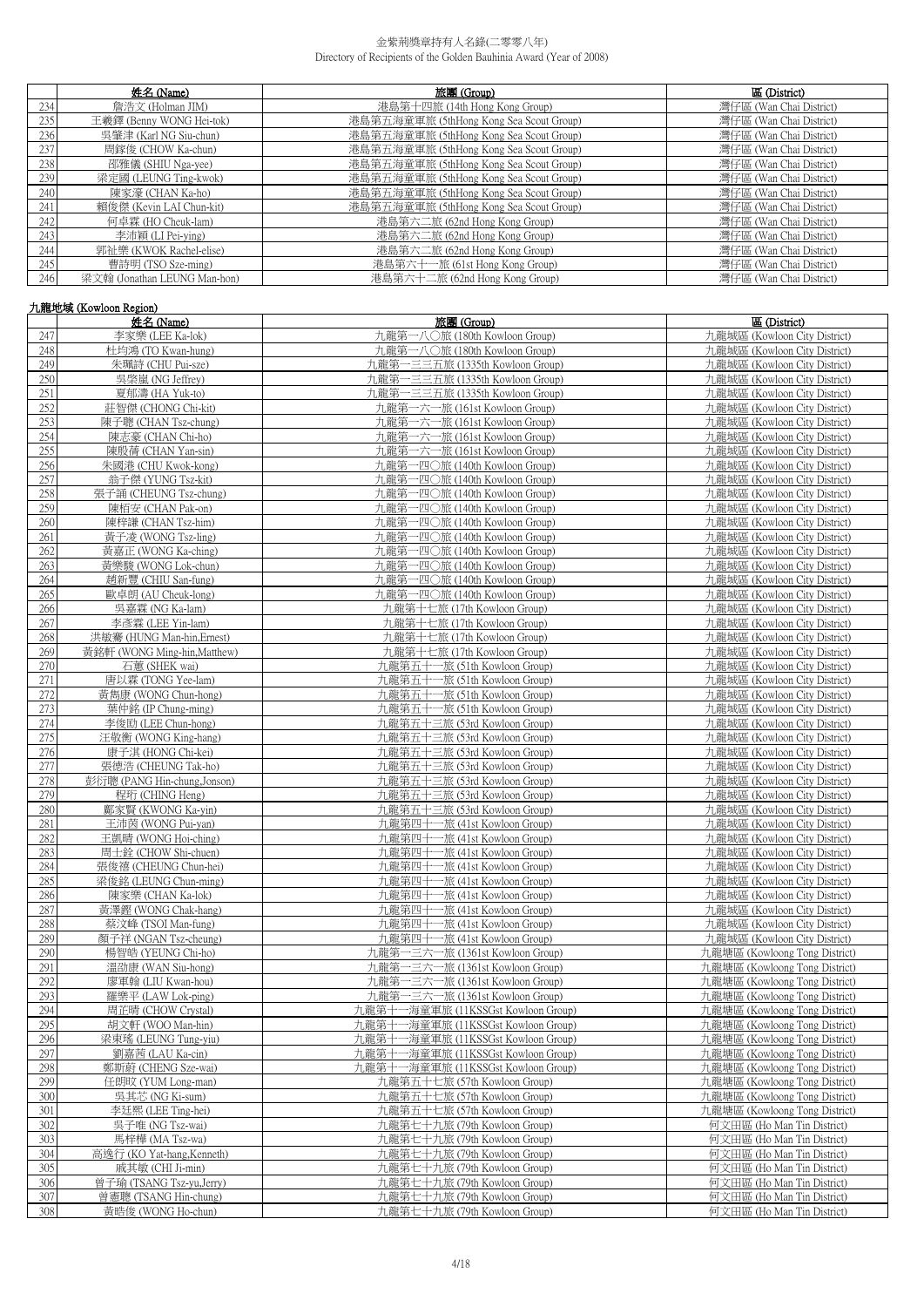|     | 姓名 (Name)                                         | 旅團 (Group)                       | 區 (District)               |
|-----|---------------------------------------------------|----------------------------------|----------------------------|
| 309 | 李卓盈 (LI Cheuk-ying)                               | 九龍第七十八旅 (78th Kowloon Group)     | 何文田區 (Ho Man Tin District) |
| 310 | 李樂思 (LEE Lok-sze)                                 | 九龍第七十八旅 (78th Kowloon Group)     | 何文田區 (Ho Man Tin District) |
| 311 | 陳嘉儀 (CHAN Ka-yee)                                 | 九龍第七十八旅 (78th Kowloon Group)     | 何文田區 (Ho Man Tin District) |
| 312 | 馮慇浩 (FUNG Yan-ho,Marcus)                          | 九龍第七十八旅 (78th Kowloon Group)     | 何文田區 (Ho Man Tin District) |
| 313 | 黃文希 (WONG Man-hei)                                | 九龍第七十八旅 (78th Kowloon Group)     | 何文田區 (Ho Man Tin District) |
| 314 | 黃潤鍶 (WONG Yun-sze)                                | 九龍第七十八旅 (78th Kowloon Group)     | 何文田區 (Ho Man Tin District) |
| 315 | 詹駿珽 (CHIM Chun-ting)                              | 九龍第七十八旅 (78th Kowloon Group)     | 何文田區 (Ho Man Tin District) |
|     |                                                   |                                  |                            |
| 316 | 劉裕 (LAU Yue, Nelson)                              | 九龍第七十八旅 (78th Kowloon Group)     | 何文田區 (Ho Man Tin District) |
| 317 | 歐珮芝 (AU Pui-chi)                                  | 九龍第七十八旅 (78th Kowloon Group)     | 何文田區 (Ho Man Tin District) |
| 318 | 盧俊光 (LO Chun-kwong)                               | 九龍第七十八旅 (78th Kowloon Group)     | 何文田區 (Ho Man Tin District) |
| 319 | 謝緯霖 (TSE Wai-lam)                                 | 九龍第七十八旅 (78th Kowloon Group)     | 何文田區 (Ho Man Tin District) |
| 320 | 李中汛 (LEE Chung-sun)                               | 九龍第二〇五旅 (205th Kowloon Group)    | 何文田區 (Ho Man Tin District) |
| 321 | 冼文軒 (SIN Man-hin)                                 | 九龍第二〇五旅 (205th Kowloon Group)    | 何文田區 (Ho Man Tin District) |
| 322 | 姚承威 (YIU Shing-wai)                               | 九龍第二〇五旅 (205th Kowloon Group)    | 何文田區 (Ho Man Tin District) |
| 323 | 陳燕馨 (CHAN Yin-hing)                               | 九龍第二〇五旅 (205th Kowloon Group)    | 何文田區 (Ho Man Tin District) |
| 324 | 黃依琳 (WONG Yi-lam)                                 | 九龍第二〇五旅 (205th Kowloon Group)    | 何文田區 (Ho Man Tin District) |
| 325 | 韓元傑 (HON Yuen-kit)                                | 九龍第二〇五旅 (205th Kowloon Group)    | 何文田區 (Ho Man Tin District) |
| 326 | 關文雅 (KWAN Man-nga)                                | 九龍第二〇五旅 (205th Kowloon Group)    | 何文田區 (Ho Man Tin District) |
| 327 | 劉宇謙 (LAU Yu-him,Dicky)                            | 九龍第二海童軍旅 (2KSSGnd Kowloon Group) | 何文田區 (Ho Man Tin District) |
| 328 | 冼佑衡 (SIN Yau-hang)                                | 九龍第八十八旅 (88th Kowloon Group)     | 何文田區 (Ho Man Tin District) |
| 329 | 張雪瀠 (CHEUNG Suet-ying,Sharon)                     | 九龍第八十八旅 (88th Kowloon Group)     | 何文田區 (Ho Man Tin District) |
|     |                                                   |                                  |                            |
| 330 | 許方棣 (HUI Fong-tai, Vincent)                       | 九龍第八十八旅 (88th Kowloon Group)     | 何文田區 (Ho Man Tin District) |
| 331 | 黃昱瑋 (WONG Yuk-wai)                                | 九龍第八十八旅 (88th Kowloon Group)     | 何文田區 (Ho Man Tin District) |
| 332 | 鍾承諺 (CHUNG Shing-yin)                             | 九龍第八十八旅 (88th Kowloon Group)     | 何文田區 (Ho Man Tin District) |
| 333 | 關浩泉 (KWAN Ho-chuen)                               | 九龍第八十八旅 (88th Kowloon Group)     | 何文田區 (Ho Man Tin District) |
| 334 | 方詠琪 (FONG Tiffany)                                | 九龍第一〇〇旅 (100th Kowloon Group)    | 旺角區 (Mong Kok District)    |
| 335 | 余迪舜 (YU Tik-shun)                                 | 九龍第一〇〇旅 (100th Kowloon Group)    | 旺角區 (Mong Kok District)    |
| 336 | 周紫樂 (CHOW Tsz-lok)                                | 九龍第一〇〇旅 (100th Kowloon Group)    | 旺角區 (Mong Kok District)    |
| 337 | 范梓澄 (FAN Charmaine)                               | 九龍第一〇〇旅 (100th Kowloon Group)    | 旺角區 (Mong Kok District)    |
| 338 | 徐沛楹 (TSUI Pui-ying)                               | 九龍第一〇〇旅 (100th Kowloon Group)    | 旺角區 (Mong Kok District)    |
| 339 | 張肇桓 (CHEUNG Shiu-wun)                             | 九龍第一〇〇旅 (100th Kowloon Group)    | 旺角區 (Mong Kok District)    |
| 340 | 許卓朗 (HUI Cheuk-long,Cyril)                        | 九龍第一〇〇旅 (100th Kowloon Group)    | 旺角區 (Mong Kok District)    |
| 341 | 陳尚賢 (CHAN Sheung-yin)                             | 九龍第一〇〇旅 (100th Kowloon Group)    | 旺角區 (Mong Kok District)    |
| 342 | 黃卓敏 (WONG Cheuk-man)                              | 九龍第一〇〇旅 (100th Kowloon Group)    | 旺角區 (Mong Kok District)    |
| 343 | 葉靄琳 (YIP Ellen)                                   | 九龍第一〇〇旅 (100th Kowloon Group)    | 旺角區 (Mong Kok District)    |
| 344 | 徐欣彤 (TSUI Yan-tung)                               | 九龍第一三六旅 (136th Kowloon Group)    | 旺角區 (Mong Kok District)    |
| 345 |                                                   |                                  |                            |
|     | 麥倩怡 (MAK Sin-yi)                                  | 九龍第一三六旅 (136th Kowloon Group)    | 旺角區 (Mong Kok District)    |
| 346 | 方俊熹 (FONG Chun-hei, Henry)                        | 九龍第十旅 (10th Kowloon Group)       | 旺角區 (Mong Kok District)    |
| 347 | 吳迪麟 (NG Dick-tik, Lun)                            | 九龍第十旅 (10th Kowloon Group)       | 旺角區 (Mong Kok District)    |
| 348 | 李冬曦 (LEE Ting-hei)                                | 九龍第十旅 (10th Kowloon Group)       | 旺角區 (Mong Kok District)    |
| 349 | 張沛薇 (CHANG Pui-mei, Wivina)                       | 九龍第十旅 (10th Kowloon Group)       | 旺角區 (Mong Kok District)    |
| 350 | 陳子朗 (CHAN Chi-long)                               | 九龍第十旅 (10th Kowloon Group)       | 旺角區 (Mong Kok District)    |
| 351 | 陳茵茵 (CHAN Yan-yan)                                | 九龍第十旅 (10th Kowloon Group)       | 旺角區 (Mong Kok District)    |
| 352 | 曾文龍 (TSANG Man-lung)                              | 九龍第十旅 (10th Kowloon Group)       | 旺角區 (Mong Kok District)    |
| 353 | 黃思昕 (WONG Sze-yan)                                | 九龍第十旅 (10th Kowloon Group)       | 旺角區 (Mong Kok District)    |
| 354 | 歐陽詩雅 (AU YEUNG Sze-nga,Cecilia)                   | 九龍第十旅 (10th Kowloon Group)       | 旺角區 (Mong Kok District)    |
| 355 | 鄭彥羚 (CHENG Yin-ling)                              | 九龍第十旅 (10th Kowloon Group)       | 旺角區 (Mong Kok District)    |
| 356 | 鄺善盈 (KWONG Sin-ying,Ellie)                        | 九龍第十旅 (10th Kowloon Group)       | 旺角區 (Mong Kok District)    |
| 357 | 張樂意 (CHEUNG Lok-yee, Louise)                      | 九龍第三十五旅 (35th Kowloon Group)     | 旺角區 (Mong Kok District)    |
| 358 | 黃讚汶 (WONG Tsan-man)                               | 九龍第三十五旅 (35th Kowloon Group)     | 旺角區 (Mong Kok District)    |
| 359 | 廖鈺珊 (LIU Yuk-shan)                                | 九龍第三十五旅 (35th Kowloon Group)     | 旺角區 (Mong Kok District)    |
| 360 | 周頌聲 (CHOW Chung-sing, Mobie)                      | 九龍第一一八八旅 (1188th Kowloon Group)  | 油尖區 (Yau Tsim District)    |
| 361 | 周宣宏 (CHOW Suen-wang)                              | 九龍第一三七〇旅 (1370th Kowloon Group)  | 油尖區 (Yau Tsim District)    |
| 362 | 胡以真 (WU Yi-zhen,Cordelia)                         | 九龍第一三七〇旅 (1370th Kowloon Group)  | 油尖區 (Yau Tsim District)    |
| 363 | 倫瑋浚 (LUN Wai-tsun, Vincent)                       | 九龍第一三七〇旅 (1370th Kowloon Group)  | 油尖區 (Yau Tsim District)    |
|     | 袁家駿 (YUEN Ka-chun, Kevin)                         |                                  |                            |
| 364 |                                                   | 九龍第一三七〇旅 (1370th Kowloon Group)  | 油尖區 (Yau Tsim District)    |
| 365 | 金展熙 (KAM Chin-hei)<br>郭明曦 (KWOK Ming-hei, Melody) | 九龍第一三二旅 (132nd Kowloon Group)    | 油尖區 (Yau Tsim District)    |
| 366 |                                                   | 九龍第一三二旅 (132nd Kowloon Group)    | 油尖區 (Yau Tsim District)    |
| 367 | 彭卓偉 (PANG Cheuk-wai)                              | 九龍第一三二旅 (132nd Kowloon Group)    | 油尖區 (Yau Tsim District)    |
| 368 | 蘇偉麟 (SO Wai-lun)                                  | 九龍第一三二旅 (132nd Kowloon Group)    | 油尖區 (Yau Tsim District)    |
| 369 | 方浩培 (FONG Ho-pui)                                 | 九龍第一五八三旅 (1583rd Kowloon Group)  | 油尖區 (Yau Tsim District)    |
| 370 | 梁穎恩 (LEUNG Wing-yan)                              | 九龍第一五八三旅 (1583rd Kowloon Group)  | 油尖區 (Yau Tsim District)    |
| 371 | 林超瑩 (LAM Chiu-ying)                               | 九龍第二十一旅 (21st Kowloon Group)     | 油尖區 (Yau Tsim District)    |
| 372 | 方奕揚 (FONG Yik-yeung)                              | 九龍第十九旅 (19th Kowloon Group)      | 油尖區 (Yau Tsim District)    |
| 373 | 吳卓樺 (NG Cheuk-wa)                                 | 九龍第十九旅 (19th Kowloon Group)      | 油尖區 (Yau Tsim District)    |
| 374 | 吳凱婷 (NG Hoi-ting)                                 | 九龍第十九旅 (19th Kowloon Group)      | 油尖區 (Yau Tsim District)    |
| 375 | 周宏豐 (CHAU Wang-fung)                              | 九龍第十九旅 (19th Kowloon Group)      | 油尖區 (Yau Tsim District)    |
| 376 | 林旭揚 (LAM Yuk-yang, Jeffery)                       | 九龍第十九旅 (19th Kowloon Group)      | 油尖區 (Yau Tsim District)    |
| 377 | 唐駿彥 (TONG Chun-yin)                               | 九龍第十九旅 (19th Kowloon Group)      | 油尖區 (Yau Tsim District)    |
| 378 | 梁思蔚 (LEUNG Sze-wai, Athena)                       | 九龍第十九旅 (19th Kowloon Group)      | 油尖區 (Yau Tsim District)    |
| 379 |                                                   |                                  |                            |
|     | 梁梓雅 (LEUNG Tsz-nga, Esther)                       | 九龍第十九旅 (19th Kowloon Group)      | 油尖區 (Yau Tsim District)    |
| 380 | 陳正鈞 (CHAN Ching-kwan)                             | 九龍第十九旅 (19th Kowloon Group)      | 油尖區 (Yau Tsim District)    |
| 381 | 陳曉彤 (CHAN Hiu-tung)                               | 九龍第十九旅 (19th Kowloon Group)      | 油尖區 (Yau Tsim District)    |
| 382 | 黃俊霖 (WONG Chun-lam)                               | 九龍第十九旅 (19th Kowloon Group)      | 油尖區 (Yau Tsim District)    |
| 383 | 黃浩斌 (WONG Ho-bun)                                 | 九龍第十九旅 (19th Kowloon Group)      | 油尖區 (Yau Tsim District)    |
| 384 | 歐陽司穎 (AU YEUNG Sze-wing)                          | 九龍第十九旅 (19th Kowloon Group)      | 油尖區 (Yau Tsim District)    |
| 385 | 譚達恒 (TAM Da-hang, Hansley)                        | 九龍第十九旅 (19th Kowloon Group)      | 油尖區 (Yau Tsim District)    |
| 386 | 王子軒 (WONG Ricky)                                  | 九龍第十八旅 (18th Kowloon Group)      | 油尖區 (Yau Tsim District)    |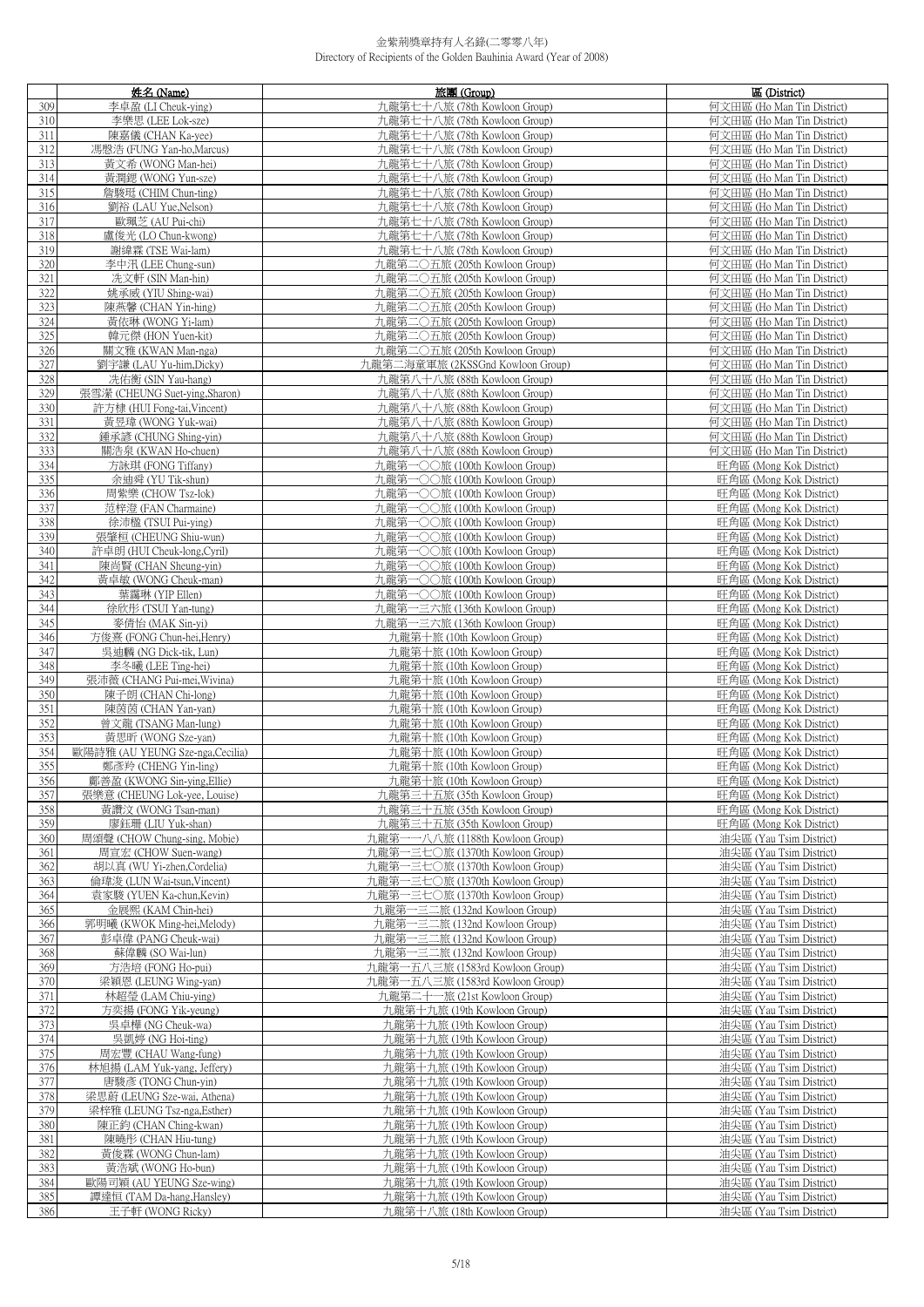|     | 姓名 (Name)                   | 旅團 (Group)                      | 區 (District)                       |
|-----|-----------------------------|---------------------------------|------------------------------------|
| 387 | 王文譽 (WONG Man-yu)           | 九龍第十八旅 (18th Kowloon Group)     | 油尖區 (Yau Tsim District)            |
| 388 | 李俊晞 (LI Chun-hei)           | 九龍第十八旅 (18th Kowloon Group)     | 油尖區 (Yau Tsim District)            |
| 389 | 李柏禧 (LI Pak-hei)            | 九龍第十八旅 (18th Kowloon Group)     | 油尖區 (Yau Tsim District)            |
|     |                             |                                 |                                    |
| 390 | 林穎禧 (LAM Wing-hei)          | 九龍第十八旅 (18th Kowloon Group)     | 油尖區 (Yau Tsim District)            |
| 391 | 陳家寶 (CHAN Ka-po,Ryuji)      | 九龍第十八旅 (18th Kowloon Group)     | 油尖區 (Yau Tsim District)            |
| 392 | 陳朗 (Chan Caron)             | 九龍第十八旅 (18th Kowloon Group)     | 油尖區 (Yau Tsim District)            |
| 393 | 陳景軒 (CHAN King-hin)         | 九龍第十八旅 (18th Kowloon Group)     | 油尖區 (Yau Tsim District)            |
| 394 | 陳耀朗 (CHAN Martin)           | 九龍第十八旅 (18th Kowloon Group)     | 油尖區 (Yau Tsim District)            |
| 395 | 黃俊晞 (WONG Harry)            | 九龍第十八旅 (18th Kowloon Group)     | 油尖區 (Yau Tsim District)            |
| 396 | 熊昫齊 (HUNG Hui-chai)         | 九龍第十八旅 (18th Kowloon Group)     | 油尖區 (Yau Tsim District)            |
| 397 | 伍懿婷 (NG Yi-ting)            | 九龍第一二八八旅 (1288th Kowloon Group) | 紅磡區 (Hung Hom District)            |
| 398 | 林曉筠 (LAM Hiu-kwan)          | 九龍第一二八八旅 (1288th Kowloon Group) | 紅磡區 (Hung Hom District)            |
| 399 | 袁浩粱 (YUEN Ho-leung)         | 九龍第一二八八旅 (1288th Kowloon Group) | 紅磡區 (Hung Hom District)            |
| 400 | 許天朗 (HUI Tin-long, Matthew) | 九龍第一二八八旅 (1288th Kowloon Group) | 紅磡區 (Hung Hom District)            |
| 401 | 許天愛 (HUI Tin-oi, Sally)     | 九龍第一二八八旅 (1288th Kowloon Group) | 紅磡區 (Hung Hom District)            |
| 402 | 黃智聰 (WONG Chi-chung)        | 九龍第一二八八旅 (1288th Kowloon Group) | 紅磡區 (Hung Hom District)            |
|     |                             |                                 |                                    |
| 403 | 楊日霖 (YEUNG Yat-lam)         | 九龍第一二八八旅 (1288th Kowloon Group) | 紅磡區 (Hung Hom District)            |
| 404 | 李雋明 (LEE Chun-ming)         | 九龍第一三五八旅 (1358th Kowloon Group) | 紅磡區 (Hung Hom District)            |
| 405 | 林兆熹 (LAM Siu-hei)           | 九龍第一三五八旅 (1358th Kowloon Group) | 紅磡區 (Hung Hom District)            |
| 406 | 林孝峰 (LAM Hau-fung)          | 九龍第一三五八旅 (1358th Kowloon Group) | 紅磡區 (Hung Hom District)            |
| 407 | 林煜傑 (LAM Yuk-kit, Kevin)    | 九龍第一三五八旅 (1358th Kowloon Group) | 紅磡區 (Hung Hom District)            |
| 408 | 袁卓衡 (YUEN Cheuk-hang)       | 九龍第一三五八旅 (1358th Kowloon Group) | 紅磡區 (Hung Hom District)            |
| 409 | 馬景彥 (MA Jing-yan)           | 九龍第一三五八旅 (1358th Kowloon Group) | 紅磡區 (Hung Hom District)            |
| 410 | 高文浩 (KO Man-ho)             | 九龍第一三五八旅 (1358th Kowloon Group) | 紅磡區 (Hung Hom District)            |
| 411 | 梁田皓 (LEUNG Tin-ho)          | 九龍第一三五八旅 (1358th Kowloon Group) | 紅磡區 (Hung Hom District)            |
| 412 | 馮俊彥 (FUNG Chun-yin)         | 九龍第一三五八旅 (1358th Kowloon Group) | 紅磡區 (Hung Hom District)            |
| 413 | 葉栢謙 (YIP Pak-him)           | 九龍第一三五八旅 (1358th Kowloon Group) | 紅磡區 (Hung Hom District)            |
| 414 | 趙嘉浚 (CHIU Ka-chun)          | 九龍第一三五八旅 (1358th Kowloon Group) | 紅磡區 (Hung Hom District)            |
| 415 | 蔡澔鋒 (CHOI Hugo)             | 九龍第一三五八旅 (1358th Kowloon Group) | 紅磡區 (Hung Hom District)            |
| 416 | 蕭穎謙 (SIU Wing-him)          | 九龍第一三五八旅 (1358th Kowloon Group) | 紅磡區 (Hung Hom District)            |
| 417 | 李淑賢 (LEE Suk-yin)           | 九龍第一五〇旅 (150th Kowloon Group)   | 紅磡區 (Hung Hom District)            |
| 418 | 周苑蕎 (CHOU Yuen-kiu)         | 九龍第一五〇旅 (150th Kowloon Group)   | 紅磡區 (Hung Hom District)            |
| 419 | 黎廷睿 (LAI Ting-yui)          | 九龍第一五〇旅 (150th Kowloon Group)   | 紅磡區 (Hung Hom District)            |
| 420 | 林華盛 (LAM Wah-shing)         | 九龍第八十七旅 (87th Kowloon Group)    | 紅磡區 (Hung Hom District)            |
| 421 | 羅智謙 (LAW Chi-him)           | 九龍第八十七旅 (87th Kowloon Group)    | 紅磡區 (Hung Hom District)            |
| 422 | 吳日曦 (NG Yat-hei)            | 九龍第八十旅 (80th Kowloon Group)     | 紅磡區 (Hung Hom District)            |
| 423 | 吳樸婷 (NG Pok-ting)           | 九龍第八十旅 (80th Kowloon Group)     | 紅磡區 (Hung Hom District)            |
| 424 | 林永霑 (LAM Wing-chim)         | 九龍第八十旅 (80th Kowloon Group)     | 紅磡區 (Hung Hom District)            |
| 425 |                             | 九龍第八十旅 (80th Kowloon Group)     | 紅磡區 (Hung Hom District)            |
|     | 梁智盈 (LEUNG Chi-ying)        | 九龍第八十旅 (80th Kowloon Group)     |                                    |
| 426 | 陳汶詩 (CHAN Man-sze)          |                                 | 紅磡區 (Hung Hom District)            |
| 427 | 黃耀霆 (WONG Yiu-ting)         | 九龍第八十旅 (80th Kowloon Group)     | 紅磡區 (Hung Hom District)            |
| 428 | 黃馨怡 (WONG Hing-yee, Janice) | 九龍第八十旅 (80th Kowloon Group)     | 紅磡區 (Hung Hom District)            |
| 429 | 楊梓峰 (YEUNG Tsz-fung)        | 九龍第八十旅 (80th Kowloon Group)     | 紅磡區 (Hung Hom District)            |
| 430 | 楊灝晴 (YEUNG Ho-ching)        | 九龍第八十旅 (80th Kowloon Group)     | 紅磡區 (Hung Hom District)            |
| 431 | 鄧煒樂 (TANG Wai-lok)          | 九龍第八十旅 (80th Kowloon Group)     | 紅磡區 (Hung Hom District)            |
| 432 | 羅巧晴 (LO Hau-ching)          | 九龍第八十旅 (80th Kowloon Group)     | 紅磡區 (Hung Hom District)            |
| 433 | 徐家翹 (TSUI Ka-kiu)           | 九龍第四十二旅 (42nd Kowloon Group)    | 紅磡區 (Hung Hom District)            |
| 434 | 溫煌然 (WAN Cheuk-yin)         | 九龍第四十二旅 (42nd Kowloon Group)    | 紅磡區 (Hung Hom District)            |
| 435 | 廖駿義 (LIU Chun-yee)          | 九龍第一〇二旅 (102nd Kowloon Group)   | 深水埗西區 (Sham Shui Po West District) |
| 436 | 龐駿迪 (PONG Chun-tik)         | 九龍第一〇二旅 (102nd Kowloon Group)   | 深水埗西區 (Sham Shui Po West District) |
| 437 | 陳曉晴 (CHEN Hiu-ching)        | 九龍第一八七旅 (187th Kowloon Group)   | 深水埗西區 (Sham Shui Po West District) |
| 438 | 王家樂 (WONG Ka-lok)           | 九龍第一三〇四旅 (1304th Kowloon Group) | 深水埗西區 (Sham Shui Po West District) |
| 439 | 伍卓熙 (NG Cheuk-hei)          | 九龍第一三五七旅 (1357th Kowloon Group) | 深水埗西區 (Sham Shui Po West District) |
| 440 | 梁志威 (LEUNG Chi-wai)         | 九龍第一三五七旅 (1357th Kowloon Group) | 深水埗西區 (Sham Shui Po West District) |
| 441 | 郭嘉傑 (KWOK Ka-kit)           | 九龍第一三五七旅 (1357th Kowloon Group) | 深水埗西區 (Sham Shui Po West District) |
| 442 | 陳浩添 (CHAN Ho-tim)           | 九龍第一三五七旅 (1357th Kowloon Group) | 深水埗西區 (Sham Shui Po West District) |
| 443 | 陳潔恩 (CHAN Kit-yan)          | 九龍第一三五七旅 (1357th Kowloon Group) | 深水埗西區 (Sham Shui Po West District) |
| 444 | 曾國鏗 (TSANG Kwok-hang)       | 九龍第一三五七旅 (1357th Kowloon Group) | 深水埗西區 (Sham Shui Po West District) |
| 445 | 馮樂然 (FUNG Lok-yin)          | 九龍第一三五七旅 (1357th Kowloon Group) | 深水埗西區 (Sham Shui Po West District) |
| 446 | 楊曉彤 (YOUNG Hiu-tung)        | 九龍第一三五七旅 (1357th Kowloon Group) | 深水埗西區 (Sham Shui Po West District) |
| 447 | 何梓峯 (HO Tsz-fung)           | 九龍第一六四旅 (164th Kowloon Group)   | 深水埗西區 (Sham Shui Po West District) |
| 448 | 杜斯穎 (TO Sze-wing)           | 九龍第九十旅 (90th Kowloon Group)     | 深水埗西區 (Sham Shui Po West District) |
| 449 | 唐櫻翹 (TONG Ying-kiu)         | 九龍第九十旅 (90th Kowloon Group)     | 深水埗西區 (Sham Shui Po West District) |
| 450 | 涂陽俊 (TO Kenneth)            | 九龍第九十旅 (90th Kowloon Group)     | 深水埗西區 (Sham Shui Po West District) |
| 451 | 區子敬 (AU Tsz-king)           | 九龍第九十旅 (90th Kowloon Group)     | 深水埗西區 (Sham Shui Po West District) |
| 452 | 張健東 (CHEUNG Kin-tung)       | 九龍第九十旅 (90th Kowloon Group)     | 深水埗西區 (Sham Shui Po West District) |
| 453 | 梁翊鴻 (LEUNG Yik-hung,Marco)  | 九龍第九十旅 (90th Kowloon Group)     | 深水埗西區 (Sham Shui Po West District) |
| 454 | 陳衍滔 (CHAN Hin-to)           | 九龍第九十旅 (90th Kowloon Group)     | 深水埗西區 (Sham Shui Po West District) |
| 455 | 溫苑穎 (WAN Yuen-wing,Alice)   | 九龍第九十旅 (90th Kowloon Group)     | 深水埗西區 (Sham Shui Po West District) |
| 456 | 葉柏朗 (IP Pak-long)           | 九龍第九十旅 (90th Kowloon Group)     | 深水埗西區 (Sham Shui Po West District) |
| 457 |                             |                                 |                                    |
|     | 劉芊彤 (LAU Chin-tung)         | 九龍第九十旅 (90th Kowloon Group)     | 深水埗西區 (Sham Shui Po West District) |
| 458 | 鄭熙橋 (CHENG Hei-kiu,Ceo)     | 九龍第九十旅 (90th Kowloon Group)     | 深水埗西區 (Sham Shui Po West District) |
| 459 | 羅旨儒 (LAW Tsz-yu,Amber)      | 九龍第九十旅 (90th Kowloon Group)     | 深水埗西區 (Sham Shui Po West District) |
| 460 | 何宜珊 (HO Yi-shan)            | 九龍第三十三旅 (33rd Kowloon Group)    | 深水埗西區 (Sham Shui Po West District) |
| 461 | 張家朗 (CHEUNG Ka-long)        | 九龍第三十三旅 (33rd Kowloon Group)    | 深水埗西區 (Sham Shui Po West District) |
| 462 | 張琪峰 (CHEUNG Ki-fung)        | 九龍第三十三旅 (33rd Kowloon Group)    | 深水埗西區 (Sham Shui Po West District) |
| 463 | 陳安文 (CHAN On-Man)           | 九龍第三十三旅 (33rd Kowloon Group)    | 深水埗西區 (Sham Shui Po West District) |
| 464 | 黃梓瑩 (WONG Tsz-ying)         | 九龍第三十三旅 (33rd Kowloon Group)    | 深水埗西區 (Sham Shui Po West District) |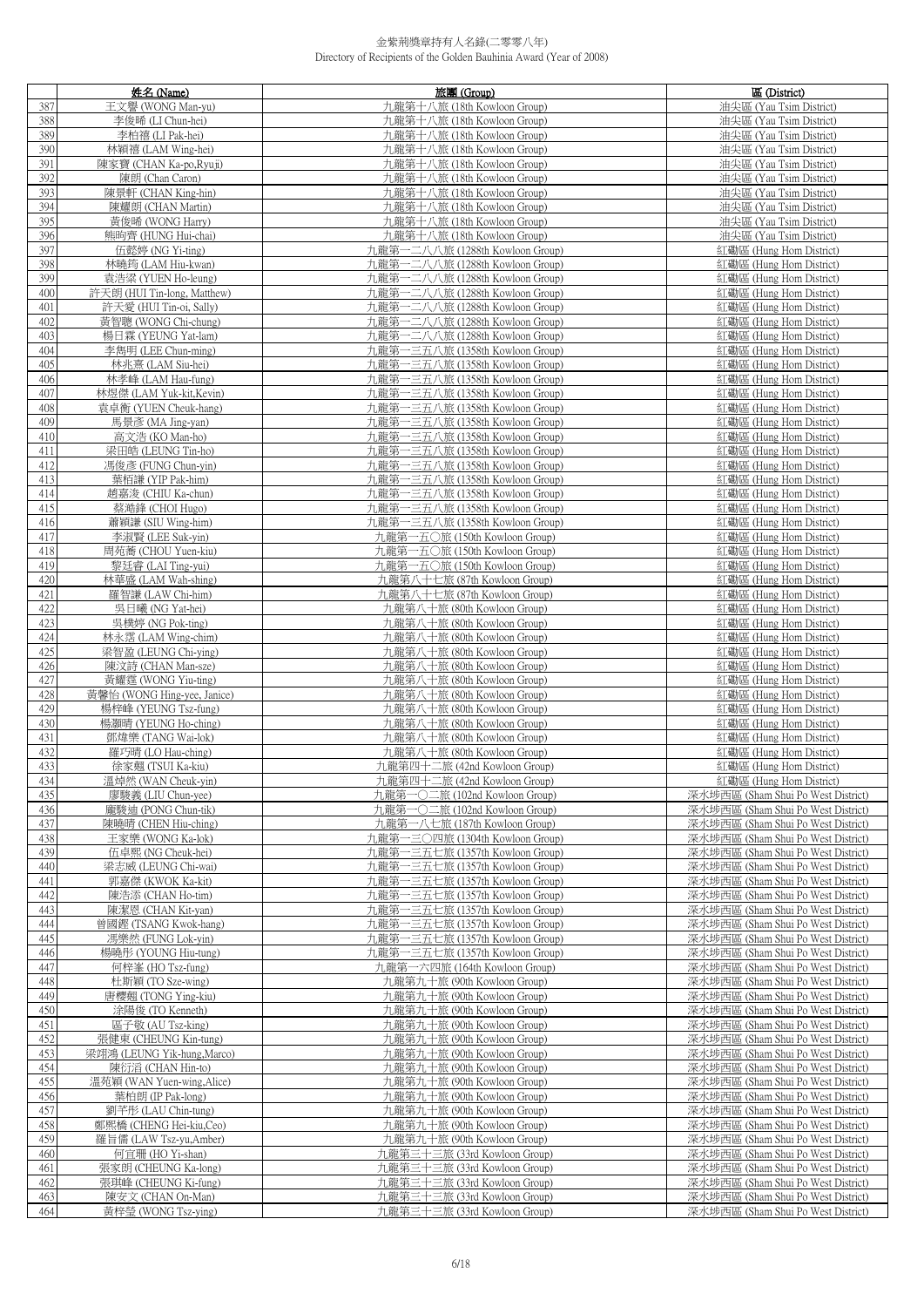|            | 姓名 (Name)                                         | 旅團 (Group)                                                         | $\overline{\mathbb{E}}$ (District)                                       |
|------------|---------------------------------------------------|--------------------------------------------------------------------|--------------------------------------------------------------------------|
| 465        | 黃凱鈴 (WONG Hoi-ling)                               | 九龍第三十三旅 (33rd Kowloon Group)                                       | 深水埗西區 (Sham Shui Po West District)                                       |
| 466        | 鄧達安 (TANG Tat-on)                                 | 九龍第三十三旅 (33rd Kowloon Group)                                       | 深水埗西區 (Sham Shui Po West District)                                       |
| 467        | 陳善儀 (CHAN Sin-yi)                                 | 九龍第三海童軍旅 (3KSSGrd Kowloon Group)                                   | 深水埗西區 (Sham Shui Po West District)                                       |
| 468        | 黃天枏 (WONG Tin-nam,Tina)                           | 九龍第三海童軍旅 (3KSSGrd Kowloon Group)                                   | 深水埗西區 (Sham Shui Po West District)                                       |
| 469        | 何詠恩 (HO Wing-yan)                                 | 九龍第五十四旅 (54th Kowloon Group)                                       | 深水埗西區 (Sham Shui Po West District)                                       |
| 470        | 李卓盈 (LEE Cheuk-ying)                              | 九龍第五十四旅 (54th Kowloon Group)                                       | 深水埗西區 (Sham Shui Po West District)                                       |
| 471        | 林怡君 (LAM Yi-kwan)                                 | 九龍第五十四旅 (54th Kowloon Group)                                       | 深水埗西區 (Sham Shui Po West District)                                       |
| 472        | 唐巧琪 (TONG Hau-kei)                                | 九龍第五十四旅 (54th Kowloon Group)                                       | 深水埗西區 (Sham Shui Po West District)                                       |
| 473        | 符樂瑤 (FU Lok-yiu)                                  | 九龍第五十四旅 (54th Kowloon Group)                                       | 深水埗西區 (Sham Shui Po West District)                                       |
| 474        | 連慧君 (LIN Wai-kwan)                                | 九龍第五十四旅 (54th Kowloon Group)                                       | 深水埗西區 (Sham Shui Po West District)                                       |
| 475<br>476 | 陳紫棋 (CHAN Tsz-ki)                                 | 九龍第五十四旅 (54th Kowloon Group)                                       | 深水埗西區 (Sham Shui Po West District)                                       |
| 477        | 彭俊星 (PANG Chun-sing)<br>趙浩程 (CHIU Ho-ching)       | 九龍第五十四旅 (54th Kowloon Group)<br>九龍第五十四旅 (54th Kowloon Group)       | 深水埗西區 (Sham Shui Po West District)<br>深水埗西區 (Sham Shui Po West District) |
| 478        | 徐希妍 (TSUI Hei-yin)                                | 九龍第一八八旅 (188th Kowloon Group)                                      | 深水埗東區 (Sham Shui Po East District)                                       |
| 479        | 黃祈桑 (WONG Ki-sun)                                 | 九龍第一八八旅 (188th Kowloon Group)                                      | 深水埗東區 (Sham Shui Po East District)                                       |
| 480        | 鄧匡杰 (TANG Hong-kit)                               | 九龍第一八八旅 (188th Kowloon Group)                                      | 深水埗東區 (Sham Shui Po East District)                                       |
| 481        | 鄭仕騰 (CHENG Shi-tang)                              | 九龍第一八八旅 (188th Kowloon Group)                                      | 深水埗東區 (Sham Shui Po East District)                                       |
| 482        | 林鋇珈 (LAM Pui-ka)                                  | 九龍第一五八〇旅 (1580th Kowloon Group)                                    | 深水埗東區 (Sham Shui Po East District)                                       |
| 483        | 廖雅婷 (LIU Nga-ting)                                | 九龍第一五八〇旅 (1580th Kowloon Group)                                    | 深水埗東區 (Sham Shui Po East District)                                       |
| 484        | 蘇曼琦 (SO Man-ki)                                   | 九龍第一五八〇旅 (1580th Kowloon Group)                                    | 深水埗東區 (Sham Shui Po East District)                                       |
| 485        | 陳芷雅 (CHAN Tsz-nga)                                | 九龍第一四一旅 (141st Kowloon Group)                                      | 深水埗東區 (Sham Shui Po East District)                                       |
| 486        | 馮希婷 (FUNG Hei-ting)                               | 九龍第一四一旅 (141st Kowloon Group)                                      | 深水埗東區 (Sham Shui Po East District)                                       |
| 487        | 劉至正 (LAU Chi-ching)                               | 九龍第一四一旅 (141st Kowloon Group)                                      | 深水埗東區 (Sham Shui Po East District)                                       |
| 488        | 劉至君 (LAU Chi-kwan)                                | 九龍第一四一旅 (141st Kowloon Group)                                      | 深水埗東區 (Sham Shui Po East District)                                       |
| 489        | 何志誠 (HO Chi-shing)<br>何志德 (HO Chi-tak)            | 九龍第六十二旅 (62nd Kowloon Group)<br>九龍第六十二旅 (62nd Kowloon Group)       | 深水埗東區 (Sham Shui Po East District)                                       |
| 490<br>491 | 傅說 (FU Suet, Andrew)                              | 九龍第六十二旅 (62nd Kowloon Group)                                       | 深水埗東區 (Sham Shui Po East District)<br>深水埗東區 (Sham Shui Po East District) |
| 492        | 黃柏曦 (WONG Pak-hei)                                | 九龍第六十二旅 (62nd Kowloon Group)                                       | 深水埗東區 (Sham Shui Po East District)                                       |
| 493        | 楊詠儀 (YEUNG Wing-vee)                              | 九龍第六十二旅 (62nd Kowloon Group)                                       | 深水埗東區 (Sham Shui Po East District)                                       |
| 494        | 羅晞陽 (LO Hei-yeung)                                | 九龍第六十二旅 (62nd Kowloon Group)                                       | 深水埗東區 (Sham Shui Po East District)                                       |
| 495        | 吳諾軒 (NG Lok-hin)                                  | 九龍第四十八旅 (48th Kowloon Group)                                       | 深水埗東區 (Sham Shui Po East District)                                       |
| 496        | 杜建熙 (TO Kin-hei)                                  | 九龍第四十八旅 (48th Kowloon Group)                                       | 深水埗東區 (Sham Shui Po East District)                                       |
| 497        | 杜嘉盈 (TO Ka-ying)                                  | 九龍第四十八旅 (48th Kowloon Group)                                       | 深水埗東區 (Sham Shui Po East District)                                       |
| 498        | 周焯熙 (CHAO Cheuk-hei)                              | 九龍第四十八旅 (48th Kowloon Group)                                       | 深水埗東區 (Sham Shui Po East District)                                       |
| 499        | 陳式軒 (CHAN Sik-hin)                                | 九龍第四十八旅 (48th Kowloon Group)                                       | 深水埗東區 (Sham Shui Po East District)                                       |
| 500        | 陳志峰 (CHAN Chi-fung)                               | 九龍第四十八旅 (48th Kowloon Group)                                       | 深水埗東區 (Sham Shui Po East District)                                       |
| 501<br>502 | 陸鱈瑤 (LUK Suet-yiu)                                | 九龍第四十八旅 (48th Kowloon Group)                                       | 深水埗東區 (Sham Shui Po East District)                                       |
| 503        | 黃文軒 (WONG Man-hin)<br>黃詩雅 (WONG Sze-nga)          | 九龍第四十八旅 (48th Kowloon Group)<br>九龍第四十八旅 (48th Kowloon Group)       | 深水埗東區 (Sham Shui Po East District)<br>深水埗東區 (Sham Shui Po East District) |
| 504        | 蘇嘉文 (SO Ka-man)                                   | 九龍第四十八旅 (48th Kowloon Group)                                       | 深水埗東區 (Sham Shui Po East District)                                       |
| 505        | 丁盈文 (TING Ying-man)                               | 九龍第一二〇一旅 (1201st Kowloon Group)                                    | 深旺區 (Sham Mong District)                                                 |
| 506        | 王創新 (WONG Chong-san)                              | 九龍第一二〇一旅 (1201st Kowloon Group)                                    | 深旺區 (Sham Mong District)                                                 |
| 507        | 伍熙堯 (NG Hei-yiu)                                  | 九龍第一二〇一旅 (1201st Kowloon Group)                                    | 深旺區 (Sham Mong District)                                                 |
| 508        | 周霈臻 (CHOW Pui-chun)                               | 九龍第一二〇一旅 (1201st Kowloon Group)                                    | 深旺區 (Sham Mong District)                                                 |
| 509        | 林洛霆 (LAM Lok-ting)                                | 九龍第一二〇一旅 (1201st Kowloon Group)                                    | 深旺區 (Sham Mong District)                                                 |
| 510<br>511 | 袁曉晴 (YUEN Hiu-ching)<br>梁舒婷 (LEUNG Shu-ting)      | 九龍第一二〇一旅 (1201st Kowloon Group)<br>九龍第一二〇一旅 (1201st Kowloon Group) | 深旺區 (Sham Mong District)<br>深旺區 (Sham Mong District)                     |
| 512        | 陳梓鋒 (CHAN Tsz-fung)                               | 九龍弟一二〇一旅 (1201st Kowloon Group)                                    | 洙吐區 (Sham Mong District)                                                 |
| 513        | 陳詠彤 (CHAN Wing-tung)                              | 九龍第一二〇一旅 (1201st Kowloon Group)                                    | 深旺區 (Sham Mong District)                                                 |
| 514        | 湯博文 (TONG Pok-man)                                | 九龍第一二〇一旅 (1201st Kowloon Group)                                    | 深旺區 (Sham Mong District)                                                 |
| 515        | 楊稷賀 (YEUNG Chik-ho)                               | 九龍第一二〇一旅 (1201st Kowloon Group)                                    | 深旺區 (Sham Mong District)                                                 |
| 516        | 鄧穎儀 (TANG Wing-vee.Vicky)                         | 九龍第一二〇一旅 (1201st Kowloon Group)                                    | 深旺區 (Sham Mong District)                                                 |
| 517        | 黎雋鋒 (LAI Chun-fung, Anthony)                      | 九龍第一二〇一旅 (1201st Kowloon Group)                                    | 深旺區 (Sham Mong District)                                                 |
| 518        | 呂宥德 (LUI Yau-tak)                                 | 九龍第七十五旅 (75th Kowloon Group)                                       | 深旺區 (Sham Mong District)                                                 |
| 519        | 李家諾 (LEE Ka-nok)                                  | 九龍第七十五旅 (75th Kowloon Group)                                       | 深旺區 (Sham Mong District)                                                 |
| 520<br>521 | 李榗謙 (LEE Chun-him)<br>張家希 (CHEUNG Ka-hei)         | 九龍第七十五旅 (75th Kowloon Group)<br>九龍第七十五旅 (75th Kowloon Group)       | 深旺區 (Sham Mong District)<br>深旺區 (Sham Mong District)                     |
| 522        | 梁悅珩 (LEUNG Yuet-hang)                             | 九龍第七十五旅 (75th Kowloon Group)                                       | 深旺區 (Sham Mong District)                                                 |
| 523        | 劉子鈞 (LAU Tsz-kwan)                                | 九龍第七十五旅 (75th Kowloon Group)                                       | 深旺區 (Sham Mong District)                                                 |
| 524        | 黎曉峰 (LI Xiao-feng)                                | 九龍第七十五旅 (75th Kowloon Group)                                       | 深旺區 (Sham Mong District)                                                 |
| 525        | 薛鈞豪 (SIT Kwan-ho)                                 | 九龍第七十五旅 (75th Kowloon Group)                                       | 深旺區 (Sham Mong District)                                                 |
| 526        | 白慧恩 (PAK Wai-yan)                                 | 九龍第二四九旅 (249th Kowloon Group)                                      | 深旺區 (Sham Mong District)                                                 |
| 527        | 高駿寧 (KO Chun-ning)                                | 九龍第二四九旅 (249th Kowloon Group)                                      | 深旺區 (Sham Mong District)                                                 |
| 528        | 鄧凱而 (TANG Hoi-yee)                                | 九龍第二四九旅 (249th Kowloon Group)                                      | 深旺區 (Sham Mong District)                                                 |
| 529        | 石朗琛 (SHEK Long-sum)                               | 九龍第六十五旅 (65th Kowloon Group)                                       | 深旺區 (Sham Mong District)                                                 |
| 530        | 何彥樺 (HO Yin-wa)                                   | 九龍第六十五旅 (65th Kowloon Group)                                       | 深旺區 (Sham Mong District)<br>深旺區 (Sham Mong District)                     |
| 531<br>532 | 何樂頤 (HO Lok-yee)<br>官亨承 (KWOON Hang-shing, Marco) | 九龍第六十五旅 (65th Kowloon Group)<br>九龍第六十五旅 (65th Kowloon Group)       | 深旺區 (Sham Mong District)                                                 |
| 533        | 梁迪文 (LEUNG Tik-man,Hugo)                          | 九龍第六十五旅 (65th Kowloon Group)                                       | 深旺區 (Sham Mong District)                                                 |
| 534        | 梁斯詠 (LEUNG Sherie)                                | 九龍第六十五旅 (65th Kowloon Group)                                       | 深旺區 (Sham Mong District)                                                 |
| 535        | 陳靖榆 (CHAN Ching-yu)                               | 九龍第六十五旅 (65th Kowloon Group)                                       | 深旺區 (Sham Mong District)                                                 |
| 536        | 黃星為 (WONG Sing-wai)                               | 九龍第六十五旅 (65th Kowloon Group)                                       | 深旺區 (Sham Mong District)                                                 |

|     | 東九龍地域 (Kowloon East Region) |                                       |                             |  |  |
|-----|-----------------------------|---------------------------------------|-----------------------------|--|--|
|     | 姓名 (Name)                   | 旅團 (Group)                            | 區 (District)                |  |  |
| 537 | 李家睿 (LEE Ka-vui)            | 東九龍第一〇七〇旅 (1070th East Kowloon Group) | 九龍灣區 (Kowloon Bay District) |  |  |
| 538 | 李瑋欣 (LEE Wai-van)           | 東九龍第一〇七〇旅 (1070th East Kowloon Group) | 九龍灣區 (Kowloon Bay District) |  |  |
| 539 | 陳駿熙 (CHAN Chun-hei)         | 東九龍第一〇七〇旅 (1070th East Kowloon Group) | 九龍灣區 (Kowloon Bay District) |  |  |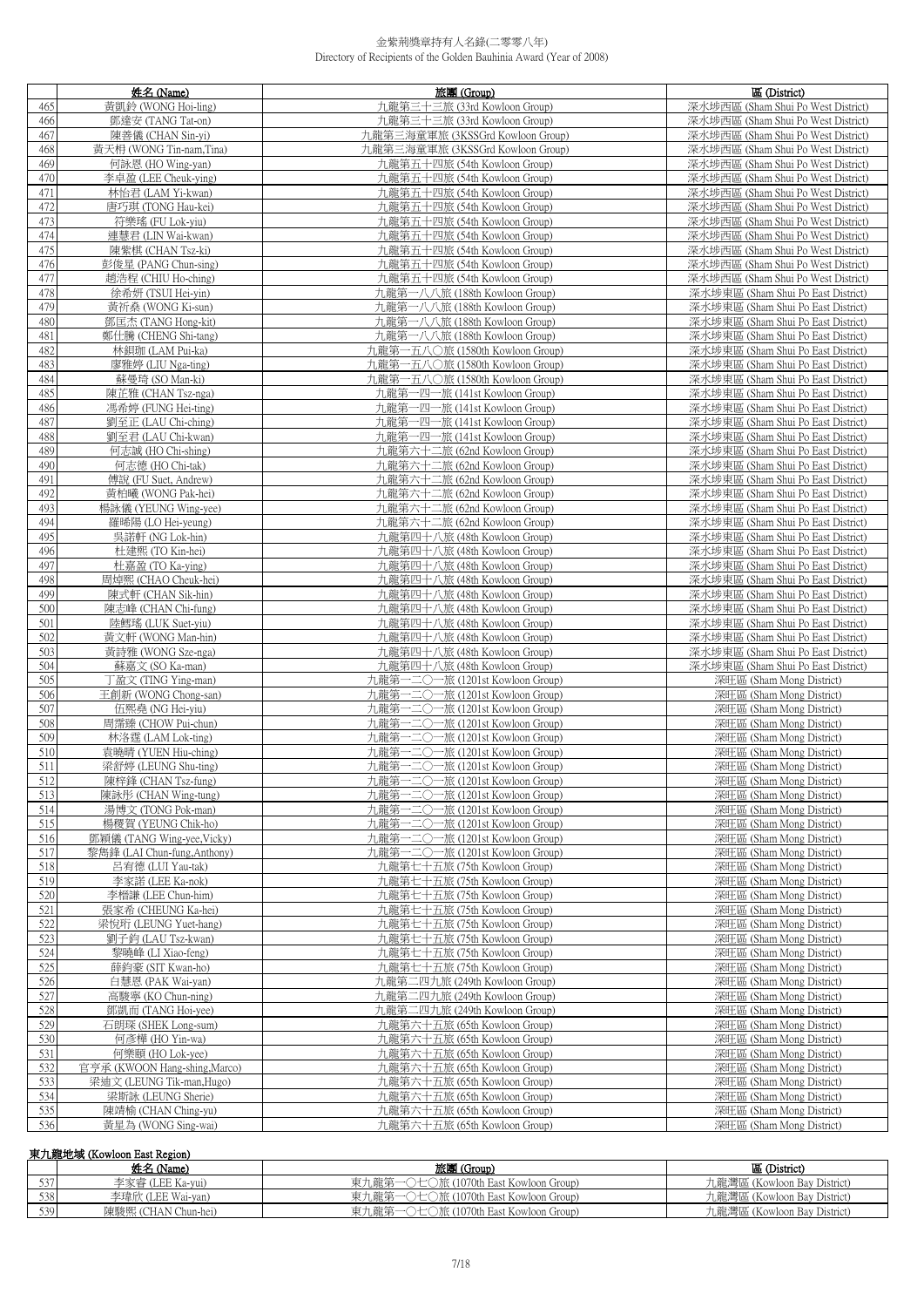|     | 姓名 (Name)                   | 旅團 (Group)                                   | 區 (District)                  |
|-----|-----------------------------|----------------------------------------------|-------------------------------|
| 540 | 溫翹謙 (WAN Kiu-him)           | 東九龍第一〇七〇旅 (1070th East Kowloon Group)        | 九龍灣區 (Kowloon Bay District)   |
| 541 | 吳兆安 (NG Siu-on)             | 東九龍第一三八旅 (138th East Kowloon Group)          | 九龍灣區 (Kowloon Bay District)   |
| 542 | 林詠奭 (LAM Wing-shik)         | 東九龍第一三八旅 (138th East Kowloon Group)          | 九龍灣區 (Kowloon Bay District)   |
| 543 | 林謙淳 (LAM Him-shun)          | 東九龍第一三八旅 (138th East Kowloon Group)          | 九龍灣區 (Kowloon Bay District)   |
| 544 | 張浩文 (CHEUNG Ho-man)         | 東九龍第一三八旅 (138th East Kowloon Group)          | 九龍灣區 (Kowloon Bay District)   |
| 545 | 陳家睿 (CHAN Ka-yui)           | 東九龍第一三八旅 (138th East Kowloon Group)          | 九龍灣區 (Kowloon Bay District)   |
| 546 | 陳瑋樂 (CHAN Wai-lok)          | 東九龍第一三八旅 (138th East Kowloon Group)          | 九龍灣區 (Kowloon Bay District)   |
|     |                             |                                              |                               |
| 547 | 陳萬豪 (CHAN Man-ho)           | 東九龍第一三八旅 (138th East Kowloon Group)          | 九龍灣區 (Kowloon Bay District)   |
| 548 | 陳諾緯 (CHAN Lok-wai)          | 東九龍第一三八旅 (138th East Kowloon Group)          | 九龍灣區 (Kowloon Bay District)   |
| 549 | 麥朗 (MAK Long)               | 東九龍第一三八旅 (138th East Kowloon Group)          | 九龍灣區 (Kowloon Bay District)   |
| 550 | 黃焯櫻 (WONG Cheuk-ying)       | 東九龍第一三八旅 (138th East Kowloon Group)          | 九龍灣區 (Kowloon Bay District)   |
| 551 | 溫浚琛 (VUN Tsun-sum, Johnson) | 東九龍第一三八旅 (138th East Kowloon Group)          | 九龍灣區 (Kowloon Bay District)   |
| 552 | 劉熙敏 (LAU Hei-man)           | 東九龍第一三八旅 (138th East Kowloon Group)          | 九龍灣區 (Kowloon Bay District)   |
| 553 | 禤顥琳 (HUEN Ho-lam)           | 東九龍第一三八旅 (138th East Kowloon Group)          | 九龍灣區 (Kowloon Bay District)   |
| 554 | 王潔瑩 (WONG Kit-ying)         | 東九龍第一六五旅 (165th East Kowloon Group)          | 九龍灣區 (Kowloon Bay District)   |
| 555 | 周靄姍 (CHOW Oi-shan)          | 東九龍第一六五旅 (165th East Kowloon Group)          | 九龍灣區 (Kowloon Bay District)   |
| 556 | 張正昊 (CHEUNG Ching-ho)       | 東九龍第一六五旅 (165th East Kowloon Group)          | 九龍灣區 (Kowloon Bay District)   |
| 557 | 梁曉峯 (LEUNG Hiu-fung)        | 東九龍第一六五旅 (165th East Kowloon Group)          | 九龍灣區 (Kowloon Bay District)   |
| 558 | 歐陽頌軒 (AU YEUNG Ching-hin)   | 東九龍第一六五旅 (165th East Kowloon Group)          | 九龍灣區 (Kowloon Bay District)   |
| 559 | 文爾恒 (MAN I-hang)            | 東九龍第一七三旅 (173rd East Kowloon Group)          | 西貢區 (Sai Kung District)       |
| 560 | 李俊安 (LEE Chun-on)           | 東九龍第一七三旅 (173rd East Kowloon Group)          | 西貢區 (Sai Kung District)       |
| 561 | 林子浩 (LAM Tsz-ho)            | 東九龍第一七三旅 (173rd East Kowloon Group)          | 西貢區 (Sai Kung District)       |
| 562 | 林承謙 (LAM Shing-him)         | 東九龍第一七三旅 (173rd East Kowloon Group)          | 西貢區 (Sai Kung District)       |
| 563 | 梁栢謙 (LEUNG Pak-him)         | 東九龍第一七三旅 (173rd East Kowloon Group)          | 西貢區 (Sai Kung District)       |
| 564 | 梁煒楠 (LEUNG Wai-nam)         | 東九龍第一七三旅 (173rd East Kowloon Group)          | 西貢區 (Sai Kung District)       |
| 565 | 許昀量 (HU Wang-leung)         | 東九龍第一七三旅 (173rd East Kowloon Group)          | 西貢區 (Sai Kung District)       |
| 566 | 陳穆恒 (CHAN Muk-hang)         | 東九龍第一七三旅 (173rd East Kowloon Group)          | 西貢區 (Sai Kung District)       |
| 567 | 曾韻璇 (TSANG Wan-sheung)      | 東九龍第一七三旅 (173rd East Kowloon Group)          | 西貢區 (Sai Kung District)       |
| 568 | 葉詠恒 (IP Wing-ki)            | 東九龍第一七三旅 (173rd East Kowloon Group)          | 西貢區 (Sai Kung District)       |
| 569 | 蕭景濤 (SHIU King-to)          | 東九龍第一七三旅 (173rd East Kowloon Group)          | 西貢區 (Sai Kung District)       |
| 570 | 林卓軒 (LAM Cheuk-hin)         | 東九龍第一二二一旅 (1221st East Kowloon Group)        | 西貢區 (Sai Kung District)       |
| 571 | 陳家昕 (CHAN Ka-yan)           | 東九龍第一二二一旅 (1221st East Kowloon Group)        | 西貢區 (Sai Kung District)       |
| 572 | 黃智仁 (WONG Chi-yan)          | 東九龍第一二二一旅 (1221st East Kowloon Group)        | 西貢區 (Sai Kung District)       |
| 573 |                             | 東九龍第一二二一旅 (1221st East Kowloon Group)        | 西貢區 (Sai Kung District)       |
| 574 | 黃曉兒 (WONG Hiu-yi)           |                                              |                               |
|     | 潘朗昇 (POON Long-sing)        | 東九龍第一二二一旅 (1221st East Kowloon Group)        | 西貢區 (Sai Kung District)       |
| 575 | 鄺頌晴 (KWONG Chung-ching)     | 東九龍第一四〇一旅 (1401st East Kowloon Group)        | 西貢區 (Sai Kung District)       |
| 576 | 孔祥灝 (HUNG Cheung-ho)        | 東九龍第二八一旅 (281st East Kowloon Group)          | 西貢區 (Sai Kung District)       |
| 577 | 黎灝顓 (LAI Ho-juan)           | 東九龍第二八一旅 (281st East Kowloon Group)          | 西貢區 (Sai Kung District)       |
| 578 | 吳家曦 (NG Ka-hei)             | 東九龍第四十四旅 (44th East Kowloon Group)           | 西貢區 (Sai Kung District)       |
| 579 | 李舒文 (Chris LI)              | 東九龍第四十四旅 (44th East Kowloon Group)           | 西貢區 (Sai Kung District)       |
| 580 | 周易鴻 (CHAU Yik-hung)         | 東九龍第四十四旅 (44th East Kowloon Group)           | 西貢區 (Sai Kung District)       |
| 581 | 林盈盈 (LAM Ying-yin)          | 東九龍第四十四旅 (44th East Kowloon Group)           | 西貢區 (Sai Kung District)       |
| 582 | 陳宛蓉 (CHAN Uen-yung)         | 東九龍第四十四旅 (44th East Kowloon Group)           | 西貢區 (Sai Kung District)       |
| 583 | 陳芷柔 (Joey CHAN)             | 東九龍第四十四旅 (44th East Kowloon Group)           | 西貢區 (Sai Kung District)       |
| 584 | 陳淼韻 (CHAN Mui-wan)          | 東九龍第四十四旅 (44th East Kowloon Group)           | 西貢區 (Sai Kung District)       |
| 585 | 曾玥珩 (TSANG Yuet-hang)       | 東九龍第四十四旅 (44th East Kowloon Group)           | 西貢區 (Sai Kung District)       |
| 586 | 鄭活林 (CHENG Wut-lam)         | 東九龍第四十四旅 (44th East Kowloon Group)           | 西貢區 (Sai Kung District)       |
| 587 | 盧嘉坽 (LO Ka-ling)            | 東九龍弟四十四旅 (44th East Kowloon Group)           | 西頁區 (Sai Kung District)       |
| 588 | 鄺嘉筌 (KONG Ka-chuen)         | 東九龍第四十四旅 (44th East Kowloon Group)           | 西貢區 (Sai Kung District)       |
| 589 | 伍栩鋒 (NG Hui-fung)           | 東九龍第一八八旅 (188th East Kowloon Group)          | 秀茂坪區 (Sau Mau Ping District)  |
| 590 | 梁芷嘉 (LEUNG Tsz-ka)          | 東九龍第一八八旅 (188th East Kowloon Group)          | 秀茂坪區 (Sau Mau Ping District)  |
| 591 | 莫穎東 (MOK Wing-tung)         | 東九龍第一八八旅 (188th East Kowloon Group)          | 秀茂坪區 (Sau Mau Ping District)  |
| 592 | 許斐琪 (HUI Fei-ki)            | 東九龍第一八八旅 (188th East Kowloon Group)          | 秀茂坪區 (Sau Mau Ping District)  |
| 593 | 趙頌懿 (CHIU Chung-yi)         | 東九龍第一三五九旅 (1359th East Kowloon Group)        | 秀茂坪區 (Sau Mau Ping District)  |
| 594 | 何志恒 (HO Chi-hang)           | 東九龍第二七八旅 (278th East Kowloon Group)          | 秀茂坪區 (Sau Mau Ping District)  |
| 595 | 李子浩 (LEE Tsz-ho)            | 東九龍第二七八旅 (278th East Kowloon Group)          | 秀茂坪區 (Sau Mau Ping District)  |
| 596 | 周梓軒 (CHOW Tsz-hin)          | 東九龍第二七八旅 (278th East Kowloon Group)          | 秀茂坪區 (Sau Mau Ping District)  |
| 597 | 胡忠賢 (WU Chung-yin)          | 東九龍第二七八旅 (278th East Kowloon Group)          | 秀茂坪區 (Sau Mau Ping District)  |
| 598 | 梁詠怡 (LEUNG Wing-yee)        | 東九龍第二七八旅 (278th East Kowloon Group)          | 秀茂坪區 (Sau Mau Ping District)  |
| 599 | 盧智健 (LO Chi-kin)            | 東九龍第二七八旅 (278th East Kowloon Group)          | 秀茂坪區 (Sau Mau Ping District)  |
| 600 | 吳熙銳 (NG Hei-yui)            | 東九龍第三十五旅 (35th East Kowloon Group)           | 秀茂坪區 (Sau Mau Ping District)  |
| 601 | 袁樂平 (YUEN Lok-ping)         | 東九龍第三十五旅 (35th East Kowloon Group)           | 秀茂坪區 (Sau Mau Ping District)  |
| 602 | 陳銘謙 (CHAN Ming-him)         | 東九龍第三十五旅 (35th East Kowloon Group)           | 秀茂坪區 (Sau Mau Ping District)  |
| 603 | 湯悅晴 (TONG Yuet-ching)       | 東九龍第三十五旅 (35th East Kowloon Group)           | 秀茂坪區 (Sau Mau Ping District)  |
| 604 | 馮敬浩 (FUNG King-ho)          | 東九龍第三十五旅 (35th East Kowloon Group)           | 秀茂坪區 (Sau Mau Ping District)  |
| 605 | 溫梓樺 (WAN Tsz-wah)           | 東九龍第三十五旅 (35th East Kowloon Group)           | 秀茂坪區 (Sau Mau Ping District)  |
| 606 | 吳子冬 (NG Tsz-tung, Georgia)  | 一七八旅 (1178th East Kowloon Group)<br>東九龍第一    | 將軍澳區 (Tseung Kwan O District) |
| 607 | 吳子昂 (NG Irwin)              | 東九龍第<br>一七八旅 (1178th East Kowloon Group)     | 將軍澳區 (Tseung Kwan O District) |
| 608 | 房嘉希 (FONG Ka-hey)           | ・七八旅 (1178th East Kowloon Group)<br>東九龍第     | 將軍澳區 (Tseung Kwan O District) |
| 609 | 林衍丞 (LAM Yin-shing)         | 東九龍第-<br>---七八旅 (1178th East Kowloon Group)  | 將軍澳區 (Tseung Kwan O District) |
| 610 | 林浩怡 (LAM Ho-yee, Magno)     | ・七八旅 (1178th East Kowloon Group)<br>東九龍第一    | 將軍澳區 (Tseung Kwan O District) |
| 611 | 姚雋彥 (YIU Chun-yin)          | 東九龍第<br>-七八旅 (1178th East Kowloon Group)     | 將軍澳區 (Tseung Kwan O District) |
| 612 | 徐銘聰                         | 東九龍第<br>・七八旅 (1178th East Kowloon Group)     | 將軍澳區 (Tseung Kwan O District) |
| 613 | 張偉昇 (CHEUNG Wai-sing)       | 東九龍第<br>・七八旅 (1178th East Kowloon Group)     | 將軍澳區 (Tseung Kwan O District) |
| 614 | 張凝 (CHEUNG Ying)            | -七八旅 (1178th East Kowloon Group)<br>東九龍第-    | 將軍澳區 (Tseung Kwan O District) |
|     | 許家和 (HUI Ka-wo)             | 東九龍第-<br>一七八旅 (1178th East Kowloon Group)    | 將軍澳區 (Tseung Kwan O District) |
| 615 |                             |                                              | 將軍澳區 (Tseung Kwan O District) |
| 616 | 陳嘉敏 (CHAN Carman)           | 東九龍第-<br>----七八旅 (1178th East Kowloon Group) |                               |
| 617 | 陳譽仁 (CHAN Yu-yan)           | 東九龍第-<br>一七八旅 (1178th East Kowloon Group)    | 將軍澳區 (Tseung Kwan O District) |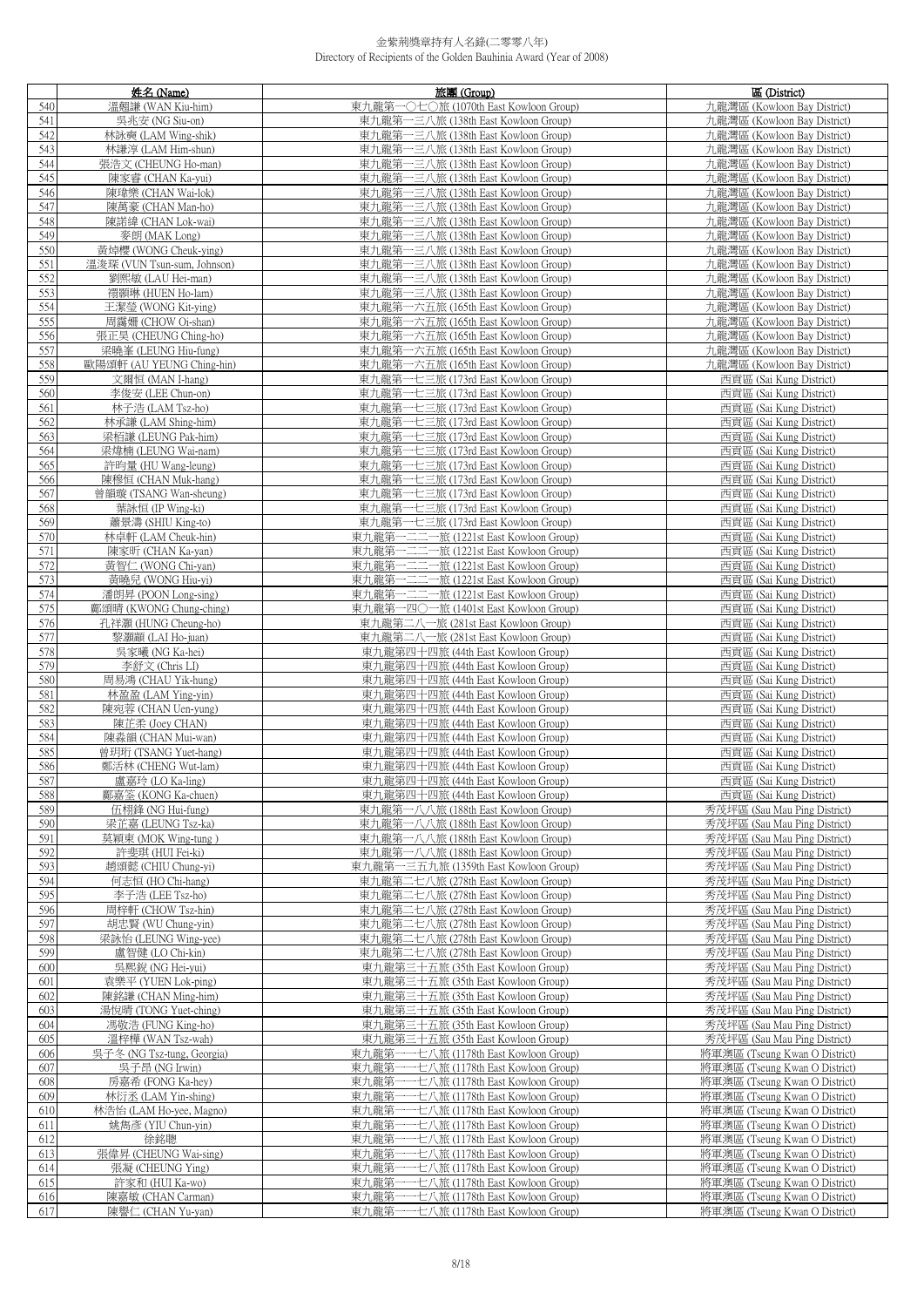|            | 姓名 (Name)                                     | 旅團 (Group)                                                                 | 區 (District)                                                   |
|------------|-----------------------------------------------|----------------------------------------------------------------------------|----------------------------------------------------------------|
| 618        | 彭穎琳 (PANG Wing-lam, Clarissa)                 | 東九龍第<br>七八旅 (1178th East Kowloon Group)                                    | 將軍澳區 (Tseung Kwan O District)                                  |
| 619        | 曾昭華 (TSANG Chiu-wa)                           | 東九龍第一一七八旅 (1178th East Kowloon Group)                                      | 將軍澳區 (Tseung Kwan O District)                                  |
| 620        | 劉知皓 (LAU Chi-ho, David)                       | 東九龍第一一七八旅 (1178th East Kowloon Group)                                      | 將軍澳區 (Tseung Kwan O District)                                  |
| 621        | 鄧菀心 (TANG Yuen-sum, Joyce)                    | 東九龍第一一七八旅 (1178th East Kowloon Group)                                      | 將軍澳區 (Tseung Kwan O District)                                  |
| 622        | 王宇軒 (WONG Yu-hin)                             | 東九龍第一五九四旅 (1594th East Kowloon Group)                                      | 將軍澳區 (Tseung Kwan O District)                                  |
| 623        | 何浩恩 (HO Ho-yan)                               | 東九龍第一五九四旅 (1594th East Kowloon Group)                                      | 將軍澳區 (Tseung Kwan O District)                                  |
| 624        | 何漢沖 (HO Han-chung, Gary)                      | 東九龍第一五九四旅 (1594th East Kowloon Group)                                      | 將軍澳區 (Tseung Kwan O District)                                  |
| 625        | 吳繕如 (NG Sin-yu, Bonfilia)                     | 東九龍第一五九四旅 (1594th East Kowloon Group)                                      | 將軍澳區 (Tseung Kwan O District)                                  |
| 626        | 呂曉程 (LUI Hiu-ching)                           | 東九龍第一五九四旅 (1594th East Kowloon Group)                                      | 將軍澳區 (Tseung Kwan O District)                                  |
| 627        | 李昕穎 (LEE Yan-wing, Carmen)                    | 東九龍第一五九四旅 (1594th East Kowloon Group)                                      | 將軍澳區 (Tseung Kwan O District)                                  |
| 628        | 區可翹 (WAT Hannah)                              | 東九龍第一五九四旅 (1594th East Kowloon Group)                                      | 將軍澳區 (Tseung Kwan O District)                                  |
| 629        | 林敖柔 (LAM Ngol-yau, Eunice)                    | 東九龍第一五九四旅 (1594th East Kowloon Group)                                      | 將軍澳區 (Tseung Kwan O District)                                  |
| 630        | 林紫茵 (LAM Tsz-yan)                             | 東九龍第一五九四旅 (1594th East Kowloon Group)                                      | 將軍澳區 (Tseung Kwan O District)                                  |
| 631        | 馬子軒 (MA Tsz-hin)                              | 東九龍第一五九四旅 (1594th East Kowloon Group)                                      | 將軍澳區 (Tseung Kwan O District)                                  |
| 632        | 梁駿樂 (LEUNG Chun-lok)                          | 東九龍第一五九四旅 (1594th East Kowloon Group)                                      | 將軍澳區 (Tseung Kwan O District)                                  |
| 633        | 陳永昇 (CHAN Wing-sing, Vincent)                 | 東九龍第一五九四旅 (1594th East Kowloon Group)                                      | 將軍澳區 (Tseung Kwan O District)                                  |
| 634        | 陳昕琳 (CHAN Yan-lam)                            | 東九龍第一五九四旅 (1594th East Kowloon Group)                                      | 將軍澳區 (Tseung Kwan O District)                                  |
| 635        | 陳頌霖 (CHAN Chun-lam)                           | 東九龍第一五九四旅 (1594th East Kowloon Group)                                      | 將軍澳區 (Tseung Kwan O District)                                  |
| 636        | 麥卓詩 (MAK Chelsie)                             | 東九龍第一五九四旅 (1594th East Kowloon Group)                                      | 將軍澳區 (Tseung Kwan O District)                                  |
| 637        | 馮昕圻 (FUNG Yan-ki)                             | 東九龍第一五九四旅 (1594th East Kowloon Group)                                      | 將軍澳區 (Tseung Kwan O District)                                  |
| 638        | 馮博琪 (FUNG Pok-ki)                             | 東九龍第一五九四旅 (1594th East Kowloon Group)                                      | 將軍澳區 (Tseung Kwan O District)                                  |
| 639        | 黃樂陶 (WONG Lok-to, Becky)                      | 東九龍第一五九四旅 (1594th East Kowloon Group)                                      | 將軍澳區 (Tseung Kwan O District)                                  |
| 640        | 楊茵 (YEUNG Yan)                                | 東九龍第一五九四旅 (1594th East Kowloon Group)                                      | 將軍澳區 (Tseung Kwan O District)                                  |
| 641        | 劉彩虹 (LAU Choi-hung)                           | 東九龍第一五九四旅 (1594th East Kowloon Group)                                      | 將軍澳區 (Tseung Kwan O District)                                  |
| 642        | 禤蔚灝 (HUEN Wai-ho)                             | 東九龍第一五九四旅 (1594th East Kowloon Group)                                      | 將軍澳區 (Tseung Kwan O District)                                  |
| 643        | 謝泳程 (TSE Wing-ching, Michael)                 | 東九龍第一五九四旅 (1594th East Kowloon Group)                                      | 將軍澳區 (Tseung Kwan O District)                                  |
| 644        | 朱韻燕 (CHU Wan-yin)                             | 東九龍第一五八五旅 (1585th East Kowloon Group)                                      | 將軍澳區 (Tseung Kwan O District)                                  |
| 645        | 江梓謙 (KONG Tsz-him)                            | 東九龍第一五八五旅 (1585th East Kowloon Group)                                      | 將軍澳區 (Tseung Kwan O District)                                  |
| 646        | 林翎皓 (LAM Ling-ho)                             | 東九龍第一五八五旅 (1585th East Kowloon Group)                                      | 將軍澳區 (Tseung Kwan O District)                                  |
| 647        | 張籽然 (CHEUNG Tsz-yin)                          | 東九龍第一五八五旅 (1585th East Kowloon Group)                                      | 將軍澳區 (Tseung Kwan O District)                                  |
| 648        | 葉子灝 (IP Tsz-ho)                               | 東九龍第一五八五旅 (1585th East Kowloon Group)                                      | 將軍澳區 (Tseung Kwan O District)                                  |
| 649        | 何彥龍 (HO Yin-lung)                             | 東九龍第一海童軍旅 (1st East Kowloon Sea Scout Group)                               | 將軍澳區 (Tseung Kwan O District)                                  |
| 650        | 符傳隆 (FU Chuen-luen)                           | 東九龍第一海童軍旅 (1st East Kowloon Sea Scout Group)                               | 將軍澳區 (Tseung Kwan O District)                                  |
| 651        | 陳嘉朗 (CHAN Ka-long)                            | 東九龍第一海童軍旅 (1st East Kowloon Sea Scout Group)                               | 將軍澳區 (Tseung Kwan O District)                                  |
| 652        | 黃樂翹 (WONG Lok-kiu)                            | 東九龍第一海童軍旅 (1st East Kowloon Sea Scout Group)                               | 將軍澳區 (Tseung Kwan O District)                                  |
| 653        | 蘇祖盈 (SO Jo-ying)                              | 東九龍第一海童軍旅 (1st East Kowloon Sea Scout Group)                               | 將軍澳區 (Tseung Kwan O District)                                  |
| 654<br>655 | 王耀文 (WONG Yiu-man)                            | 東九龍第五旅 (5th East Kowloon Group)                                            | 將軍澳區 (Tseung Kwan O District)                                  |
| 656        | 李宗頴 (LEE Chun-wing)<br>邱寶兒 (YAU Po-yi)        | 東九龍第五旅 (5th East Kowloon Group)<br>東九龍第五旅 (5th East Kowloon Group)         | 將軍澳區 (Tseung Kwan O District)<br>將軍澳區 (Tseung Kwan O District) |
| 657        | 胡海珊 (WU Hoi-shan)                             | 東九龍第五旅 (5th East Kowloon Group)                                            | 將軍澳區 (Tseung Kwan O District)                                  |
| 658        | 梁樂詠 (LEUNG Lok-wing)                          | 東九龍第五旅 (5th East Kowloon Group)                                            | 將軍澳區 (Tseung Kwan O District)                                  |
| 659        | 許樂兒 (HUI Lok-yi)                              | 東九龍第五旅 (5th East Kowloon Group)                                            | 將軍澳區 (Tseung Kwan O District)                                  |
| 660        | 陳子健 (CHAN Tsz-kin)                            | 東九龍第五旅 (5th East Kowloon Group)                                            | 將軍澳區 (Tseung Kwan O District)                                  |
| 661        | 黎雋禧 (LAI Chun-hei)                            | 東九龍第五旅 (5th East Kowloon Group)                                            | 將軍澳區 (Tseung Kwan O District)                                  |
| 662        | 何穎霖 (HO Wing-lam)                             | 東九龍第一一七旅 (117th East Kowloon Group)                                        | 黃大仙區 (Wong Tai Sin District)                                   |
| 663        | 李曉宜 (LEE Hiu-vi)                              | 東九龍第一一七旅 (117th East Kowloon Group)                                        | 黃大仙區 (Wong Tai Sin District)                                   |
| 664        | 曾子玲 (TSANG Tsz-ling)                          | 東九龍第一一七旅 (117th East Kowloon Group)                                        | 黃大仙區 (Wong Tai Sin District)                                   |
| 665        | 楊美玲 (YEUNG Mei-ling)                          | 東九龍第一一七旅 (117th East Kowloon Group)                                        | 黃大仙區 (Wong Tai Sin District)                                   |
| 666        | 黎樂知 (LAI Lok-chi, Gigi)                       | 東九龍第一一七旅 (117th East Kowloon Group)                                        | 黃大仙區 (Wong Tai Sin District)                                   |
| 667        | 羅琬貽 (LAW Yuen-I)                              | 東九龍第一一七旅 (117th East Kowloon Group)                                        | 黃大仙區 (Wong Tai Sin District)                                   |
| 668        | 司徒奕昕 (SZETO Janis)                            | 東九龍第一二七〇旅 (1270th East Kowloon Group)                                      | 黃大仙區 (Wong Tai Sin District)                                   |
| 669        | 邱嘉俊 (YAU Ka-chun)                             | 東九龍第一二七〇旅 (1270th East Kowloon Group)                                      | 黃大仙區 (Wong Tai Sin District)                                   |
| 670        | 曾可峰 (TSANG Ho-fung)                           | 東九龍第一二七〇旅 (1270th East Kowloon Group)                                      | 黃大仙區 (Wong Tai Sin District)                                   |
| 671        | 羅俊杰 (LAW Chun-kit)                            | 東九龍第一二七〇旅 (1270th East Kowloon Group)                                      | 黃大仙區 (Wong Tai Sin District)                                   |
| 672        | 文皓楊 (MAN Ho-yeung)                            | 東九龍第一二六旅 (126th East Kowloon Group)                                        | 黃大仙區 (Wong Tai Sin District)                                   |
| 673        | 江柏謙 (KONG Pak-him)                            | 東九龍第一二六旅 (126th East Kowloon Group)                                        | 黃大仙區 (Wong Tai Sin District)                                   |
| 674<br>675 | 邱曉頌 (YAU Hiu-chung)<br>張君怡 (CHEUNG Kwan-yi)   | 東九龍第一二六旅 (126th East Kowloon Group)<br>東九龍第一二六旅 (126th East Kowloon Group) | 黃大仙區 (Wong Tai Sin District)<br>黃大仙區 (Wong Tai Sin District)   |
|            |                                               | 東九龍第一二六旅 (126th East Kowloon Group)                                        | 黃大仙區 (Wong Tai Sin District)                                   |
| 676<br>677 | 梁于正 (LEUNG Yu-ching)<br>曾子清 (TSANG Tsz-ching) | 東九龍第一二六旅 (126th East Kowloon Group)                                        | 黃大仙區 (Wong Tai Sin District)                                   |
| 678        | 黃家琪 (WONG Ka-ki)                              | 東九龍第一二六旅 (126th East Kowloon Group)                                        | 黃大仙區 (Wong Tai Sin District)                                   |
| 679        | 顧倬峰 (KU Cheuk-fung)                           | 東九龍第一二六旅 (126th East Kowloon Group)                                        | 黃大仙區 (Wong Tai Sin District)                                   |
| 680        | 何梓烽 (HO Tsz-fung)                             | 東九龍第一八五旅 (185th East Kowloon Group)                                        | 黃大仙區 (Wong Tai Sin District)                                   |
| 681        | 余礎欣 (YU Cho-yan)                              | 東九龍第一八五旅 (185th East Kowloon Group)                                        | 黃大仙區 (Wong Tai Sin District)                                   |
| 682        | 李文懿 (LEE Man-yi)                              | 東九龍第一八五旅 (185th East Kowloon Group)                                        | 黃大仙區 (Wong Tai Sin District)                                   |
| 683        | 馬皓燊 (MA Ho-san)                               | 東九龍第一八五旅 (185th East Kowloon Group)                                        | 黃大仙區 (Wong Tai Sin District)                                   |
| 684        | 陳永昌 (CHAN Wing-cheong)                        | 東九龍第一八五旅 (185th East Kowloon Group)                                        | 黃大仙區 (Wong Tai Sin District)                                   |
| 685        | 陳建榮 (CHAN Kin-wing)                           | 東九龍第一八五旅 (185th East Kowloon Group)                                        | 黃大仙區 (Wong Tai Sin District)                                   |
| 686        | 陳惠芹 (CHAN Wai-kan)                            | 東九龍第一八五旅 (185th East Kowloon Group)                                        | 黃大仙區 (Wong Tai Sin District)                                   |
| 687        | 彭智健 (PANG Chi-kin)                            | 東九龍第一八五旅 (185th East Kowloon Group)                                        | 黃大仙區 (Wong Tai Sin District)                                   |
| 688        | 曾芷晴 (TSANG Tsz-ching)                         | 東九龍第一八五旅 (185th East Kowloon Group)                                        | 黃大仙區 (Wong Tai Sin District)                                   |
| 689        | 曾進康 (TSANG Chun-hong)                         | 東九龍第一八五旅 (185th East Kowloon Group)                                        | 黃大仙區 (Wong Tai Sin District)                                   |
| 690        | 黃御 (WONG Yu)                                  | 東九龍第一八五旅 (185th East Kowloon Group)                                        | 黃大仙區 (Wong Tai Sin District)                                   |
| 691        | 趙子賢 (CHIU Tsz-yin)                            | 東九龍第一八五旅 (185th East Kowloon Group)                                        | 黃大仙區 (Wong Tai Sin District)                                   |
| 692        | 鄭煒東 (CHENG Wai-tung)                          | 東九龍第一八五旅 (185th East Kowloon Group)                                        | 黃大仙區 (Wong Tai Sin District)                                   |
| 693<br>694 | 鄭瑋淦 (CHENG Wai-kam)                           | 東九龍第一八五旅 (185th East Kowloon Group)                                        | 黃大仙區 (Wong Tai Sin District)<br>黃大仙區 (Wong Tai Sin District)   |
| 695        | 何希朗 (HO Hei-long)<br>李可盈 (LEE Ho-ying)        | 東九龍第二十七旅 (27th East Kowloon Group)<br>東九龍第二十七旅 (27th East Kowloon Group)   | 黃大仙區 (Wong Tai Sin District)                                   |
|            |                                               |                                                                            |                                                                |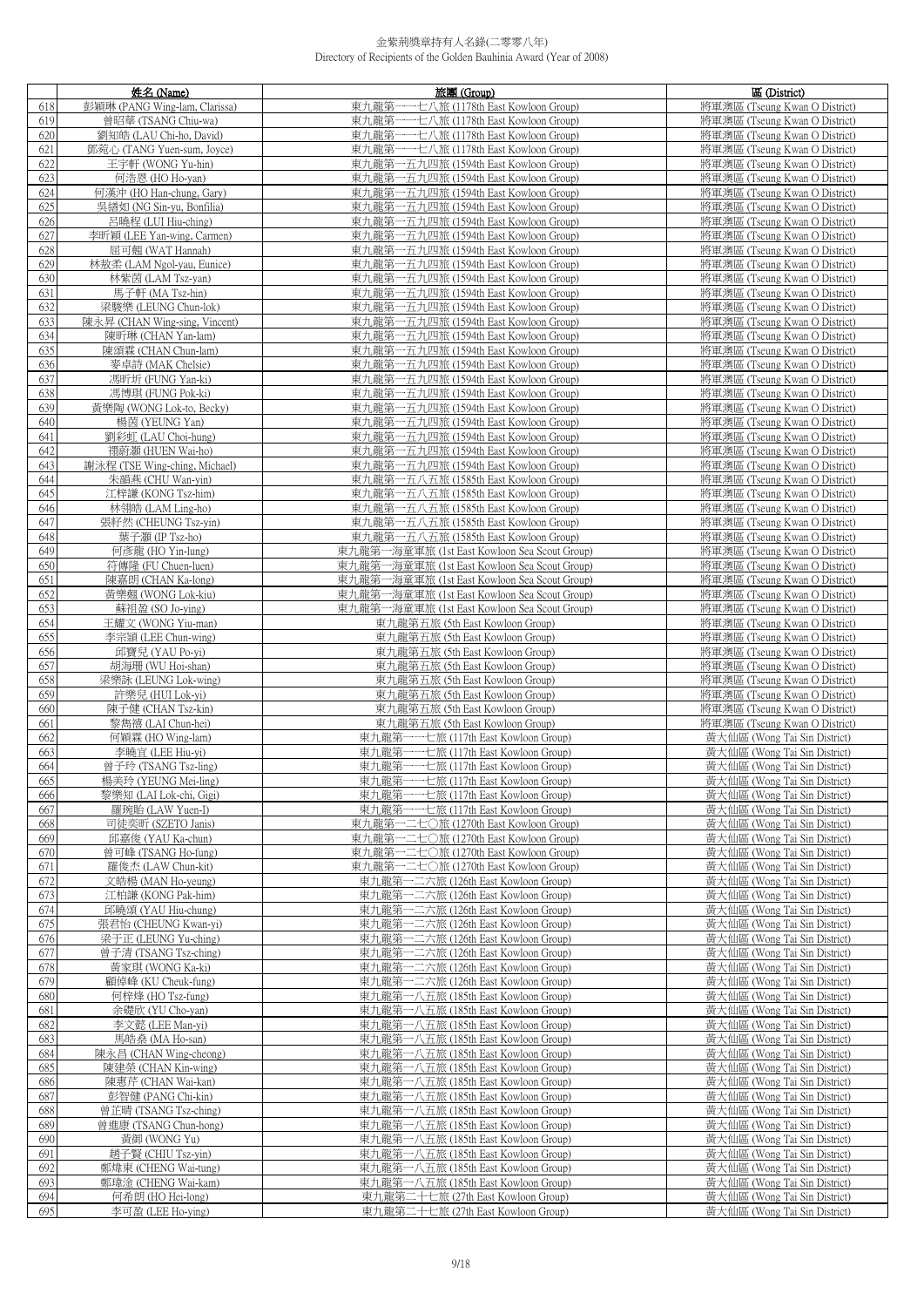|     | 姓名 (Name)                    | 旅團 (Group)                            | 區 (District)                 |
|-----|------------------------------|---------------------------------------|------------------------------|
| 696 | 陸偉聰 (LUK Wai-chung)          | 東九龍第二十七旅 (27th East Kowloon Group)    | 黃大仙區 (Wong Tai Sin District) |
| 697 | 廖綽君 (LIU Cheuk-kwan)         | 東九龍第二十七旅 (27th East Kowloon Group)    | 黃大仙區 (Wong Tai Sin District) |
| 698 | 譚穎欣 (TAM Wing-yan)           | 東九龍第二十七旅 (27th East Kowloon Group)    | 黃大仙區 (Wong Tai Sin District) |
| 699 | 莊嘉盈 (CHONG Ka-ying)          | 東九龍第二十旅 (20th East Kowloon Group)     | 黃大仙區 (Wong Tai Sin District) |
| 700 | 劉健朗 (LAU Kin-long)           | 東九龍第二十旅 (20th East Kowloon Group)     | 黃大仙區 (Wong Tai Sin District) |
| 701 | 蔡旻殷 (CHOI Stephanie)         | 東九龍第二十旅 (20th East Kowloon Group)     | 黃大仙區 (Wong Tai Sin District) |
| 702 | 李詠茵 (LEE Wing-yan)           | 東九龍第十八旅 (18th East Kowloon Group)     | 黃大仙區 (Wong Tai Sin District) |
| 703 | 張偉立 (CHEUNG Wai-lap)         | 東九龍第十八旅 (18th East Kowloon Group)     | 黃大仙區 (Wong Tai Sin District) |
| 704 | 張微美 (CHEUNG Mei-mei)         | 東九龍第十八旅 (18th East Kowloon Group)     | 黃大仙區 (Wong Tai Sin District) |
| 705 | 張礎榮 (CHEUNG Cho-wing)        | 東九龍第十八旅 (18th East Kowloon Group)     | 黃大仙區 (Wong Tai Sin District) |
| 706 | 曾美琪 (TSANG Mei-ki)           | 東九龍第十八旅 (18th East Kowloon Group)     | 黃大仙區 (Wong Tai Sin District) |
| 707 | 司徒洛軒 (SZETO Lok-hin)         | 東九龍第六十七旅 (67th East Kowloon Group)    | 黃大仙區 (Wong Tai Sin District) |
| 708 | 呂兆綸 (LUI Siu-lun)            | 東九龍第六十七旅 (67th East Kowloon Group)    | 黃大仙區 (Wong Tai Sin District) |
| 709 | 周卓盈 (CHOW Cheuk-ying)        | 東九龍第六十七旅 (67th East Kowloon Group)    | 黃大仙區 (Wong Tai Sin District) |
|     | 林海澄 (LAM Hoi-ching)          | 東九龍第六十七旅 (67th East Kowloon Group)    | 黃大仙區 (Wong Tai Sin District) |
| 710 |                              |                                       |                              |
| 711 | 區子浚 (AU Tsz-tsun)            | 東九龍第六十七旅 (67th East Kowloon Group)    | 黃大仙區 (Wong Tai Sin District) |
| 712 | 梁承恩 (LEUNG Shing-yan)        | 東九龍第六十七旅 (67th East Kowloon Group)    | 黃大仙區 (Wong Tai Sin District) |
| 713 | 黃雅慧 (WONG Nga-wai)           | 東九龍第六十七旅 (67th East Kowloon Group)    | 黃大仙區 (Wong Tai Sin District) |
| 714 | 羅佳悅 (LAW Kai-yuet)           | 東九龍第六十七旅 (67th East Kowloon Group)    | 黃大仙區 (Wong Tai Sin District) |
| 715 | 龔梓俊 (KUNG Tsz-chun)          | 東九龍第六十七旅 (67th East Kowloon Group)    | 黃大仙區 (Wong Tai Sin District) |
| 716 | 易振翔 (YIK Chun-cheung)        | 東九龍第四十三旅 (43rd East Kowloon Group)    | 黃大仙區 (Wong Tai Sin District) |
| 717 | 陳子謙 (CHAN Tsz-him)           | 東九龍第四十三旅 (43rd East Kowloon Group)    | 黃大仙區 (Wong Tai Sin District) |
| 718 | 陳鈺瑤 (CHAN Yuk-viu)           | 東九龍第四十三旅 (43rd East Kowloon Group)    | 黃大仙區 (Wong Tai Sin District) |
| 719 | 黃卓鏗 (WONG Cheuk-hang)        | 東九龍第四十三旅 (43rd East Kowloon Group)    | 黃大仙區 (Wong Tai Sin District) |
| 720 | 劉詠康 (LAU Wing-hong)          | 東九龍第四十三旅 (43rd East Kowloon Group)    | 黃大仙區 (Wong Tai Sin District) |
| 721 | 王顯東 (WONG Hin-tung)          | 東九龍九十八旅 (98th East Kowloon Group)     | 慈雲山區 (Tsz Wan Shan District) |
| 722 | 何家華 (HO Ka-wa)               | 東九龍九十八旅 (98th East Kowloon Group)     | 慈雲山區 (Tsz Wan Shan District) |
| 723 | 李家銳 (LEE Ka-yui)             | 東九龍九十八旅 (98th East Kowloon Group)     | 慈雲山區 (Tsz Wan Shan District) |
| 724 | 周文俊 (CHAU Man-chun)          | 東九龍九十八旅 (98th East Kowloon Group)     | 慈雲山區 (Tsz Wan Shan District) |
| 725 | 楊子樂 (YEUNG Tsz-lok)          | 東九龍九十八旅 (98th East Kowloon Group)     | 慈雲山區 (Tsz Wan Shan District) |
| 726 | 葉圳嵐 (YIP Chun-laam)          | 東九龍九十八旅 (98th East Kowloon Group)     | 慈雲山區 (Tsz Wan Shan District) |
| 727 | 廖穎聰 (LEU Wing-chung, Brian)  | 東九龍九十八旅 (98th East Kowloon Group)     | 慈雲山區 (Tsz Wan Shan District) |
| 728 | 劉志謙 (LAU Chi-him)            | 東九龍九十八旅 (98th East Kowloon Group)     | 慈雲山區 (Tsz Wan Shan District) |
| 729 | 謝梓朗 (TSE Tze-long)           | 東九龍九十八旅 (98th East Kowloon Group)     | 慈雲山區 (Tsz Wan Shan District) |
| 730 | 關智鍵 (KWAN Chi-kin)           | 東九龍九十八旅 (98th East Kowloon Group)     | 慈雲山區 (Tsz Wan Shan District) |
| 731 | 汪俊瑋 (WANG Chun-wai)          | 東九龍第一〇八七旅 (1087th East Kowloon Group) | 慈雲山區 (Tsz Wan Shan District) |
| 732 | 林煒妍 (LAM Wai-in)             | 東九龍第一〇八七旅 (1087th East Kowloon Group) | 慈雲山區 (Tsz Wan Shan District) |
| 733 | 柳曉澄 (LAU Hiu-ching, Kelly)   | 東九龍第一〇八七旅 (1087th East Kowloon Group) | 慈雲山區 (Tsz Wan Shan District) |
| 734 | 葉曉琪 (YIP Hiu-ki, Karen)      | 東九龍第一〇八七旅 (1087th East Kowloon Group) | 慈雲山區 (Tsz Wan Shan District) |
| 735 | 盧婉霞 (LO Yuen-ha)             | 東九龍第一〇八七旅 (1087th East Kowloon Group) | 慈雲山區 (Tsz Wan Shan District) |
| 736 | 姚海鈴 (YIU Hoi-ling)           | 東九龍第一二〇二旅 (1202nd East Kowloon Group) | 慈雲山區 (Tsz Wan Shan District) |
| 737 | 張樂怡 (CHEUNG Lok-yi)          | 東九龍第一二〇二旅 (1202nd East Kowloon Group) | 慈雲山區 (Tsz Wan Shan District) |
| 738 | 蔡詩韻 (CHOI Sze-wan)           | 東九龍第一二〇二旅 (1202nd East Kowloon Group) | 慈雲山區 (Tsz Wan Shan District) |
| 739 | 吳家晴 (NG Ka-tsing)            | 東九龍第一四〇五旅 (1405th East Kowloon Group) | 慈雲山區 (Tsz Wan Shan District) |
| 740 | 吳朗林 (NG Long-lam)            | 東九龍第一四〇五旅 (1405th East Kowloon Group) | 慈雲山區 (Tsz Wan Shan District) |
| 741 | 李雋堃 (LI Chun-kwan)           | 東九龍第一四〇五旅 (1405th East Kowloon Group) | 慈雲山區 (Tsz Wan Shan District) |
| 742 | 卓文正 (CHEUK Man-ching)        | 東九龍第一四〇五旅 (1405th East Kowloon Group) | 慈雲山區 (Tsz Wan Shan District) |
| 743 | 韋柏彥 (WAI Pak-yın)            | 東九龍第一四〇五旅 (1405th East Kowloon Group) | 慈雲山區 (Tsz Wan Shan District) |
| 744 | 翁兆灃 (ONG Siu-fung)           | 東九龍第一四〇五旅 (1405th East Kowloon Group) | 慈雲山區 (Tsz Wan Shan District) |
| 745 | 張苑琦 (CHUENG Yuen-kei)        | 東九龍第一四〇五旅 (1405th East Kowloon Group) | 慈雲山區 (Tsz Wan Shan District) |
| 746 | 梅君豪 (MUI Kwan-ho)            | 東九龍第一四〇五旅 (1405th East Kowloon Group) | 慈雲山區 (Tsz Wan Shan District) |
| 747 | 黃洋騰 (WONG Raphael)           | 東九龍第一四〇五旅 (1405th East Kowloon Group) | 慈雲山區 (Tsz Wan Shan District) |
| 748 | 黃振明 (WONG Chun-ming)         | 東九龍第一四〇五旅 (1405th East Kowloon Group) | 慈雲山區 (Tsz Wan Shan District) |
| 749 | 樊子騫 (FAN Tsz-hin, Mathias)   | 東九龍第一四〇五旅 (1405th East Kowloon Group) | 慈雲山區 (Tsz Wan Shan District) |
| 750 | 王仲謙 (WONG Chung-him)         | 東九龍第九十三旅 (93rd East Kowloon Group)    | 慈雲山區 (Tsz Wan Shan District) |
| 751 | 李奕熙 (Charles LI)             | 東九龍第九十三旅 (93rd East Kowloon Group)    | 慈雲山區 (Tsz Wan Shan District) |
| 752 | 阮偉俊 (YUEN Wai-chun)          | 東九龍第九十三旅 (93rd East Kowloon Group)    | 慈雲山區 (Tsz Wan Shan District) |
| 753 | 周常穩 (CHEUNG Sheung-wan)      | 東九龍第九十三旅 (93rd East Kowloon Group)    | 慈雲山區 (Tsz Wan Shan District) |
| 754 | 屈浩霆 (WAT Ho-ting)            | 東九龍第九十三旅 (93rd East Kowloon Group)    | 慈雲山區 (Tsz Wan Shan District) |
| 755 | 屈詠珊 (WAT Wing-shan)          | 東九龍第九十三旅 (93rd East Kowloon Group)    | 慈雲山區 (Tsz Wan Shan District) |
| 756 | 張嘉豪 (CHEUNG Ka-ho)           | 東九龍第九十三旅 (93rd East Kowloon Group)    | 慈雲山區 (Tsz Wan Shan District) |
| 757 | 麥晉衡 (MAK Chun-hang)          | 東九龍第九十三旅 (93rd East Kowloon Group)    | 慈雲山區 (Tsz Wan Shan District) |
| 758 | 黃靖欣 (WONG Ching-yan)         | 東九龍第九十三旅 (93rd East Kowloon Group)    | 慈雲山區 (Tsz Wan Shan District) |
| 759 | 雷詠棋 (LUI Wing-ki)            | 東九龍第九十三旅 (93rd East Kowloon Group)    | 慈雲山區 (Tsz Wan Shan District) |
| 760 | 賴卓恒 (LAI Cheuk-hang)         | 東九龍第九十三旅 (93rd East Kowloon Group)    | 慈雲山區 (Tsz Wan Shan District) |
| 761 | 鍾偉健 (CHUNG Wai-kin)          | 東九龍第九十三旅 (93rd East Kowloon Group)    | 慈雲山區 (Tsz Wan Shan District) |
| 762 | 鍾偉康 (CHUNG Wai-hong)         | 東九龍第九十三旅 (93rd East Kowloon Group)    | 慈雲山區 (Tsz Wan Shan District) |
| 763 | 伍啟璁 (NG Kai-chung)           | 東九龍第二六四旅 (264th East Kowloon Group)   | 慈雲山區 (Tsz Wan Shan District) |
| 764 | 李諾恒 (LEE Lok-hang)           | 東九龍第二六四旅 (264th East Kowloon Group)   | 慈雲山區 (Tsz Wan Shan District) |
| 765 | 邱婉茵 (YAU Yuen-yan)           | 東九龍第二六四旅 (264th East Kowloon Group)   | 慈雲山區 (Tsz Wan Shan District) |
| 766 | 張瀚熙 (CHEUNG Edmund)          | 東九龍第二六四旅 (264th East Kowloon Group)   | 慈雲山區 (Tsz Wan Shan District) |
| 767 | 許峻傑 (HUI Tsun-kit)           | 東九龍第二六四旅 (264th East Kowloon Group)   | 慈雲山區 (Tsz Wan Shan District) |
| 768 | 潘曉欣 (POON Hiu-yan)           | 東九龍第二六四旅 (264th East Kowloon Group)   | 慈雲山區 (Tsz Wan Shan District) |
| 769 | 蘇志良 (SO Chi-leung)           | 東九龍八十八旅 (88th East Kowloon Group)     | 鯉魚門區 (Lei Yue Mun District)  |
| 770 | 文穎璽 (MAN Winn-siae, Vincent) | 東九龍四十旅 (40th East Kowloon Group)      | 鯉魚門區 (Lei Yue Mun District)  |
| 771 | 李浩然 (LEE Ho-yin)             | 東九龍四十旅 (40th East Kowloon Group)      | 鯉魚門區 (Lei Yue Mun District)  |
| 772 | 鄭詠茵 (CHENG Wing-yan)         | 東九龍四十旅 (40th East Kowloon Group)      | 鯉魚門區 (Lei Yue Mun District)  |
| 773 | 鄭曉風 (CHENG Hiu-fung)         | 東九龍四十旅 (40th East Kowloon Group)      | 鯉魚門區 (Lei Yue Mun District)  |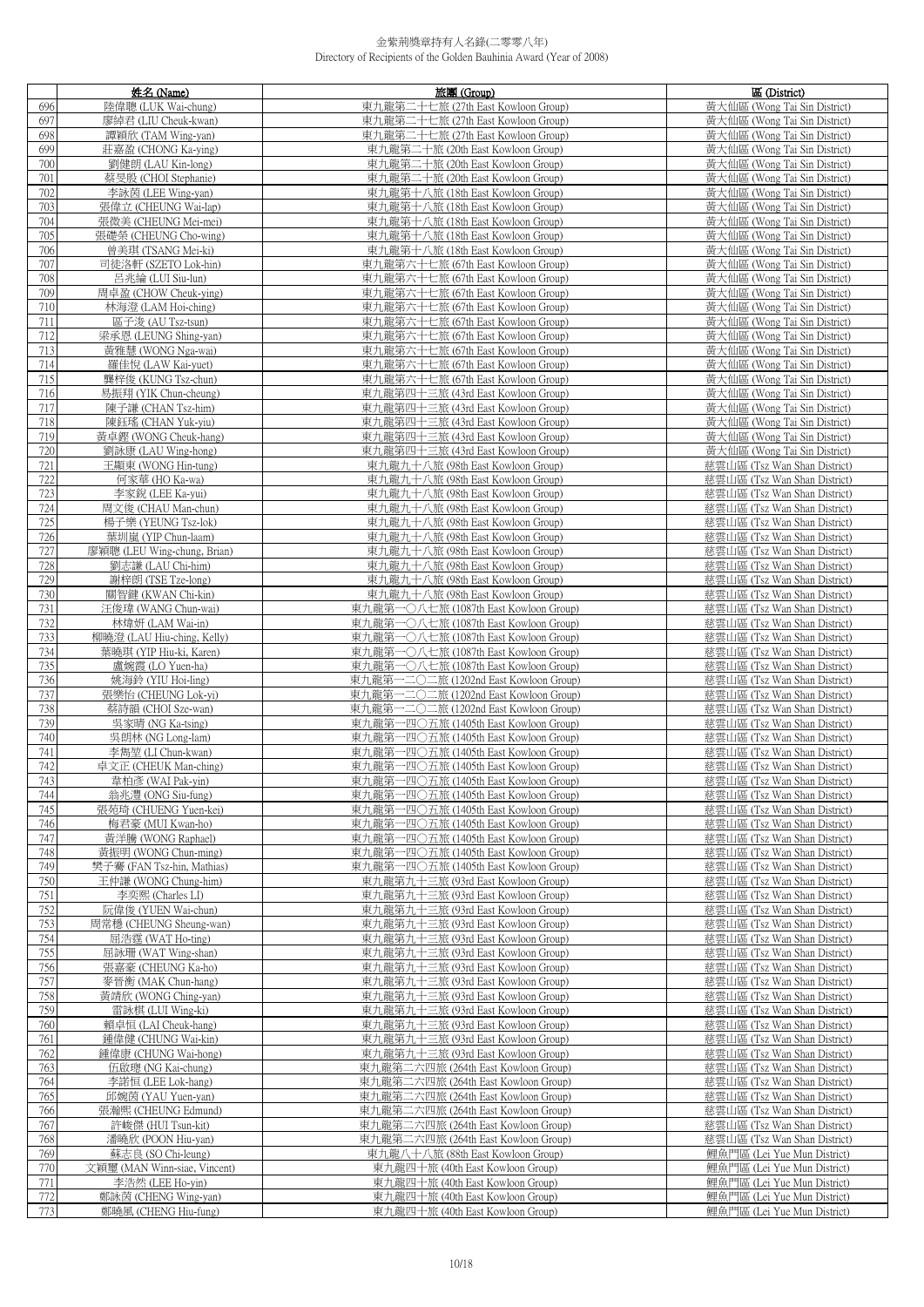|            | 姓名 (Name)                               | 旅團 (Group)                                                                 | 區 (District)                                               |
|------------|-----------------------------------------|----------------------------------------------------------------------------|------------------------------------------------------------|
| 774        | 梁伯璋 (LEUNG Pak-cheung)                  | 東九龍第-<br>一〇二旅 (1102nd East Kowloon Group)                                  | 鯉魚門區 (Lei Yue Mun District)                                |
| 775        | 梁晉彥 (LEUNG Chun-yin)                    | 東九龍第一一〇二旅 (1102nd East Kowloon Group)                                      | 鯉魚門區 (Lei Yue Mun District)                                |
| 776        | 黃穎翹 (WONG Wing-kiu)                     | 東九龍第一一〇二旅 (1102nd East Kowloon Group)                                      | 鯉魚門區 (Lei Yue Mun District)                                |
| 777        | 李芷彤 (LEE Tsz-tung)                      | 東九龍第一九五旅 (195th East Kowloon Group)                                        | 鯉魚門區 (Lei Yue Mun District)                                |
| 778        | 連雪瑩 (LIN Suet-ying)                     | 東九龍第一九五旅 (195th East Kowloon Group)                                        | 鯉魚門區 (Lei Yue Mun District)                                |
| 779        | 陳譽升 (CHAN Yue-sing)                     | 東九龍第一九五旅 (195th East Kowloon Group)                                        | 鯉魚門區 (Lei Yue Mun District)                                |
| 780        | 黃詠然 (WONG Wing-yin)                     | 東九龍第一九五旅 (195th East Kowloon Group)                                        | 鯉魚門區 (Lei Yue Mun District)                                |
| 781        | 鄧愷嵐 (TANG Hoi-laam)                     | 東九龍第一九五旅 (195th East Kowloon Group)                                        | 鯉魚門區 (Lei Yue Mun District)                                |
| 782        | 鄭蘊琳 (CHENG Wang-lam)                    | 東九龍第一九五旅 (195th East Kowloon Group)                                        | 鯉魚門區 (Lei Yue Mun District)                                |
| 783        | 盧越峰 (LOO Yuet-fung)                     | 東九龍第一九五旅 (195th East Kowloon Group)                                        | 鯉魚門區 (Lei Yue Mun District)                                |
| 784        | 王嘉蔚 (WONG Ka-wai, Kathy)                | 東九龍第一八一旅 (181st East Kowloon Group)                                        | 鯉魚門區 (Lei Yue Mun District)                                |
| 785        | 何明昕 (HO Ming-yan)                       | 東九龍第一八一旅 (181st East Kowloon Group)                                        | 鯉魚門區 (Lei Yue Mun District)<br>鯉魚門區 (Lei Yue Mun District) |
| 786        | 林可欣 (LAM Ho-yan)<br>陳雋彥 (CHAN Eugene)   | 東九龍第一八一旅 (181st East Kowloon Group)<br>東九龍第一八一旅 (181st East Kowloon Group) | 鯉魚門區 (Lei Yue Mun District)                                |
| 787<br>788 | 鍾詠賢 (CHUNG Wing-yin)                    | 東九龍第一八一旅 (181st East Kowloon Group)                                        | 鯉魚門區 (Lei Yue Mun District)                                |
| 789        | 李家進 (LEE Ka-chun)                       | 東九龍第一五二旅 (152nd East Kowloon Group)                                        | 鯉魚門區 (Lei Yue Mun District)                                |
| 790        | 梅卓賢 (MUI Cheuk-yin)                     | 東九龍第一五二旅 (152nd East Kowloon Group)                                        | 鯉魚門區 (Lei Yue Mun District)                                |
| 791        | 麥嘉俊 (MAK Ka-chun)                       | 東九龍第八十八旅 (88th East Kowloon Group)                                         | 鯉魚門區 (Lei Yue Mun District)                                |
| 792        | 任明謙 (YAM Ming-him)                      | 東九龍第一八二旅 (182nd East Kowloon Group)                                        | 觀塘區 (Kwun Tong District)                                   |
| 793        | 何俊銘 (HO Chun-ming)                      | 東九龍第一八二旅 (182nd East Kowloon Group)                                        | 觀塘區 (Kwun Tong District)                                   |
| 794        | 余咏忠 (YU Wing-chung)                     | 東九龍第一八二旅 (182nd East Kowloon Group)                                        | 觀塘區 (Kwun Tong District)                                   |
| 795        | 吳銘濠 (NG Ming-ho)                        | 東九龍第一八二旅 (182nd East Kowloon Group)                                        | 觀塘區 (Kwun Tong District)                                   |
| 796        | 岑綽寧 (SHUM Cheuk-ning)                   | 東九龍第一八二旅 (182nd East Kowloon Group)                                        | 觀塘區 (Kwun Tong District)                                   |
| 797        | 李政朗 (LEE Ching-long)                    | 東九龍第一八二旅 (182nd East Kowloon Group)                                        | 觀塘區 (Kwun Tong District)                                   |
| 798        | 李栢濂 (LI Pak-lim)                        | 東九龍第一八二旅 (182nd East Kowloon Group)                                        | 觀塘區 (Kwun Tong District)                                   |
| 799        | 李浩言 (LEE Ho-yin)                        | 東九龍第一八二旅 (182nd East Kowloon Group)                                        | 觀塘區 (Kwun Tong District)                                   |
| 800        | 李劍城 (LI Kim-shing)                      | 東九龍第一八二旅 (182nd East Kowloon Group)                                        | 觀塘區 (Kwun Tong District)                                   |
| 801        | 李曉棠 (LEE Hio-tong)                      | 東九龍第一八二旅 (182nd East Kowloon Group)                                        | 觀塘區 (Kwun Tong District)                                   |
| 802        | 李雙如 (LI Shueng-yu)                      | 東九龍第一八二旅 (182nd East Kowloon Group)                                        | 觀塘區 (Kwun Tong District)                                   |
| 803        | 梁文龍 (LEUNG Man-lung)                    | 東九龍第一八二旅 (182nd East Kowloon Group)                                        | 觀塘區 (Kwun Tong District)                                   |
| 804        | 連潤誠 (LIN Yun-shing)                     | 東九龍第一八二旅 (182nd East Kowloon Group)                                        | 觀塘區 (Kwun Tong District)                                   |
| 805        | 陳志龍 (CHAN Chi-lung)                     | 東九龍第一八二旅 (182nd East Kowloon Group)                                        | 觀塘區 (Kwun Tong District)                                   |
| 806        | 陳航 (CHAN Hong)                          | 東九龍第一八二旅 (182nd East Kowloon Group)                                        | 觀塘區 (Kwun Tong District)                                   |
| 807        | 陳詠然 (CHAN Wing-yin)                     | 東九龍第一八二旅 (182nd East Kowloon Group)                                        | 觀塘區 (Kwun Tong District)                                   |
| 808        | 麥卓溢 (MAK Cheuk-yat)                     | 東九龍第一八二旅 (182nd East Kowloon Group)                                        | 觀塘區 (Kwun Tong District)                                   |
| 809        | 程旨綽 (CHING CTsz-cheuk)                  | 東九龍第一八二旅 (182nd East Kowloon Group)                                        | 觀塘區 (Kwun Tong District)                                   |
| 810        | 馮家晞 (FUNG Ka-hei)                       | 東九龍第一八二旅 (182nd East Kowloon Group)                                        | 觀塘區 (Kwun Tong District)                                   |
| 811        | 廖哲軒 (LIU Chit-hin, Jason)               | 東九龍第一八二旅 (182nd East Kowloon Group)                                        | 觀塘區 (Kwun Tong District)                                   |
| 812        | 劉懿婷 (LAU Yi-ting)                       | 東九龍第一八二旅 (182nd East Kowloon Group)                                        | 觀塘區 (Kwun Tong District)                                   |
| 813        | 謝振楓 (TSE Chun-fung)                     | 東九龍第一八二旅 (182nd East Kowloon Group)                                        | 觀塘區 (Kwun Tong District)                                   |
| 814        | 丁可晴 (TING Ho-ching)                     | 東九龍第一五九旅 (159th East Kowloon Group)                                        | 觀塘區 (Kwun Tong District)<br>觀塘區 (Kwun Tong District)       |
| 815<br>816 | 白俊毅 (PAK Chun-ngai)                     | 東九龍第一五九旅 (159th East Kowloon Group)                                        | 觀塘區 (Kwun Tong District)                                   |
| 817        | 周家榮 (CHAU Ka-wing)<br>邱爾康 (YAU Yi-hong) | 東九龍第一五九旅 (159th East Kowloon Group)<br>東九龍第一五九旅 (159th East Kowloon Group) | 觀塘區 (Kwun Tong District)                                   |
| 818        | 胡偉明 (WU Wai-ming)                       | 東九龍第一五九旅 (159th East Kowloon Group)                                        | 觀塘區 (Kwun Tong District)                                   |
| 819        | 張嘉敏 (CHUENG Ka-man)                     | 東九龍第一五九旅 (159th East Kowloon Group)                                        | 觀塘區 (Kwun Tong District)                                   |
| 820        | 戚瑋瓘 (CHICK Wai-kun)                     | 東九龍第一五九旅 (159th East Kowloon Group)                                        | 觀塘區 (Kwun Tong District)                                   |
| 821        | 楊卓謙 (YEUNG Cheuk-him)                   | 東九龍第一五九旅 (159th East Kowloon Group)                                        | 觀塘區 (Kwun Tong District)                                   |
| 822        | 葉浚葳 (YIP Tsun-wai)                      | 東九龍第一五九旅 (159th East Kowloon Group)                                        | 觀塘區 (Kwun Tong District)                                   |
| 823        | 司徒鑫源 (SZETO Yam-yuen)                   | 東九龍第二三〇旅 (230th East Kowloon Group)                                        | 觀塘區 (Kwun Tong District)                                   |
| 824        | 何偉文 (HO Wai-man)                        | 東九龍第二三〇旅 (230th East Kowloon Group)                                        | 觀塘區 (Kwun Tong District)                                   |
| 825        | 周曉晴 (CHOW Hiu-ching)                    | 東九龍第二三〇旅 (230th East Kowloon Group)                                        | 觀塘區 (Kwun Tong District)                                   |
| 826        | 林亦 (LAM Yik)                            | 東九龍第二三〇旅 (230th East Kowloon Group)                                        | 觀塘區 (Kwun Tong District)                                   |
| 827        | 姚雄俊 (YIU Hung-chun)                     | 東九龍第二三〇旅 (230th East Kowloon Group)                                        | 觀塘區 (Kwun Tong District)                                   |
| 828        | 孫雋庭 (SUEN Chun-ting)                    | 東九龍第二三〇旅 (230th East Kowloon Group)                                        | 觀塘區 (Kwun Tong District)                                   |
| 829        | 陳詠琳 (CHAN Wing-lam)                     | 東九龍第二三〇旅 (230th East Kowloon Group)                                        | 觀塘區 (Kwun Tong District)                                   |
| 830        | 程晴 (CHING Ching)                        | 東九龍第二三〇旅 (230th East Kowloon Group)                                        | 觀塘區 (Kwun Tong District)                                   |
| 831        | 黃誠豐 (WONG Shing-fung)                   | 東九龍第二三〇旅 (230th East Kowloon Group)                                        | 觀塘區 (Kwun Tong District)                                   |
| 832        | 楊少聰 (YEUNG Siu-chung)                   | 東九龍第二三〇旅 (230th East Kowloon Group)                                        | 觀塘區 (Kwun Tong District)                                   |
| 833        | 鄒華俊 (CHAU Wah-chun)                     | 東九龍第二三〇旅 (230th East Kowloon Group)                                        | 觀塘區 (Kwun Tong District)                                   |
| 834        | 劉杭霖 (LAU Hong-lam)                      | 東九龍第二三〇旅 (230th East Kowloon Group)                                        | 觀塘區 (Kwun Tong District)                                   |
| 835        | 梁孝勇 (LEUNG Hau-yung)                    | 東九龍第二三一旅 (231st East Kowloon Group)                                        | 觀塘區 (Kwun Tong District)                                   |
| 836        | 陳蔚姍 (CHAN Wai-shan)                     | 東九龍第二三一旅 (231st East Kowloon Group)                                        | 觀塘區 (Kwun Tong District)                                   |
| 837        | 王智欣 (WONG Chi-yan)                      | 東九龍第十二旅 (12th East Kowloon Group)                                          | 觀塘區 (Kwun Tong District)                                   |
| 838        | 何嘉暐 (HO Ka-wai)                         | 東九龍第十五旅 (15th East Kowloon Group)                                          | 觀塘區 (Kwun Tong District)                                   |
| 839        | 曾紫嵐 (TSANG Tsz-laam)                    | 東九龍第十五旅 (15th East Kowloon Group)                                          | 觀塘區 (Kwun Tong District)                                   |
| 840        | 黃紀雯 (WONG Kei-man)                      | 東九龍第十五旅 (15th East Kowloon Group)                                          | 觀塘區 (Kwun Tong District)                                   |
| 841<br>842 | 楊思齊 (YEUNG Sze-chai)                    | 東九龍第十五旅 (15th East Kowloon Group)                                          | 觀塘區 (Kwun Tong District)                                   |
|            | 賴啟彤 (LAI Kai-tung)                      | 東九龍第十五旅 (15th East Kowloon Group)                                          | 觀塘區 (Kwun Tong District)                                   |

# **新界地域 (New Territories Region)**

|     | 姓名 (Name)            | 旅團 (Group)                          | 區 (District)                   |
|-----|----------------------|-------------------------------------|--------------------------------|
| 843 | 李林運 (LEE Lam-wan)    | 十八鄉第22旅 (22nd Shap Pat Heung Group) | 十八鄉區 (Shap Pat Heung District) |
| 844 | 周文傑 (CHOW Man-kit)   | 十八鄉第22旅 (22nd Shap Pat Heung Group) | 十八鄉區 (Shap Pat Heung District) |
| 845 | 梁小媛 (LEUNG Siu-wun)  | 十八鄉第22旅 (22nd Shap Pat Heung Group) | 十八鄉區 (Shap Pat Heung District) |
| 846 | 鄔承忠 (WO Shing-chung) | 十八鄉第22旅 (22nd Shap Pat Heung Group) | 十八鄉區 (Shap Pat Heung District) |
| 847 | 佘浚康 (SEY Chun-hong)  | 十八鄉第2旅 (2nd Shap Pat Heung Group)   | 十八鄉區 (Shap Pat Heung District) |
| 848 | 吳狄恒 (NG Dik-hang)    | 十八鄉第2旅 (2nd Shap Pat Heung Group)   | 十八鄉區 (Shap Pat Heung District) |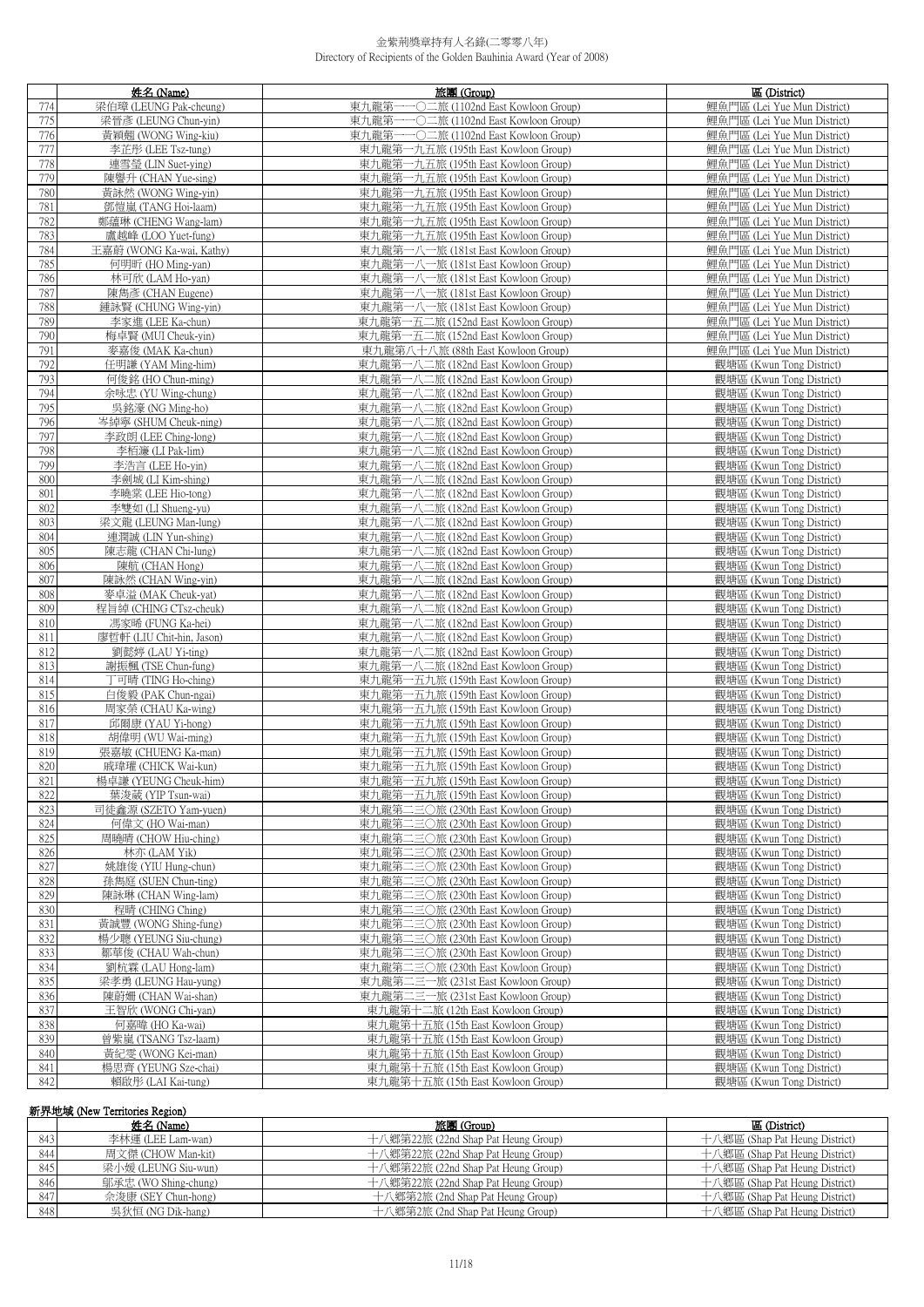|     | 姓名 (Name)                | 旅團 (Group)                              | 區 (District)                   |
|-----|--------------------------|-----------------------------------------|--------------------------------|
| 849 | 李家熙 (LEE Ka-hei)         | 十八鄉第2旅 (2nd Shap Pat Heung Group)       | 十八鄉區 (Shap Pat Heung District) |
| 850 | 徐灝智 (TSUI Ho-chi)        | 十八鄉第2旅 (2nd Shap Pat Heung Group)       | 十八鄉區 (Shap Pat Heung District) |
| 851 | 張芷萑 (Joey CHEUNG)        | 十八鄉第2旅 (2nd Shap Pat Heung Group)       | 十八鄉區 (Shap Pat Heung District) |
| 852 | 陳育廷 (CHAN Yuk-ting)      | 十八鄉第2旅 (2nd Shap Pat Heung Group)       | 十八鄉區 (Shap Pat Heung District) |
| 853 | 溫卓文 (WAN Cheuk-man)      | 十八鄉第2旅 (2nd Shap Pat Heung Group)       | 十八鄉區 (Shap Pat Heung District) |
| 854 | 龍至昇 (LUNG Chi-sing)      | 十八鄉第2旅 (2nd Shap Pat Heung Group)       | 十八鄉區 (Shap Pat Heung District) |
| 855 | 周愷恒 (CHOW Hoi-hang)      | 新界第1364旅 (1364th New Territories Group) | 十八鄉區 (Shap Pat Heung District) |
| 856 | 林活川 (LAM Wood-tsuen)     | 新界第1364旅 (1364th New Territories Group) | 十八鄉區 (Shap Pat Heung District) |
| 857 | 林偉瀚 (David LAM Wai-hon)  |                                         |                                |
|     |                          | 新界第1364旅 (1364th New Territories Group) | 十八鄉區 (Shap Pat Heung District) |
| 858 | 林皓豐 (LAM Ho-fung)        | 新界第1364旅 (1364th New Territories Group) | 十八鄉區 (Shap Pat Heung District) |
| 859 | 梁國鵬 (LEUNG Kwok-pang)    | 新界第1364旅 (1364th New Territories Group) | 十八鄉區 (Shap Pat Heung District) |
| 860 | 郭子祈 (KWOK Tsz-ki)        | 新界第1364旅 (1364th New Territories Group) | 十八鄉區 (Shap Pat Heung District) |
| 861 | 陳家裕 (CHAN Ka-yu)         | 新界第1364旅 (1364th New Territories Group) | 十八鄉區 (Shap Pat Heung District) |
| 862 | 陶澤瑜 (Jason TAO Tse-yu )  | 新界第1364旅 (1364th New Territories Group) | 十八鄉區 (Shap Pat Heung District) |
| 863 | 彭卓霖 (PANG Cheuk-lam)     | 新界第1364旅 (1364th New Territories Group) | 十八鄉區 (Shap Pat Heung District) |
| 864 | 黃子諾 (Enoch WONG Chi-lok) | 新界第1364旅 (1364th New Territories Group) | 十八鄉區 (Shap Pat Heung District) |
| 865 | 黃朗傑 (WONG Long-kit)      | 新界第1364旅 (1364th New Territories Group) | 十八鄉區 (Shap Pat Heung District) |
| 866 | 黃梓謙 (WONG Tsz-him)       | 新界第1364旅 (1364th New Territories Group) | 十八鄉區 (Shap Pat Heung District) |
| 867 | 藍星 (LAM Sing)            | 新界第1364旅 (1364th New Territories Group) | 十八鄉區 (Shap Pat Heung District) |
| 868 | 顏庚佑 (NGAN Kang-yau)      | 新界第1364旅 (1364th New Territories Group) | 十八鄉區 (Shap Pat Heung District) |
| 869 | 譚朗曦 (TAM Long-hei)       | 新界第1364旅 (1364th New Territories Group) | 十八鄉區 (Shap Pat Heung District) |
| 870 | 文天諾 (MAN Tin-lok)        | 新界第1654旅 (1654th New Territories Group) | 十八鄉區 (Shap Pat Heung District) |
| 871 | 陳栢朗 (CHAN Pak-long)      | 新界第1654旅 (1654th New Territories Group) | 十八鄉區 (Shap Pat Heung District) |
| 872 | 陳鍵瑋 (CHAN Kin-wai)       | 新界第1654旅 (1654th New Territories Group) | 十八鄉區 (Shap Pat Heung District) |
| 873 | 夏熹儀 (HA Hei-yee)         | 元朗西第14旅 (14th Yuen Long West Group)     | 元朗西區 (Yuen Long West District) |
| 874 | 鄧家晟 (TANG Ka-shing)      | 元朗西第14旅 (14th Yuen Long West Group)     | 元朗西區 (Yuen Long West District) |
| 875 | 沈芷彤 (SHAM Tsz-tung)      | 元朗西第15旅 (15th Yuen Long West Group)     | 元朗西區 (Yuen Long West District) |
| 876 | 陳智鈞 (CHAN Chi-kwan)      | 元朗西第15旅 (15th Yuen Long West Group)     | 元朗西區 (Yuen Long West District) |
| 877 | 曾頌婷 (TSANG Chung-ting)   | 元朗西第15旅 (15th Yuen Long West Group)     | 元朗西區 (Yuen Long West District) |
| 878 | 黃嘉懿 (WONG Ka-yi)         | 元朗西第15旅 (15th Yuen Long West Group)     | 元朗西區 (Yuen Long West District) |
| 879 | 蕭智謙 (SIU Chi-him)        | 元朗西第15旅 (15th Yuen Long West Group)     | 元朗西區 (Yuen Long West District) |
| 880 | 江政萳 (KONG Ching-nam)     | 元朗西第24旅 (24th Yuen Long West Group)     | 元朗西區 (Yuen Long West District) |
| 881 | 利詠欣 (LEE Wing-yan)       | 元朗西第24旅 (24th Yuen Long West Group)     | 元朗西區 (Yuen Long West District) |
| 882 | 李瑞生 (LI Sui-sang)        | 元朗西第24旅 (24th Yuen Long West Group)     | 元朗西區 (Yuen Long West District) |
| 883 | 李穎璿 (LEE Wing-shuen)     | 元朗西第24旅 (24th Yuen Long West Group)     | 元朗西區 (Yuen Long West District) |
| 884 | 梁仲文 (LEUNG Chung-man)    | 元朗西第24旅 (24th Yuen Long West Group)     | 元朗西區 (Yuen Long West District) |
| 885 |                          |                                         |                                |
| 886 | 梁嘉龍 (LEUNG Ka-lung)      | 元朗西第24旅 (24th Yuen Long West Group)     | 元朗西區 (Yuen Long West District) |
| 887 | 郭健南 (KWOK Kin-nam)       | 元朗西第24旅 (24th Yuen Long West Group)     | 元朗西區 (Yuen Long West District) |
|     | 陳浩銘 (CHAN Ho-ming)       | 元朗西第24旅 (24th Yuen Long West Group)     | 元朗西區 (Yuen Long West District) |
| 888 | 陸翹鋒 (LUK Kiu-fung)       | 元朗西第24旅 (24th Yuen Long West Group)     | 元朗西區 (Yuen Long West District) |
| 889 | 陸翹濋 (LUK Kiu-cho)        | 元朗西第24旅 (24th Yuen Long West Group)     | 元朗西區 (Yuen Long West District) |
| 890 | 覃耀輝 (CHUM Yiu-fai)       | 元朗西第24旅 (24th Yuen Long West Group)     | 元朗西區 (Yuen Long West District) |
| 891 | 劉俊杰 (LAU Chun-kit)       | 元朗西第24旅 (24th Yuen Long West Group)     | 元朗西區 (Yuen Long West District) |
| 892 | 鄭景謙 (CHENG King-him)     | 元朗西第24旅 (24th Yuen Long West Group)     | 元朗西區 (Yuen Long West District) |
| 893 | 韓展愉 (HON Chin-yu)        | 元朗西第24旅 (24th Yuen Long West Group)     | 元朗西區 (Yuen Long West District) |
| 894 | 羅浩宜 (LAW Ho-yi)          | 元朗西第24旅 (24th Yuen Long West Group)     | 元朗西區 (Yuen Long West District) |
| 895 | 嚴傑恒 (YIM Kit-hang)       | 元朗西第24旅 (24th Yuen Long West Group)     | 元朗西區 (Yuen Long West District) |
| 896 | 蘇天駿 (SO Tin-chun)        | 元朗西第24旅 (24th Yuen Long West Group)     | 元朗西區 (Yuen Long West District) |
| 897 | 陳錴松 (CHAN Lok-chung)     | 元朗西第42旅 (42nd Yuen Long West Group)     | 元朗西區 (Yuen Long West District) |
| 898 | 黃青宇 (WONG Ching-yu)      | 元朗西第42旅 (42nd Yuen Long West Group)     | 元朗西區 (Yuen Long West District) |
| 899 | 賴建宏 (LAI Kin-wang)       | 元朗西第42旅 (42nd Yuen Long West Group)     | 元朗西區 (Yuen Long West District) |
| 900 | 吳家圍 (NG Ka-wai)          | 元朗西第7旅 (7th Yuen Long West Group)       | 元朗西區 (Yuen Long West District) |
| 901 | 周博偉 (CHOW Pok-wai)       | 元朗西第7旅 (7th Yuen Long West Group)       | 元朗西區 (Yuen Long West District) |
| 902 | 林子豪 (LAM Tsz-ho)         | 元朗西第7旅 (7th Yuen Long West Group)       | 元朗西區 (Yuen Long West District) |
| 903 | 馬浩君 (MA Ho-kwan)         | 元朗西第7旅 (7th Yuen Long West Group)       | 元朗西區 (Yuen Long West District) |
| 904 | 張嘉汶 (CHEUNG Ka-man)      | 元朗西第7旅 (7th Yuen Long West Group)       | 元朗西區 (Yuen Long West District) |
| 905 | 梁耀邦 (LEUNG Yiu-pong)     | 元朗西第7旅 (7th Yuen Long West Group)       | 元朗西區 (Yuen Long West District) |
| 906 | 陳廷騫 (CHAN Ting-hin)      | 元朗西第7旅 (7th Yuen Long West Group)       | 元朗西區 (Yuen Long West District) |
| 907 | 陳曉翠 (CHAN Hiu-chui)      | 元朗西第7旅 (7th Yuen Long West Group)       | 元朗西區 (Yuen Long West District) |
| 908 | 曾凱盈 (TSANG Hoi-ying)     | 元朗西第7旅 (7th Yuen Long West Group)       | 元朗西區 (Yuen Long West District) |
| 909 | 馮偉宸 (FUNG Wai-san)       | 元朗西第7旅 (7th Yuen Long West Group)       | 元朗西區 (Yuen Long West District) |
| 910 | 黃芷珊 (WONG Tsz-shan)      | 元朗西第7旅 (7th Yuen Long West Group)       | 元朗西區 (Yuen Long West District) |
| 911 | 黃振熙 (WONG Chun-hei)      | 元朗西第7旅 (7th Yuen Long West Group)       | 元朗西區 (Yuen Long West District) |
| 912 | 黃健豪 (WONG Kin-ho)        | 元朗西第7旅 (7th Yuen Long West Group)       | 元朗西區 (Yuen Long West District) |
| 913 | 詹皓璟 (CHIM Ho-king)       | 元朗西第7旅 (7th Yuen Long West Group)       | 元朗西區 (Yuen Long West District) |
| 914 | 劉浩天 (LAU Ho-tin)         | 元朗西第7旅 (7th Yuen Long West Group)       | 元朗西區 (Yuen Long West District) |
| 915 | 鄧詩敏 (TANG Sze-man)       | 元朗西第7旅 (7th Yuen Long West Group)       | 元朗西區 (Yuen Long West District) |
| 916 | 黎施呈 (LAI Sze-ching)      | 元朗西第7旅 (7th Yuen Long West Group)       | 元朗西區 (Yuen Long West District) |
| 917 | 譚海勤 (TAM Hoi-kan)        | 元朗西第7旅 (7th Yuen Long West Group)       | 元朗西區 (Yuen Long West District) |
| 918 | 林賢澤 (LAM Yin-chak)       | 新界第1240旅 (1240th New Territories Group) | 元朗西區 (Yuen Long West District) |
| 919 | 林顥智 (LAM Ho-chi)         | 新界第1240旅 (1240th New Territories Group) | 元朗西區 (Yuen Long West District) |
| 920 | 梁慧兒 (LEUNG Wai-yee)      | 新界第1240旅 (1240th New Territories Group) | 元朗西區 (Yuen Long West District) |
| 921 | 鄭穎琪 (CHENG Wing-ki)      | 新界第1240旅 (1240th New Territories Group) | 元朗西區 (Yuen Long West District) |
| 922 | 孔卓凡 (HUNG Cheuk-fan)     | 元朗東第52旅 (52nd Yuen Long East Group)     | 元朗東區 (Yuen Long East District) |
| 923 | 方海寧 (FONG Hoi-ning)      | 元朗東第52旅 (52nd Yuen Long East Group)     | 元朗東區 (Yuen Long East District) |
| 924 | 吳嘉軒 (NG Ka-hin)          | 元朗東第52旅 (52nd Yuen Long East Group)     | 元朗東區 (Yuen Long East District) |
| 925 | 周家進 (CHOW Ka-chun)       | 元朗東第52旅 (52nd Yuen Long East Group)     | 元朗東區 (Yuen Long East District) |
| 926 |                          | 元朗東第52旅 (52nd Yuen Long East Group)     |                                |
|     | 姚啟男 (YIU Kai-nam)        |                                         | 元朗東區 (Yuen Long East District) |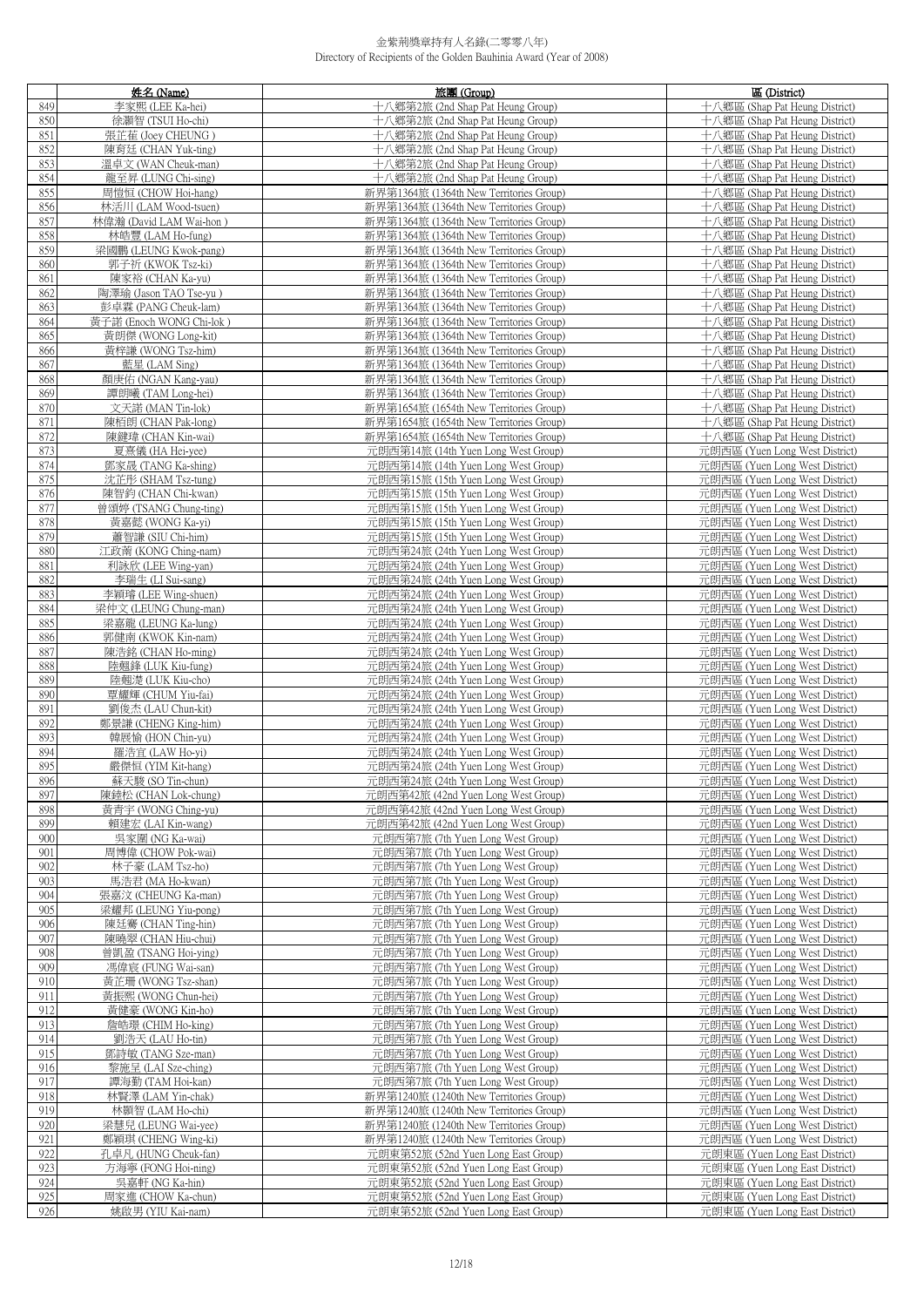|            | 姓名 (Name)                                    | 旅團 (Group)                                                                         | 區 (District)                                                   |
|------------|----------------------------------------------|------------------------------------------------------------------------------------|----------------------------------------------------------------|
| 927        | 梁敏兒 (LEUNG Man-yi)                           | 元朗東第52旅 (52nd Yuen Long East Group)                                                | 元朗東區 (Yuen Long East District)                                 |
| 928        | 梁鍵堃 (LEUNG Kin-kwan)                         | 元朗東第52旅 (52nd Yuen Long East Group)                                                | 元朗東區 (Yuen Long East District)                                 |
| 929        | 許耀玲 (HUI Yiu-ling)                           | 元朗東第52旅 (52nd Yuen Long East Group)                                                | 元朗東區 (Yuen Long East District)                                 |
| 930        | 麥昊文 (MAK Ho-man)                             | 元朗東第52旅 (52nd Yuen Long East Group)                                                | 元朗東區 (Yuen Long East District)                                 |
| 931        | 曾綺雯 (TSANG Yee-man)                          | 元朗東第52旅 (52nd Yuen Long East Group)                                                | 元朗東區 (Yuen Long East District)                                 |
| 932        | 黃庭鋒 (WONG Ting-fung)                         | 元朗東第52旅 (52nd Yuen Long East Group)                                                | 元朗東區 (Yuen Long East District)                                 |
| 933        | 黃梓鋒 (WONG Tsz-fung)                          | 元朗東第52旅 (52nd Yuen Long East Group)                                                | 元朗東區 (Yuen Long East District)                                 |
| 934        | 黃震曦 (WONG Chun-hei)                          | 元朗東第52旅 (52nd Yuen Long East Group)                                                | 元朗東區 (Yuen Long East District)                                 |
| 935        | 葉滿榕 (YIP Mun-yung)                           | 元朗東第52旅 (52nd Yuen Long East Group)                                                | 元朗東區 (Yuen Long East District)                                 |
| 936        | 劉俊杰 (LAU Chun-kit)                           | 元朗東第52旅 (52nd Yuen Long East Group)                                                | 元朗東區 (Yuen Long East District)                                 |
| 937        | 鄧鴻聖 (TANG Hung-shing)                        | 元朗東第52旅 (52nd Yuen Long East Group)                                                | 元朗東區 (Yuen Long East District)                                 |
| 938        | 鍾浩南 (CHUNG Ho-nam)                           | 元朗東第52旅 (52nd Yuen Long East Group)                                                | 元朗東區 (Yuen Long East District)                                 |
| 939        | 王嘉賢 (WONG Ka-yin)                            | 新界第1349旅 (1349th New Territories Group)                                            | 元朗東區 (Yuen Long East District)                                 |
| 940        | 李翥(LI Chu)                                   | 新界第1349旅 (1349th New Territories Group)                                            | 元朗東區 (Yuen Long East District)                                 |
| 941        | 阮建中 (YUEN Kin-chung)                         | 新界第1349旅 (1349th New Territories Group)                                            | 元朗東區 (Yuen Long East District)                                 |
| 942        | 陳君悅 (Charis CHAN)                            | 新界第1349旅 (1349th New Territories Group)                                            | 元朗東區 (Yuen Long East District)                                 |
| 943        | 陳斯朗 (CHAN Sze-long)                          | 新界第1349旅 (1349th New Territories Group)                                            | 元朗東區 (Yuen Long East District)                                 |
| 944        | 陳鎂婷 (CHAN Mei-ting)                          | 新界第1349旅 (1349th New Territories Group)                                            | 元朗東區 (Yuen Long East District)                                 |
| 945        | 陳鑑文 (CHAN Kam-man)                           | 新界第1349旅 (1349th New Territories Group)                                            | 元朗東區 (Yuen Long East District)                                 |
| 946        | 黃納新 (WONG Nap-san)                           | 新界第1349旅 (1349th New Territories Group)                                            | 元朗東區 (Yuen Long East District)                                 |
| 947        | 楊志德 (YEUNG Chi-tak)                          | 新界第1349旅 (1349th New Territories Group)                                            | 元朗東區 (Yuen Long East District)                                 |
| 948        | 楊靄瑩 (YEUNG Oi-ying)                          | 新界第1349旅 (1349th New Territories Group)                                            | 元朗東區 (Yuen Long East District)                                 |
| 949        | 趙倩彤 (CHIU Sin-tung)                          | 新界第1349旅 (1349th New Territories Group)                                            | 元朗東區 (Yuen Long East District)                                 |
| 950        | 洪菀彤 (HUNG Yuen-tung)                         | 新界第1427旅 (1427th New Territories Group)                                            | 元朗東區 (Yuen Long East District)                                 |
| 951        | 陳煒恒 (CHAN Wai-hang)                          | 新界第1427旅 (1427th New Territories Group)                                            | 元朗東區 (Yuen Long East District)                                 |
| 952        | 文建之 (MAN Kin-chi)                            | 屯門西第21旅 (21st Tuen Mun West Group)                                                 | 屯門西區 (Tuen Mun West District)                                  |
| 953        | 李逸軒 (LEE Yat-hin)                            | 屯門西第21旅 (21st Tuen Mun West Group)                                                 | 屯門西區 (Tuen Mun West District)                                  |
| 954        | 林子健 (LAM Tsz-kin)                            | 屯門西第21旅 (21st Tuen Mun West Group)                                                 | 屯門西區 (Tuen Mun West District)                                  |
| 955        | 胡家瑋 (WU Ka-wai)                              | 屯門西第21旅 (21st Tuen Mun West Group)                                                 | 屯門西區 (Tuen Mun West District)                                  |
| 956        | 陳琬淇 (CHAN Un-kei)                            | 屯門西第21旅 (21st Tuen Mun West Group)                                                 | 屯門西區 (Tuen Mun West District)                                  |
| 957        | 廖偉霖 (LIU Wai-lam)                            | 屯門西第21旅 (21st Tuen Mun West Group)                                                 | 屯門西區 (Tuen Mun West District)                                  |
| 958        | 劉承斌 (Brian LAU)                              | 屯門西第21旅 (21st Tuen Mun West Group)                                                 | 屯門西區 (Tuen Mun West District)                                  |
| 959        | 鄧力行 (TANG Lik-hang)                          | 屯門西第21旅 (21st Tuen Mun West Group)                                                 | 屯門西區 (Tuen Mun West District)                                  |
| 960        | 蕭子健 (SIU Tsz-kin)                            | 屯門西第21旅 (21st Tuen Mun West Group)                                                 | 屯門西區 (Tuen Mun West District)                                  |
| 961        | 蔡偉程 (CHOY Wai-ching)                         | 屯門西第33旅 (33rd Tuen Mun West Group)                                                 | 屯門西區 (Tuen Mun West District)                                  |
| 962        | 任學鋒 (YAM Hok-fung)                           | 屯門西第41旅 (41st Tuen Mun West Group)                                                 | 屯門西區 (Tuen Mun West District)                                  |
| 963        | 林悦韻 (LAM Yuet-wan)                           | 屯門西第41旅 (41st Tuen Mun West Group)                                                 | 屯門西區 (Tuen Mun West District)                                  |
| 964        | 林詠茹 (LAM Wing-yu)                            | 屯門西第41旅 (41st Tuen Mun West Group)                                                 | 屯門西區 (Tuen Mun West District)                                  |
| 965        | 唐敬豐 (TONG King-fung)                         | 屯門西第41旅 (41st Tuen Mun West Group)                                                 | 屯門西區 (Tuen Mun West District)                                  |
| 966<br>967 | 張楚浩 (CHEUNG Cho-ho)<br>張楚鋒 (CHEUNG Cho-fung) | 屯門西第41旅 (41st Tuen Mun West Group)                                                 | 屯門西區 (Tuen Mun West District)<br>屯門西區 (Tuen Mun West District) |
| 968        | 何昊天 (HO Ho-tin)                              | 屯門西第41旅 (41st Tuen Mun West Group)<br>屯門西第43旅 (43rd Tuen Mun West Group)           | 屯門西區 (Tuen Mun West District)                                  |
| 969        | 余沃倫 (YU Yuk-lun)                             | 屯門西第43旅 (43rd Tuen Mun West Group)                                                 | 屯門西區 (Tuen Mun West District)                                  |
| 970        | 呂明康 (LUI Ming-hong)                          | 屯門西第43旅 (43rd Tuen Mun West Group)                                                 | 屯門西區 (Tuen Mun West District)                                  |
| 971        | 梁浩然 (LEUNG Ho-yin)                           | 屯門西第43旅 (43rd Tuen Mun West Group)                                                 | 屯門西區 (Tuen Mun West District)                                  |
| 972        | 梁梓森 (LEUNG Tsz-sum)                          | 屯門西第43旅 (43rd Tuen Mun West Group)                                                 | 屯門西區 (Tuen Mun West District)                                  |
| 973        | 陳皓暉 (CHAN Ho-fai)                            | 屯門西第43旅 (43rd Tuen Mun West Group)                                                 | 屯門西區 (Tuen Mun West District)                                  |
| 974        | 陶子消 (TO Tsz-to)                              | 屯門西第43旅 (43rd Tuen Mun West Group)                                                 | 屯門西區 (Tuen Mun West District)                                  |
| 975        | 黃俊穎 (WONG Chun-wing)                         | 屯門西第43旅 (43rd Tuen Mun West Group)                                                 | 屯門西區 (Tuen Mun West District)                                  |
| 976        | 蔡禮鍵 (CHOI Lai-kin)                           | 屯門西第43旅 (43rd Tuen Mun West Group)                                                 | 屯門西區 (Tuen Mun West District)                                  |
| 977        | 鄧昊銘 (TANG Ho-ming)                           | 屯門西第43旅 (43rd Tuen Mun West Group)                                                 | 屯門西區 (Tuen Mun West District)                                  |
| 978        | 鍾德熙 (CHUNG Tak-hei)                          | 屯門西第43旅 (43rd Tuen Mun West Group)                                                 | 屯門西區 (Tuen Mun West District)                                  |
| 979        | 魏梓鋒 (NGAI Tsz-fung)                          | 屯門西第43旅 (43rd Tuen Mun West Group)                                                 | 屯門西區 (Tuen Mun West District)                                  |
| 980        | 余朗軒 (YU Long-hin)                            | 屯門西第49旅 (49th Tuen Mun West Group)                                                 | 屯門西區 (Tuen Mun West District)                                  |
| 981        | 吳倩婷 (NG Sin-ting)                            | 屯門西第49旅 (49th Tuen Mun West Group)                                                 | 屯門西區 (Tuen Mun West District)                                  |
| 982        | 吳浩霖 (NG Ho-lam)                              | 屯門西第49旅 (49th Tuen Mun West Group)                                                 | 屯門西區 (Tuen Mun West District)                                  |
| 983        | 宋樂怡 (SUNG Lok-yee)                           | 屯門西第49旅 (49th Tuen Mun West Group)                                                 | 屯門西區 (Tuen Mun West District)                                  |
| 984        | 劉豪威 (LAU Ho-wai)                             | 屯門西第49旅 (49th Tuen Mun West Group)                                                 | 屯門西區 (Tuen Mun West District)                                  |
| 985        | 盧凱盈 (LO Hoi-ving)                            | 屯門西第49旅 (49th Tuen Mun West Group)                                                 | 屯門西區 (Tuen Mun West District)                                  |
| 986        | 嚴梓楓 (YIM Tse-fung)                           | 屯門西第49旅 (49th Tuen Mun West Group)                                                 | 屯門西區 (Tuen Mun West District)                                  |
| 987<br>988 | 張嘉樂 (CHEUNG Ka-lok)                          | 屯門西第8旅 (8th Tuen Mun West Group)                                                   | 屯門西區 (Tuen Mun West District)<br>屯門西區 (Tuen Mun West District) |
| 989        | 方建皓 (FONG Kin-ho)<br>吳學文 (NG Hok-man)        | 新界第1100旅 (1100th New Territories Group)<br>新界第1100旅 (1100th New Territories Group) | 屯門西區 (Tuen Mun West District)                                  |
| 990        | 吳寶琳 (NG Po-lam)                              | 新界第1100旅 (1100th New Territories Group)                                            | 屯門西區 (Tuen Mun West District)                                  |
| 991        | 宋詠賢 (SUNG Wing-yin)                          | 新界第1100旅 (1100th New Territories Group)                                            | 屯門西區 (Tuen Mun West District)                                  |
| 992        | 林雋逸 (LAM Chun-yat)                           | 新界第1100旅 (1100th New Territories Group)                                            | 屯門西區 (Tuen Mun West District)                                  |
| 993        | 梁雋偉 (LEUNG Chun-wai)                         | 新界第1100旅 (1100th New Territories Group)                                            | 屯門西區 (Tuen Mun West District)                                  |
| 994        | 黃善榆 (WONG Sin-yu)                            | 新界第1100旅 (1100th New Territories Group)                                            | 屯門西區 (Tuen Mun West District)                                  |
| 995        | 趙家駿 (CHIU Ka-chun)                           | 新界第1100旅 (1100th New Territories Group)                                            | 屯門西區 (Tuen Mun West District)                                  |
| 996        | 劉家寶 (LAU Ka-po)                              | 新界第1100旅 (1100th New Territories Group)                                            | 屯門西區 (Tuen Mun West District)                                  |
| 997        | 歐梓豐 (AU Tsz-fung)                            | 新界第1100旅 (1100th New Territories Group)                                            | 屯門西區 (Tuen Mun West District)                                  |
| 998        | 鄭灝鏘 (CHENG Ho-cheong)                        | 新界第1100旅 (1100th New Territories Group)                                            | 屯門西區 (Tuen Mun West District)                                  |
| 999        | 陳卓君 (CHAN Cheuk-kwan)                        | 屯門東第21旅 (21st Tuen Mun East Group)                                                 | 屯門東區 (Tuen Mun East District)                                  |
| 1000       | 陳欣琪 (CHAN Yan-kei)                           | 屯門東第21旅 (21st Tuen Mun East Group)                                                 | 屯門東區 (Tuen Mun East District)                                  |
| 1001       | 陶樂囡 (TOO Lok-nam)                            | 屯門東第21旅 (21st Tuen Mun East Group)                                                 | 屯門東區 (Tuen Mun East District)                                  |
| 1002       | 韓靜欣 (HON Ching-yan)                          | 屯門東第21旅 (21st Tuen Mun East Group)                                                 | 屯門東區 (Tuen Mun East District)                                  |
| 1003       | 文啟聰 (MAN Kai-chung)                          | 屯門東第28旅 (28th Tuen Mun East Group)                                                 | 屯門東區 (Tuen Mun East District)                                  |
| 1004       | 方浩明 (Mathew FONG)                            | 屯門東第28旅 (28th Tuen Mun East Group)                                                 | 屯門東區 (Tuen Mun East District)                                  |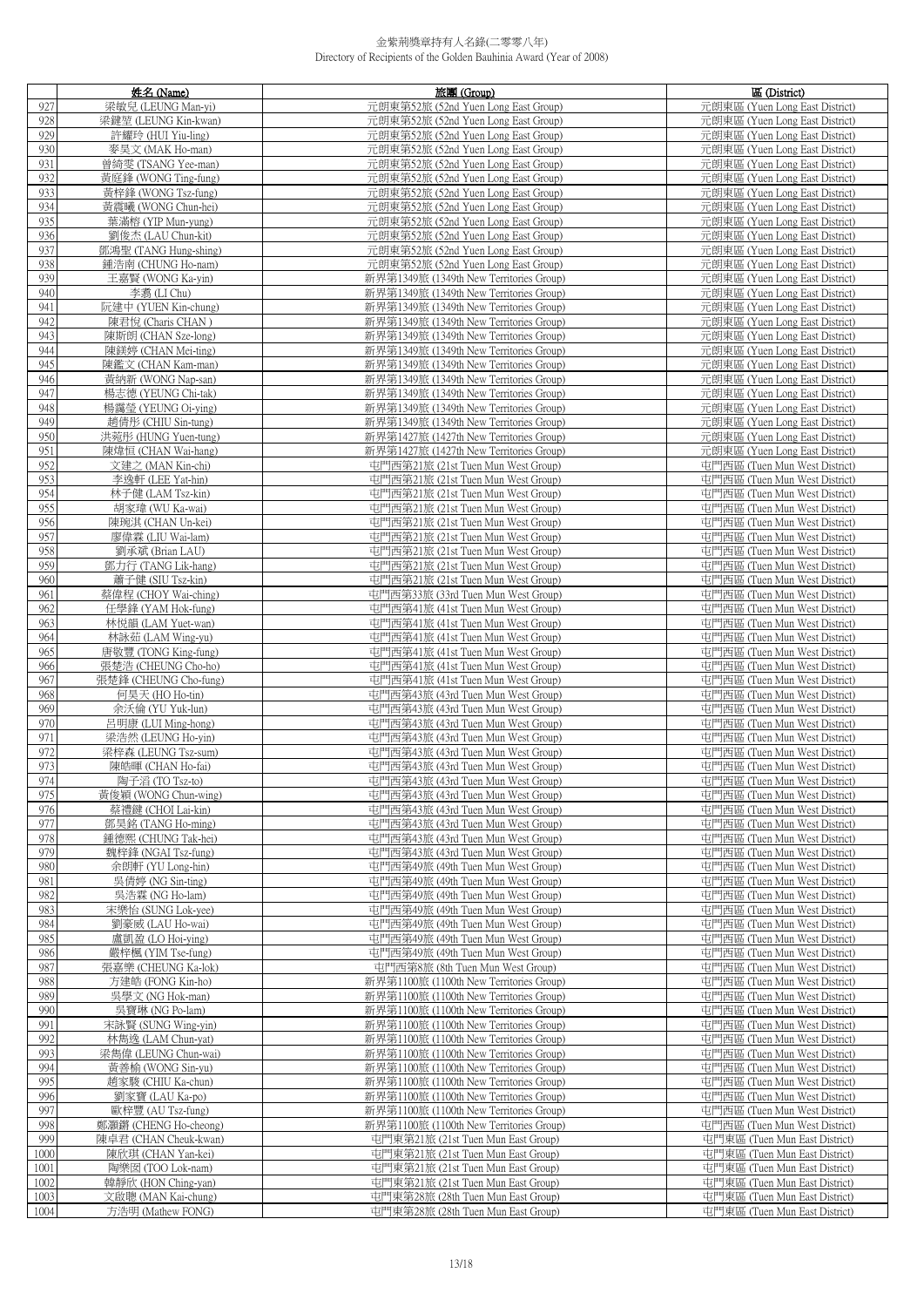|      | 姓名 (Name)                 | 旅團 (Group)                              | 區 (District)                     |
|------|---------------------------|-----------------------------------------|----------------------------------|
| 1005 | 吳彬堯 (NG Pan-yiu)          | 屯門東第28旅 (28th Tuen Mun East Group)      | 屯門東區 (Tuen Mun East District)    |
| 1006 | 莫權敬 (MOK Kuen-king)       | 屯門東第28旅 (28th Tuen Mun East Group)      | 屯門東區 (Tuen Mun East District)    |
| 1007 | 黎浩軒 (LAI Ho-hin)          | 屯門東第28旅 (28th Tuen Mun East Group)      | 屯門東區 (Tuen Mun East District)    |
|      |                           |                                         |                                  |
| 1008 | 謝家雋 (TSE Ka-chun)         | 屯門東第28旅 (28th Tuen Mun East Group)      | 屯門東區 (Tuen Mun East District)    |
| 1009 | 何梓瑋 (HO Tsz-wai)          | 屯門東第35旅 (35th Tuen Mun East Group)      | 中門東區 (Tuen Mun East District)    |
| 1010 | 余心樂 (YEE Sum-lok)         | 屯門東第35旅 (35th Tuen Mun East Group)      | 中門東區 (Tuen Mun East District)    |
| 1011 | 吳家威 (NG Ka-wai)           | 屯門東第35旅 (35th Tuen Mun East Group)      | 屯門東區 (Tuen Mun East District)    |
| 1012 | 林卓軒 (LAM Cheuk-hin)       | 屯門東第35旅 (35th Tuen Mun East Group)      | 屯門東區 (Tuen Mun East District)    |
| 1013 | 黃嘉純 (WONG Ka-shun)        | 屯門東第41旅 (41st Tuen Mun East Group)      | 屯門東區 (Tuen Mun East District)    |
| 1014 | 朱芷澄 (CHU Tsz-ching)       | 新界第1538旅 (1538th New Territories Group) | 屯門東區 (Tuen Mun East District)    |
| 1015 | 邱雯慧 (YAU Man-wai)         | 新界第1538旅 (1538th New Territories Group) | 屯門東區 (Tuen Mun East District)    |
| 1016 | 張耀誠 (CHEUNG Yiu-shing)    | 新界第1538旅 (1538th New Territories Group) | 屯門東區 (Tuen Mun East District)    |
| 1017 | 彭浩權 (PANG Ho-kuen)        | 新界第1538旅 (1538th New Territories Group) | 屯門東區 (Tuen Mun East District)    |
| 1018 | 黃軍豪 (WONG Kwan-ho)        | 新界第1538旅 (1538th New Territories Group) | 屯門東區 (Tuen Mun East District)    |
| 1019 | 趙傲臻 (CHIU Ngo-chun)       | 新界第1538旅 (1538th New Territories Group) | 屯門東區 (Tuen Mun East District)    |
| 1020 | 黎昇泓 (LAI Shing-wang)      | 新界第1538旅 (1538th New Territories Group) | 屯門東區 (Tuen Mun East District)    |
| 1021 | 龐枳柔 (PONG Chi-yau)        | 新界第1538旅 (1538th New Territories Group) | 屯門東區 (Tuen Mun East District)    |
| 1022 | 林凱揚 (LAM Hoi-yeung)       | 北葵涌第10旅 (10th North Kwai Chung Group)   | 北葵涌區 (North Kwai Chung District) |
| 1023 | 梁宛靖 (LEUNG Yuen-ching)    | 北葵涌第10旅 (10th North Kwai Chung Group)   | 北葵涌區 (North Kwai Chung District) |
| 1024 | 梁權耀 (LEUNG Kuen-yiu)      | 北葵涌第10旅 (10th North Kwai Chung Group)   | 北葵涌區 (North Kwai Chung District) |
| 1025 | 陳超穎 (Ada CHAN)            | 北葵涌第10旅 (10th North Kwai Chung Group)   | 北葵涌區 (North Kwai Chung District) |
| 1026 | 黃國耀 (WONG Kwok-yiu)       | 北葵涌第10旅 (10th North Kwai Chung Group)   | 北葵涌區 (North Kwai Chung District) |
| 1027 | 關明宇 (KWAN Ming-yu)        | 北葵涌第10旅 (10th North Kwai Chung Group)   | 北葵涌區 (North Kwai Chung District) |
| 1028 | 蘇梓晴 (SO Tsz-ching)        | 北葵涌第10旅 (10th North Kwai Chung Group)   | 北葵涌區 (North Kwai Chung District) |
| 1029 | 李梓濠 (LI Chi-ho)           | 新界第1431旅 (1431st New Territories Group) | 北葵涌區 (North Kwai Chung District) |
| 1030 | 周卓彥 (CHOW Cheuk-yin)      | 新界第1431旅 (1431st New Territories Group) | 北葵涌區 (North Kwai Chung District) |
| 1031 | 翁栢康 (YUNG Pak-hong)       | 新界第1431旅 (1431st New Territories Group) | 北葵涌區 (North Kwai Chung District) |
|      |                           |                                         | 北葵涌區 (North Kwai Chung District) |
| 1032 | 梁學瑤 (LEUNG Hok-yiu)       | 新界第1431旅 (1431st New Territories Group) |                                  |
| 1033 | 馮耀俊 (FUNG Yiu-chun)       | 新界第1431旅 (1431st New Territories Group) | 北葵涌區 (North Kwai Chung District) |
| 1034 | 黃慧仙 (WONG Wai-sin)        | 新界第1431旅 (1431st New Territories Group) | 北葵涌區 (North Kwai Chung District) |
| 1035 | 潘冠昌 (POON Kwun-cheong)    | 新界第1431旅 (1431st New Territories Group) | 北葵涌區 (North Kwai Chung District) |
| 1036 | 謝承良 (TSE Shing-leung)     | 新界第1431旅 (1431st New Territories Group) | 北葵涌區 (North Kwai Chung District) |
| 1037 | 羅嘉蕙 (LAW Ka-wai)          | 新界第1431旅 (1431st New Territories Group) | 北葵涌區 (North Kwai Chung District) |
| 1038 | 關梓泓 (KWAN Tsz-wang)       | 新界第1431旅 (1431st New Territories Group) | 北葵涌區 (North Kwai Chung District) |
| 1039 | 何芷晴 (HO Tsz-ching)        | 青衣第15旅 (15th Tsing Yi Group)            | 青衣區 (Tsing Yi District)          |
| 1040 | 葉玲 (YIP Ling)             | 青衣第15旅 (15th Tsing Yi Group)            | 青衣區 (Tsing Yi District)          |
| 1041 | 李傑朗 (LEE Kit-long)        | 青衣第23旅 (23rd Tsing Yi Group)            | 青衣區 (Tsing Yi District)          |
| 1042 | 彭子軒 (PANG Tsz-hin)        | 青衣第23旅 (23rd Tsing Yi Group)            | 青衣區 (Tsing Yi District)          |
| 1043 | 賴青揚 (LAI Ching-yeung)     | 青衣第23旅 (23rd Tsing Yi Group)            | 青衣區 (Tsing Yi District)          |
| 1044 | 魏天朗 (NGAI Tin-long)       | 青衣第23旅 (23rd Tsing Yi Group)            | 青衣區 (Tsing Yi District)          |
| 1045 | 何敏怡 (HO Man-yee)          | 青衣第30旅 (30th Tsing Yi Group)            | 青衣區 (Tsing Yi District)          |
| 1046 | 吳卓熹 (NG Cheuk-hei)        | 青衣第30旅 (30th Tsing Yi Group)            | 青衣區 (Tsing Yi District)          |
| 1047 | 呂希延 (Iven LUI Hei-yin)    | 青衣第30旅 (30th Tsing Yi Group)            | 青衣區 (Tsing Yi District)          |
| 1048 | 耿浩銓 (KUN Ho-chuen)        | 青衣第30旅 (30th Tsing Yi Group)            | 青衣區 (Tsing Yi District)          |
| 1049 | 梁可瑩 (LEUNG Ho-ying)       | 青衣第30旅 (30th Tsing Yi Group)            | 青衣區 (Tsing Yi District)          |
| 1050 | 王榆廷 (WONG Yue-ting)       | 新界第1173旅 (1173rd New Territories Group) | 青衣區 (Tsing Yi District)          |
| 1051 | 何卓縈 (HO Cheuk-ying)       | 新界第1173旅 (1173rd New Territories Group) | 青衣區 (Tsing Yi District)          |
| 1052 | 梁俊豪 (LEUNG Chun-ho)       | 新界第1173旅 (1173rd New Territories Group) | 青衣區 (Tsing Yi District)          |
| 1053 | 莫綽翹 (MOK Cheuk-kiu)       | 新界第1173旅 (1173rd New Territories Group) | 青衣區 (Tsing Yi District)          |
| 1054 | 楊家榮 (YEUNG Ka-wing)       | 新界第1173旅 (1173rd New Territories Group) | 青衣區 (Tsing Yi District)          |
| 1055 | 黎家怡 (LAI Ka-yi)           | 新界第1173旅 (1173rd New Territories Group) | 青衣區 (Tsing Yi District)          |
| 1056 | 何嘉雯 (HO Ka-man)           | 新界第1199旅 (1199th New Territories Group) | 青衣區 (Tsing Yi District)          |
| 1057 | 何鴻軒 (HO Hung-hin)         | 新界第1199旅 (1199th New Territories Group) | 青衣區 (Tsing Yi District)          |
| 1058 | 陳佳惠 (CHAN Kae)            | 新界第1199旅 (1199th New Territories Group) | 青衣區 (Tsing Yi District)          |
| 1059 | 方子朗 (Leo FONG Tsz-long)   | 新界第1236旅 (1236th New Territories Group) | 青衣區 (Tsing Yi District)          |
| 1060 | 麥嘉雯 (MAK Ka-man)          | 新界第1236旅 (1236th New Territories Group) | 青衣區 (Tsing Yi District)          |
| 1061 | 黃咏雯 (Vicky WONG Wing-man) | 新界第1236旅 (1236th New Territories Group) | 青衣區 (Tsing Yi District)          |
| 1062 | 李璟南 (LEE King-nam)        | 新界第1439旅 (1439th New Territories Group) | 青衣區 (Tsing Yi District)          |
| 1063 | 張曉澄 (CHEUNG Hiu-ching)    | 新界第1439旅 (1439th New Territories Group) | 青衣區 (Tsing Yi District)          |
| 1064 | 郭栢謙 (KWOK Pak-him)        | 新界第1439旅 (1439th New Territories Group) | 青衣區 (Tsing Yi District)          |
| 1065 | 麥荃傑 (MAK Chuen-kit)       | 新界第1439旅 (1439th New Territories Group) | 青衣區 (Tsing Yi District)          |
| 1066 | 葉廷封 (IP Ting-fung)        | 新界第1439旅 (1439th New Territories Group) | 青衣區 (Tsing Yi District)          |
| 1067 | 鄭仲君 (CHENG Chung-kwan)    | 新界第1439旅 (1439th New Territories Group) | 青衣區 (Tsing Yi District)          |
| 1068 | 濮泓毅 (PUK Wang-ngai)       | 新界第1439旅 (1439th New Territories Group) | 青衣區 (Tsing Yi District)          |
| 1069 | 蘇浩樂 (SO Ho-lok)           | 新界第1439旅 (1439th New Territories Group) | 青衣區 (Tsing Yi District)          |
| 1070 | 劉海珊 (LAU Hoi-shan)        | 南葵涌第24旅 (24th South Kwai Chung Group)   | 南葵涌區 (South Kwai Chung District) |
| 1071 | 黎敏熹 (LAI Man-hei)         | 南葵涌第24旅 (24th South Kwai Chung Group)   | 南葵涌區 (South Kwai Chung District) |
| 1072 | 李秉融 (LEE Ping-jung)       | 南葵涌第8旅 (8th South Kwai Chung Group)     | 南葵涌區 (South Kwai Chung District) |
| 1073 | 陳柏衛 (CGAN Pak-wai)        | 南葵涌第9旅 (9th South Kwai Chung Group)     | 南葵涌區 (South Kwai Chung District) |
| 1074 |                           |                                         | 南葵涌區 (South Kwai Chung District) |
|      | 竺明雋 (CHUK Ming-chun)      | 新界第1101旅 (1101st New Territories Group) |                                  |
| 1075 | 梁嘉駿 (LEUNG Ka-chun)       | 新界第1101旅 (1101st New Territories Group) | 南葵涌區 (South Kwai Chung District) |
| 1076 | 陳靖兒 (CHAN Ching-yi)       | 新界第1112旅 (1112nd New Territories Group) | 南葵涌區 (South Kwai Chung District) |
| 1077 | 李冠琳 (LEE Kwun-lam)        | 荃灣第11旅 (11th Tsuen Wan Group)           | 荃灣區 (Tsuen Wan District)         |
| 1078 | 雷卓謙 (LUI Cheuk-him)       | 荃灣第11旅 (11th Tsuen Wan Group)           | 荃灣區 (Tsuen Wan District)         |
| 1079 | 蘇泳淘 (SO Wing-tao)         | 荃灣第11旅 (11th Tsuen Wan Group)           | 荃灣區 (Tsuen Wan District)         |
| 1080 | 佘詠彤 (SAIR Wing-tung)      | 荃灣第23旅 (23rd Tsuen Wan Group)           | 荃灣區 (Tsuen Wan District)         |
| 1081 | 李浩堇 (LEE Ho-kan)          | 荃灣第23旅 (23rd Tsuen Wan Group)           | 荃灣區 (Tsuen Wan District)         |
| 1082 | 高漣祺 (KO Lin-ki)           | 荃灣第23旅 (23rd Tsuen Wan Group)           | 荃灣區 (Tsuen Wan District)         |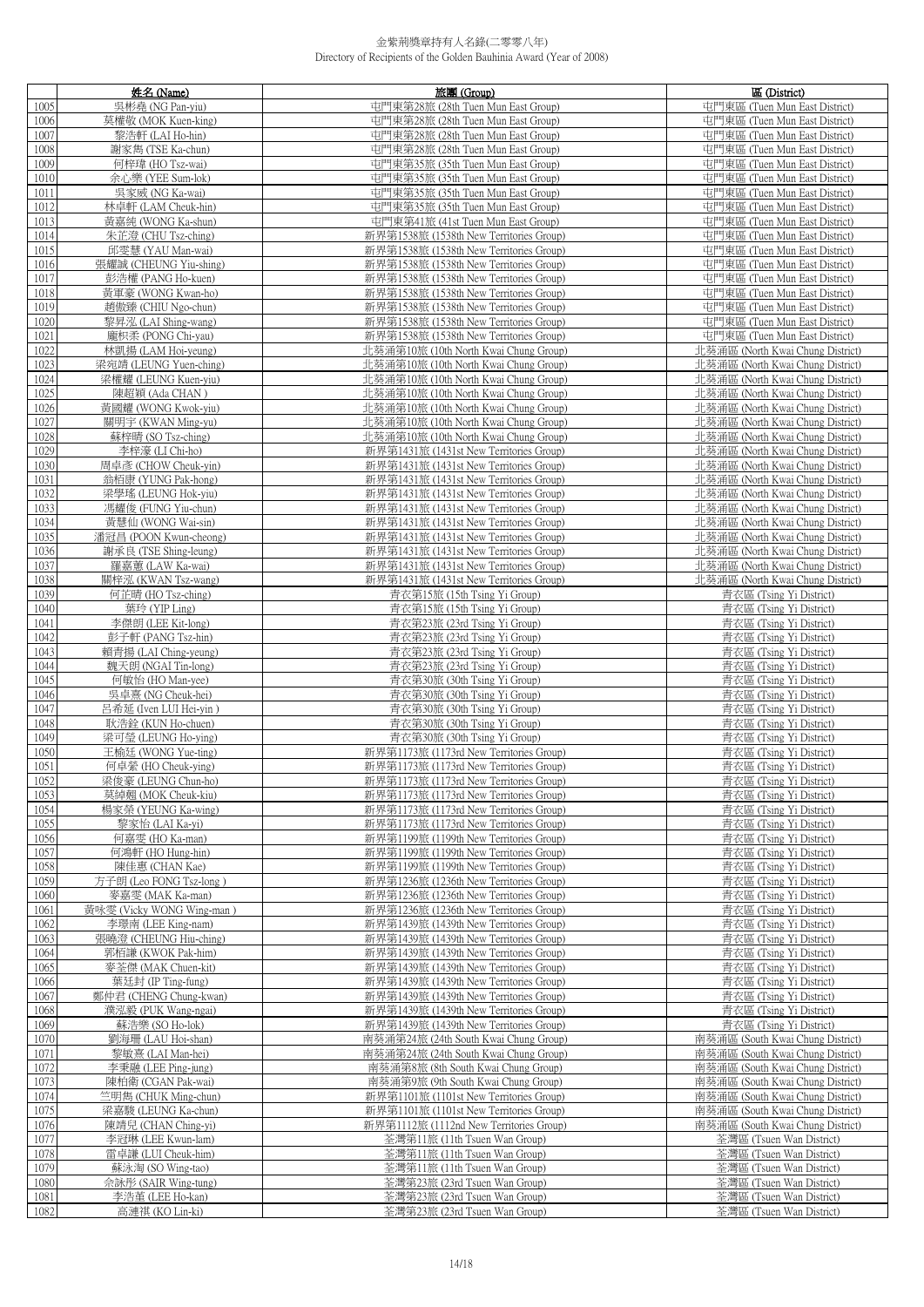|      | 姓名(Name)                   | 旅團 (Group)                              | 區 (District)             |
|------|----------------------------|-----------------------------------------|--------------------------|
| 1083 | 陳康苗 (CHAN Hong-miu)        | 荃灣第23旅 (23rd Tsuen Wan Group)           | 荃灣區 (Tsuen Wan District) |
| 1084 | 陳梓豪 (CHAN Tsz-ho)          | 荃灣第23旅 (23rd Tsuen Wan Group)           | 荃灣區 (Tsuen Wan District) |
| 1085 | 陳博軒 (CHAN Pok-hin)         | 荃灣第23旅 (23rd Tsuen Wan Group)           | 荃灣區 (Tsuen Wan District) |
| 1086 | 彭啟峰 (PANG Kai-fung)        | 荃灣第23旅 (23rd Tsuen Wan Group)           | 荃灣區 (Tsuen Wan District) |
| 1087 | 黃展鋒 (WONG Chin-fung)       | 荃灣第23旅 (23rd Tsuen Wan Group)           | 荃灣區 (Tsuen Wan District) |
| 1088 | 廖啟軒 (LIU Kai-hin)          | 荃灣第23旅 (23rd Tsuen Wan Group)           | 荃灣區 (Tsuen Wan District) |
| 1089 | 黎俊彥 (LAI Chun-yin)         | 荃灣第23旅 (23rd Tsuen Wan Group)           | 荃灣區 (Tsuen Wan District) |
| 1090 | 何瑋琪 (HO Wai-ki)            | 荃灣第28旅 (28th Tsuen Wan Group)           | 荃灣區 (Tsuen Wan District) |
| 1091 | 余正浩 (YU Ching-ho)          | 荃灣第28旅 (28th Tsuen Wan Group)           | 荃灣區 (Tsuen Wan District) |
| 1092 | 岑浚偲 (Joner SHAM Tsun-sz)   | 荃灣第28旅 (28th Tsuen Wan Group)           | 荃灣區 (Tsuen Wan District) |
| 1093 | 茹燕瑤 (YU Yin-yiu)           | 荃灣第28旅 (28th Tsuen Wan Group)           | 荃灣區 (Tsuen Wan District) |
| 1094 | 張嘉楠 (CHEUNG Ka-nam)        | 荃灣第28旅 (28th Tsuen Wan Group)           | 荃灣區 (Tsuen Wan District) |
| 1095 | 許樂琳 (HUI Lok-lam)          | 荃灣第28旅 (28th Tsuen Wan Group)           | 荃灣區 (Tsuen Wan District) |
| 1096 | 黃子倩 (WONG Tsz-sin)         | 荃灣第28旅 (28th Tsuen Wan Group)           | 荃灣區 (Tsuen Wan District) |
| 1097 | 黎普棋 (LAI Po-kei)           | 荃灣第28旅 (28th Tsuen Wan Group)           | 荃灣區 (Tsuen Wan District) |
| 1098 | 鍾朗溢 (CHUNG Long-yat)       | 荃灣第28旅 (28th Tsuen Wan Group)           | 荃灣區 (Tsuen Wan District) |
| 1099 | 魏梓瑩 (NGAI Tsz-ving)        | 荃灣第28旅 (28th Tsuen Wan Group)           | 荃灣區 (Tsuen Wan District) |
| 1100 | 侯婉嬌 (HAU Yuen-kiu)         | 荃灣第2旅 (2nd Tsuen Wan Group)             | 荃灣區 (Tsuen Wan District) |
| 1101 | 馬思齊 (MA Sze-chai)          | 荃灣第2旅 (2nd Tsuen Wan Group)             | 荃灣區 (Tsuen Wan District) |
| 1102 | 王泳衡 (WONG Wing-hang)       | 荃灣第3旅 (3rd Tsuen Wan Group)             | 荃灣區 (Tsuen Wan District) |
| 1103 | 李俊樂 (LEE Chun-lok)         | 荃灣第3旅 (3rd Tsuen Wan Group)             | 荃灣區 (Tsuen Wan District) |
| 1104 | 林浚灝 (LAM Chun-ho)          | 荃灣第3旅 (3rd Tsuen Wan Group)             | 荃灣區 (Tsuen Wan District) |
| 1105 | 陳嘉謙 (CHAN Ka-him)          | 荃灣第3旅 (3rd Tsuen Wan Group)             | 荃灣區 (Tsuen Wan District) |
| 1106 | 羅綽羲 (LAW Cheuk-hei)        | 荃灣第3旅 (3rd Tsuen Wan Group)             | 荃灣區 (Tsuen Wan District) |
| 1107 | 雷震霆 (LUI Chun-ting)        | 荃灣第42旅 (42nd Tsuen Wan Group)           | 荃灣區 (Tsuen Wan District) |
| 1108 | 羅俊軒 (LAW Chun-hin)         | 荃灣第42旅 (42nd Tsuen Wan Group)           | 荃灣區 (Tsuen Wan District) |
| 1109 | 范俊文 (FEN Chiu-man)         | 荃灣第46旅 (46th Tsuen Wan Group)           | 荃灣區 (Tsuen Wan District) |
| 1110 | 賴靈俊 (LAI Ling-chun)        | 荃灣第46旅 (46th Tsuen Wan Group)           | 荃灣區 (Tsuen Wan District) |
| 1111 | 吳政恩 (Sandy NG Ching-yan)   | 荃灣第5旅 (5th Tsuen Wan Group)             | 荃灣區 (Tsuen Wan District) |
| 1112 | 黃凱琳 (Karen WONG Hoi-lam)   | 荃灣第5旅 (5th Tsuen Wan Group)             | 荃灣區 (Tsuen Wan District) |
| 1113 | 李宛珊 (LEE Yuen-shan)        | 荃灣第8旅 (8th Tsuen Wan Group)             | 荃灣區 (Tsuen Wan District) |
| 1114 | 李宛聰 (LEE Yuen-chung)       | 荃灣第8旅 (8th Tsuen Wan Group)             | 荃灣區 (Tsuen Wan District) |
| 1115 | 梁殷瑜 (LEUNG Yan-yu)         | 荃灣第8旅 (8th Tsuen Wan Group)             | 荃灣區 (Tsuen Wan District) |
| 1116 | 陳名宭 (CHAN Ming-kwan)       | 荃灣第8旅 (8th Tsuen Wan Group)             | 荃灣區 (Tsuen Wan District) |
| 1117 | 鄧卓然 (TANG Cheuk-yin)       | 荃灣第8旅 (8th Tsuen Wan Group)             | 荃灣區 (Tsuen Wan District) |
| 1118 | 朱諾文 (CHU Nok-man)          | 新界第1363旅 (1363rd New Territories Group) | 離島區 (Island District)    |
| 1119 | 李欣樺 (LEE Yan-wah)          | 離島第13旅 (13th Islands Group)             | 離島區 (Island District)    |
| 1120 | 李倬珩 (LEE Cheuk-hang)       | 離島第13旅 (13th Islands Group)             | 離島區 (Island District)    |
| 1121 | 馬子康 (MA Tsz-hong)          | 離島第13旅 (13th Islands Group)             | 離島區 (Island District)    |
| 1122 | 張曼姿 (CHEUNG Man-chi)       | 離島第13旅 (13th Islands Group)             | 離島區 (Island District)    |
| 1123 | 張顯靜 (CHEUNG Hin-ching)     | 離島第13旅 (13th Islands Group)             | 離島區 (Island District)    |
| 1124 | 梁明政 (LEUNG Magi-jury)      | 離島第13旅 (13th Islands Group)             | 離島區 (Island District)    |
| 1125 | 梁展文 (LEUNG Chin-man)       | 離島第13旅 (13th Islands Group)             | 離島區 (Island District)    |
| 1126 | 郭程昕 (KWOK Ching-yan)       | 離島第13旅 (13th Islands Group)             | 離島區 (Island District)    |
| 1127 | 陳卓婷 (CHAN Cheuk-ting)      | 離島第13旅 (13th Islands Group)             | 離島區 (Island District)    |
| 1128 | 陳芷晴 (CHAN Tsz-ching)       | 離島第13旅 (13th Islands Group)             | 離島區 (Island District)    |
| 1129 | 陳家咏 (CHAN Ka-wing)         | 離島第13旅 (13th Islands Group)             | 離島區 (Island District)    |
| 1130 | 劉冢穎 (LAU Ka-wing)          | 雕島第13旅 (13th Islands Group)             | 離島區 (Island District)    |
| 1131 | 蔡富泉 (CHOI Fu-chuen)        | 離島第13旅 (13th Islands Group)             | 離島區 (Island District)    |
| 1132 | 盧鴻熙 (LO Hung-hei)          | 離島第13旅 (13th Islands Group)             | 離島區 (Island District)    |
| 1133 | 謝鈞豪 (TSE Kwan-ho)          | 離島第13旅 (13th Islands Group)             | 離島區 (Island District)    |
| 1134 | 鄺寶環 (KWONG Bao-huan)       | 離島第13旅 (13th Islands Group)             | 離島區 (Island District)    |
| 1135 | 關明雪 (KWAN Ming-suet)       | 離島第13旅 (13th Islands Group)             | 離島區 (Island District)    |
| 1136 | 李嘉豪 (LEE Ka-ho)            | 離島第17旅 (17th Islands Group)             | 離島區 (Island District)    |
| 1137 | 馬進德 (MA Chun-tak)          | 離島第17旅 (17th Islands Group)             | 離島區 (Island District)    |
| 1138 | 張天樂 (CHEUNG Tin-lok)       | 離島第17旅 (17th Islands Group)             | 離島區 (Island District)    |
| 1139 | 戴衍霖 (TAI Hin-lam)          | 離島第17旅 (17th Islands Group)             | 離島區 (Island District)    |
| 1140 | 蘇竣耀 (SO Chun-yiu)          | 離島第17旅 (17th Islands Group)             | 離島區 (Island District)    |
| 1141 | 黃慧婷 (WONG Wai-ting)        | 離島第18旅 (18th Islands Group)             | 離島區 (Island District)    |
| 1142 | 鄭宇軒 (CHENG Yu-hin)         | 離島第18旅 (18th Islands Group)             | 離島區 (Island District)    |
| 1143 | 余嘉朗 (YU Ka-long)           | 離島第20旅 (20th Islands Group)             | 離島區 (Island District)    |
| 1144 | 岑詠詩 (Shavon SHUM Suk-woon) | 離島第20旅 (20th Islands Group)             | 離島區 (Island District)    |
| 1145 | 徐朗峯 (TSUI Long-fung)       | 離島第20旅 (20th Islands Group)             | 離島區 (Island District)    |
| 1146 | 陳淖莜 (CHAN Cheuk-yau)       | 離島第20旅 (20th Islands Group)             | 離島區 (Island District)    |
| 1147 | 陳慧牽 (Brenda CHAN Wai-hin)  | 離島第20旅 (20th Islands Group)             | 離島區 (Island District)    |
| 1148 | 陳曉彤 (CHAN Hiu-tung)        | 離島第20旅 (20th Islands Group)             | 離島區 (Island District)    |
| 1149 | 黃融 (WONG Yung)             | 離島第20旅 (20th Islands Group)             | 離島區 (Island District)    |
| 1150 | 聞皓君 (Agnes MAN Ho-kwan)    | 離島第20旅 (20th Islands Group)             | 離島區 (Island District)    |

# 新界東地域 (New Territories East Region)

|      | 姓名 (Name)                     | 旅團 (Group)                        | 區 (District)                 |
|------|-------------------------------|-----------------------------------|------------------------------|
| 1151 | 孔德朗 (HUNG Tak-long)           | 大埔北第十七旅 (17th Tai Po North Group) | 大埔北區 (Tai Po North District) |
| 1152 | 王俊霖 (WONG Chun-lam)           | 大埔北第十七旅 (17th Tai Po North Group) | 大埔北區 (Tai Po North District) |
| 1153 | 司徒志鉌 (Dennison SZETO Chi-woo) | 大埔北第十七旅 (17th Tai Po North Group) | 大埔北區 (Tai Po North District) |
| 1154 | 林可茵 (LAM Ho-yan)              | 大埔北第十七旅 (17th Tai Po North Group) | 大埔北區 (Tai Po North District) |
| 1155 | 林希穎 (LAM Hei-wing)            | 大埔北第十七旅 (17th Tai Po North Group) | 大埔北區 (Tai Po North District) |
| 1156 | 林道良 (LAM To-leung)            | 大埔北第十七旅 (17th Tai Po North Group) | 大埔北區 (Tai Po North District) |
| 1157 | 康慧思 (HONG Wai-sze)            | 大埔北第十七旅 (17th Tai Po North Group) | 大埔北區 (Tai Po North District) |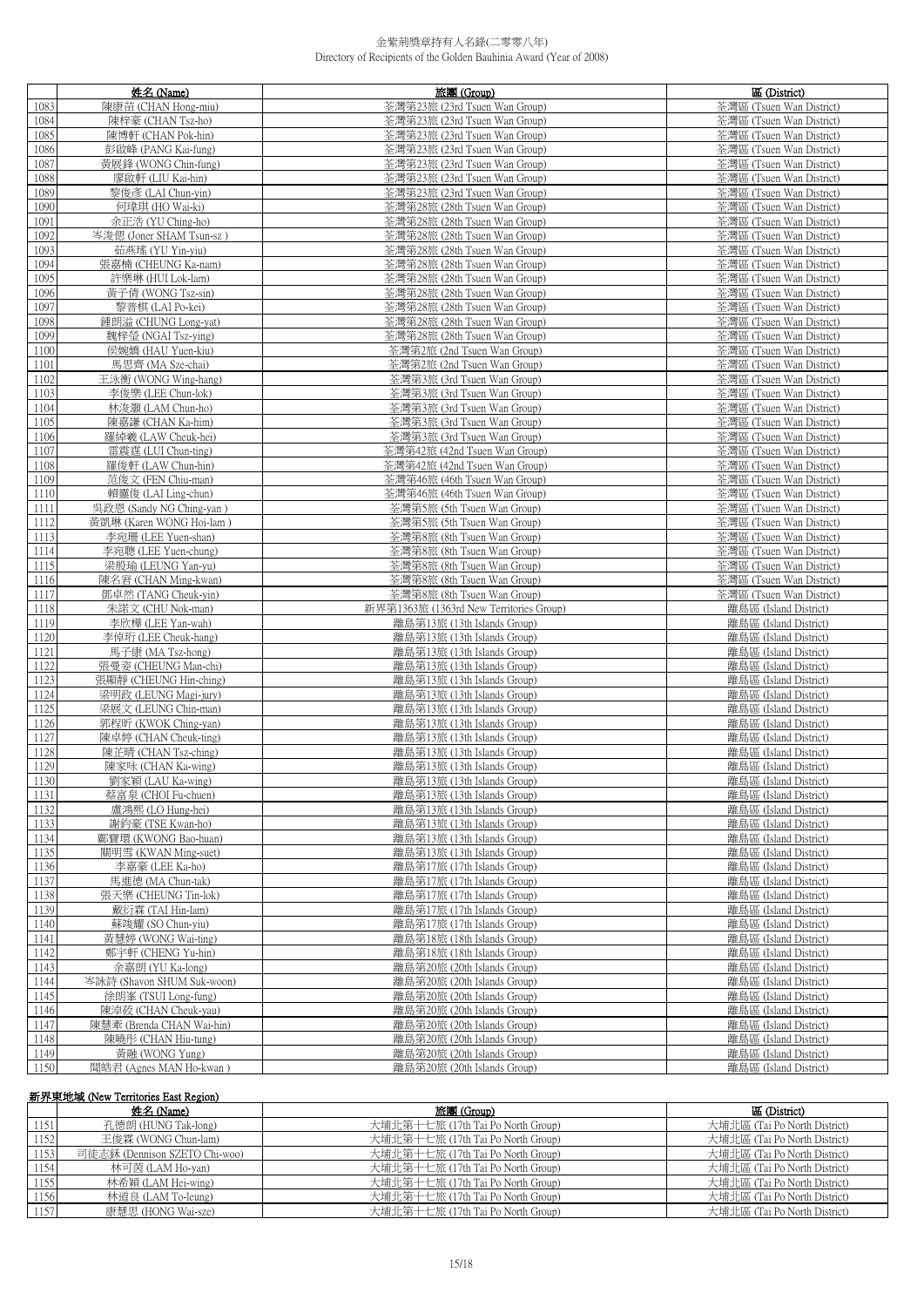|              | 姓名 (Name)                                  | 旅團 (Group)                                                             | 區 (District)                                                 |
|--------------|--------------------------------------------|------------------------------------------------------------------------|--------------------------------------------------------------|
| 1158         | 張楚雯 (CHEUNG Cho-man)                       | 大埔北第十七旅 (17th Tai Po North Group)                                      | 大埔北區 (Tai Po North District)                                 |
| 1159         | 梁偉麟 (LEUNG Wai-lun)                        | 大埔北第十七旅 (17th Tai Po North Group)                                      | 大埔北區 (Tai Po North District)                                 |
| 1160         | 黃俊皓 (WONG Chun-ho)                         | 大埔北第十七旅 (17th Tai Po North Group)                                      | 大埔北區 (Tai Po North District)                                 |
| 1161         | 黃曉峰 (WONG Hiu-fung)                        | 大埔北第十七旅 (17th Tai Po North Group)                                      | 大埔北區 (Tai Po North District)                                 |
| 1162         | 楊展文 (YEUNG Chin-man)                       | 大埔北第十七旅 (17th Tai Po North Group)                                      | 大埔北區 (Tai Po North District)                                 |
| 1163         | 溫紹廷 (WAN Siu-ting)                         | 大埔北第十七旅 (17th Tai Po North Group)                                      | 大埔北區 (Tai Po North District)                                 |
| 1164         | 詹敏琦 (CHIM Man-kei)                         | 大埔北第十七旅 (17th Tai Po North Group)                                      | 大埔北區 (Tai Po North District)                                 |
| 1165         | 甄啟堯 (YEON Kai-yiu)                         | 大埔北第十七旅 (17th Tai Po North Group)                                      | 大埔北區 (Tai Po North District)                                 |
| 1166         | 趙詠彤 (CHIU Wing-tung)                       | 大埔北第十七旅 (17th Tai Po North Group)                                      | 大埔北區 (Tai Po North District)                                 |
| 1167         | 劉梓豪 (LAU Tsz-ho)                           | 大埔北第十七旅 (17th Tai Po North Group)                                      | 大埔北區 (Tai Po North District)                                 |
| 1168         | 潘晉森 (POON Chun-sum)                        | 大埔北第十七旅 (17th Tai Po North Group)                                      | 大埔北區 (Tai Po North District)                                 |
| 1169         | 鄧凱譽 (TANG Hoi-yu)                          | 大埔北第十七旅 (17th Tai Po North Group)                                      | 大埔北區 (Tai Po North District)                                 |
| 1170         | 鄭伊婷 (CHENG Yi-ting)                        | 大埔北第十七旅 (17th Tai Po North Group)                                      | 大埔北區 (Tai Po North District)                                 |
| 1171         | 黎曉君 (LAI Hiu-kwan)                         | 大埔北第十七旅 (17th Tai Po North Group)                                      | 大埔北區 (Tai Po North District)                                 |
| 1172         | 關子傑 (KWAN Tsz-kit)                         | 大埔北第十七旅 (17th Tai Po North Group)                                      | 大埔北區 (Tai Po North District)                                 |
| 1173         | 李皓倫 (LEE Ho-lun)                           | 大埔北第六旅 (6th Tai Po North Group)                                        | 大埔北區 (Tai Po North District)                                 |
| 1174         | 周秉賢 (CHOW Ping-yin)                        | 大埔北第六旅 (6th Tai Po North Group)                                        | 大埔北區 (Tai Po North District)                                 |
| 1175         | 林芷筠 (LAM Tsz-kwan)                         | 大埔北第六旅 (6th Tai Po North Group)                                        | 大埔北區 (Tai Po North District)                                 |
| 1176         | 徐敬然 (CHUI King-yin)                        | 大埔北第六旅 (6th Tai Po North Group)                                        | 大埔北區 (Tai Po North District)                                 |
| 1177         | 馬啟迪 (MA Kai-tik)                           | 大埔北第六旅 (6th Tai Po North Group)                                        | 大埔北區 (Tai Po North District)                                 |
| 1178         | 高德才 (KO Tak-choi)                          | 大埔北第六旅 (6th Tai Po North Group)                                        | 大埔北區 (Tai Po North District)                                 |
| 1179         | 潘嘉浚 (POON Ka-chun)                         | 大埔北第六旅 (6th Tai Po North Group)                                        | 大埔北區 (Tai Po North District)                                 |
| 1180         | 關樂恩 (KWAN Lok-yan)                         | 大埔北第六旅 (6th Tai Po North Group)                                        | 大埔北區 (Tai Po North District)                                 |
| 1181         | 何偉綸 (HO Wai-lun)                           | 新界東第一四七六旅 (1476th New Territories East Group)                          | 大埔北區 (Tai Po North District)                                 |
| 1182         | 謝澤濱 (TSE Chak-pan)                         | 新界東第一四七六旅 (1476th New Territories East Group)                          | 大埔北區 (Tai Po North District)                                 |
| 1183         | 謝澤豐 (TSE Chak-fung)                        | 新界東第一四七六旅 (1476th New Territories East Group)                          | 大埔北區 (Tai Po North District)                                 |
| 1184         | 譚彥青 (TAM Yin-ching)                        | 新界東第一四七六旅 (1476th New Territoriories East Group)                       | 大埔北區 (Tai Po North District)                                 |
| 1185         | 林金麗 (LAM Kam-lai)                          | 大埔南第二十一旅 (21st Tai Po South Group)                                     | 大埔南區 (Tai Po South District)                                 |
| 1186         | 徐曉霖 (TSUI Hiu-lam)                         | 大埔南第二十一旅 (21st Tai Po South Group)                                     | 大埔南區 (Tai Po South District)                                 |
| 1187         | 黃韻妍 (WONG Wan-in)                          | 大埔南第二十一旅 (21st Tai Po South Group)                                     | 大埔南區 (Tai Po South District)                                 |
| 1188         | 楊詠倫 (Matthew YEUNG Wing-lun)               | 大埔南第二十一旅 (21st Tai Po South Group)                                     | 大埔南區 (Tai Po South District)                                 |
| 1189         | 潘翰諺 (POON Hon-yin)                         | 大埔南第二十一旅 (21st Tai Po South Group)                                     | 大埔南區 (Tai Po South District)                                 |
| 1190         | 李樂軒 (LEE Lok-hin)                          | 大埔南第二十四旅 (24th Tai Po South Group)                                     | 大埔南區 (Tai Po South District)                                 |
| 1191         | 馮菀柔 (FUNG Yuen-yau)                        | 大埔南第二十四旅 (24th Tai Po South Group)                                     | 大埔南區 (Tai Po South District)                                 |
| 1192         | 黃欣怡 (WONG Yan-yi)                          | 大埔南第二十四旅 (24th Tai Po South Group)                                     | 大埔南區 (Tai Po South District)                                 |
| 1193         | 李明恩 (LEE Ming-yan)                         | 大埔南第二旅 (2nd Tai Po South Group)                                        | 大埔南區 (Tai Po South District)                                 |
| 1194         | 陳展弘 (CHAN Chin-wang)                       | 大埔南第二旅 (2nd Tai Po South Group)                                        | 大埔南區 (Tai Po South District)                                 |
| 1195         | 廖賢峰 (LIU Yin-fung)                         | 大埔南第二旅 (2nd Tai Po South Group)                                        | 大埔南區 (Tai Po South District)                                 |
| 1196         | 甄君正 (YAN Kwan-ching)                       | 大埔南第二旅 (2nd Tai Po South Group)                                        | 大埔南區 (Tai Po South District)                                 |
| 1197         | 鄭純恩 (CHENG Shun-yan)                       | 大埔南第二旅 (2nd Tai Po South Group)                                        | 大埔南區 (Tai Po South District)                                 |
| 1198         | 黎嘉希 (LAI Ka-hei)                           | 大埔南第二旅 (2nd Tai Po South Group)                                        | 大埔南區 (Tai Po South District)                                 |
| 1199         | 霍羲庭 (FOK Hei-ting)                         | 大埔南第二旅 (2nd Tai Po South Group)                                        | 大埔南區 (Tai Po South District)                                 |
| 1200         | 吳子健 (NG Tsz-kin)                           | 大埔南第十七旅 (17th Tai Po South Group)                                      | 大埔南區 (Tai Po South District)                                 |
| 1201         | 李若菲 (LEE Yeuk-fei)                         | 大埔南第十七旅 (17th Tai Po South Group)                                      | 大埔南區 (Tai Po South District)                                 |
| 1202<br>1203 | 李海邦 (LEE Hoi-bon)                          | 大埔南第十七旅 (17th Tai Po South Group)<br>大埔南第十七旅 (17th Tai Po South Group) | 大埔南區 (Tai Po South District)<br>大埔南區 (Tai Po South District) |
| 1204         | 李嘉傑 (LEE Ka-kit)<br>冼偉雄 (SIN Wai-hung)     | 大埔南第十七旅 (17th Tai Po South Group)                                      | 大埔南區 (Tai Po South District)                                 |
| 1205         | 袁碩謙 (YUEN Shek-him)                        | 大埔南第十七旅 (17th Tai Po South Group)                                      | 大埔南區 (Tai Po South District)                                 |
| 1206         | 張君勵 (CHEUNG Kwan-lai)                      | 大埔南第十七旅 (17th Tai Po South Group)                                      | 大埔南區 (Tai Po South District)                                 |
| 1207         | 陳曉楓 (CHAN Hiu-fung)                        | 大埔南第十七旅 (17th Tai Po South Group)                                      | 大埔南區 (Tai Po South District)                                 |
| 1208         | 黃文聰 (WONG Man-chung)                       | 大埔南第十七旅 (17th Tai Po South Group)                                      | 大埔南區 (Tai Po South District)                                 |
| 1209         | 黃宇芳 (WONG Yue-fong)                        | 大埔南第十七旅 (17th Tai Po South Group)                                      | 大埔南區 (Tai Po South District)                                 |
| 1210         | 黃頌賢 (WONG Chung-yin)                       | 大埔南第十七旅 (17th Tai Po South Group)                                      | 大埔南區 (Tai Po South District)                                 |
| 1211         | 楊容玉 (YEUNG Yung-yuk)                       | 大埔南第十七旅 (17th Tai Po South Group)                                      | 大埔南區 (Tai Po South District)                                 |
| 1212         | 劉正星 (LAU Ching-sing)                       | 大埔南第十七旅 (17th Tai Po South Group)                                      | 大埔南區 (Tai Po South District)                                 |
|              | 1213 歐陽懿德 (Haley Frances AU YEUNG Yee-tak) | 大埔南第十七旅 (17th Tai Po South Group)                                      | 大埔南區 (Tai Po South District)                                 |
| 1214         | 蔡宛儀 (CHOI Uen-yee)                         | 大埔南第十七旅 (17th Tai Po South Group)                                      | 大埔南區 (Tai Po South District)                                 |
| 1215         | 談啟烽 (TAM Kai-fung)                         | 大埔南第十七旅 (17th Tai Po South Group)                                      | 大埔南區 (Tai Po South District)                                 |
| 1216         | 鄭詠洵 (CHENG Wing-shun)                      | 大埔南第十七旅 (17th Tai Po South Group)                                      | 大埔南區 (Tai Po South District)                                 |
| 1217         | 盧倩芝 (LO Sin-gi)                            | 大埔南第十七旅 (17th Tai Po South Group)                                      | 大埔南區 (Tai Po South District)                                 |
| 1218         | 薛可瑩 (SIT Ho-ying)                          | 大埔南第十七旅 (17th Tai Po South Group)                                      | 大埔南區 (Tai Po South District)                                 |
| 1219         | 鍾承軒 (CHUNG Shing-hin)                      | 大埔南第十七旅 (17th Tai Po South Group)                                      | 大埔南區 (Tai Po South District)                                 |
| 1220         | 羅寶鈿 (LO Po-tin)                            | 大埔南第十七旅 (17th Tai Po South Group)                                      | 大埔南區 (Tai Po South District)                                 |
| 1221         | 譚詠之 (TAM Wing-chi)                         | 大埔南第十七旅 (17th Tai Po South Group)                                      | 大埔南區 (Tai Po South District)                                 |
| 1222         | 嚴展皓 (YIM Chin-ho)                          | 大埔南第十七旅 (17th Tai Po South Group)                                      | 大埔南區 (Tai Po South District)                                 |
| 1223         | 嚴康生 (YIM Hong-sang)<br>蘇瑋浚 (SO Wai-tsun)   | 大埔南第十七旅 (17th Tai Po South Group)                                      | 大埔南區 (Tai Po South District)                                 |
| 1224         | 區穎欣 (AU Wing-yan)                          | 大埔南第十七旅 (17th Tai Po South Group)                                      | 大埔南區 (Tai Po South District)<br>大埔南區 (Tai Po South District) |
| 1225<br>1226 | 梁棨彥 (LEUNG Kai-yin)                        | 大埔南第四十旅 (40th Tai Po South Group)<br>大埔南第四十旅 (40th Tai Po South Group) | 大埔南區 (Tai Po South District)                                 |
| 1227         | 黃正諭 (WONG Ching-yu)                        | 大埔南第四十旅 (40th Tai Po South Group)                                      | 大埔南區 (Tai Po South District)                                 |
| 1228         | 黃敏慧 (WONG Man-wai)                         | 大埔南第四十旅 (40th Tai Po South Group)                                      | 大埔南區 (Tai Po South District)                                 |
| 1229         | 黃詠彤 (WONG Wing-tung)                       | 大埔南第四十旅 (40th Tai Po South Group)                                      | 大埔南區 (Tai Po South District)                                 |
| 1230         | 鄭亦珊 (CHENG Yik-shan)                       | 大埔南第四十旅 (40th Tai Po South Group)                                      | 大埔南區 (Tai Po South District)                                 |
| 1231         | 梁梓匡 (LEUNG Tsz-hong)                       | 新界東第一O五六旅 (1056th New Territories East Group)                          | 大埔南區 (Tai Po South District)                                 |
| 1232         | 陳芍希 (CHAN Cheuk-hei)                       | 新界東第一O五六旅 (1056th New Territories East Group)                          | 大埔南區 (Tai Po South District)                                 |
| 1233         | 麥皓嵐 (MAK Ho-nam)                           | 新界東第一O五六旅 (1056th New Territories East Group)                          | 大埔南區 (Tai Po South District)                                 |
| 1234         | 黃穎蕎 (WONG Wing-kiu)                        | 新界東第一O五六旅 (1056th New Territories East Group)                          | 大埔南區 (Tai Po South District)                                 |
| 1235         | 劉名峰 (LAU Ming-fung)                        | 新界東第一O五六旅 (1056th New Territories East Group)                          | 大埔南區 (Tai Po South District)                                 |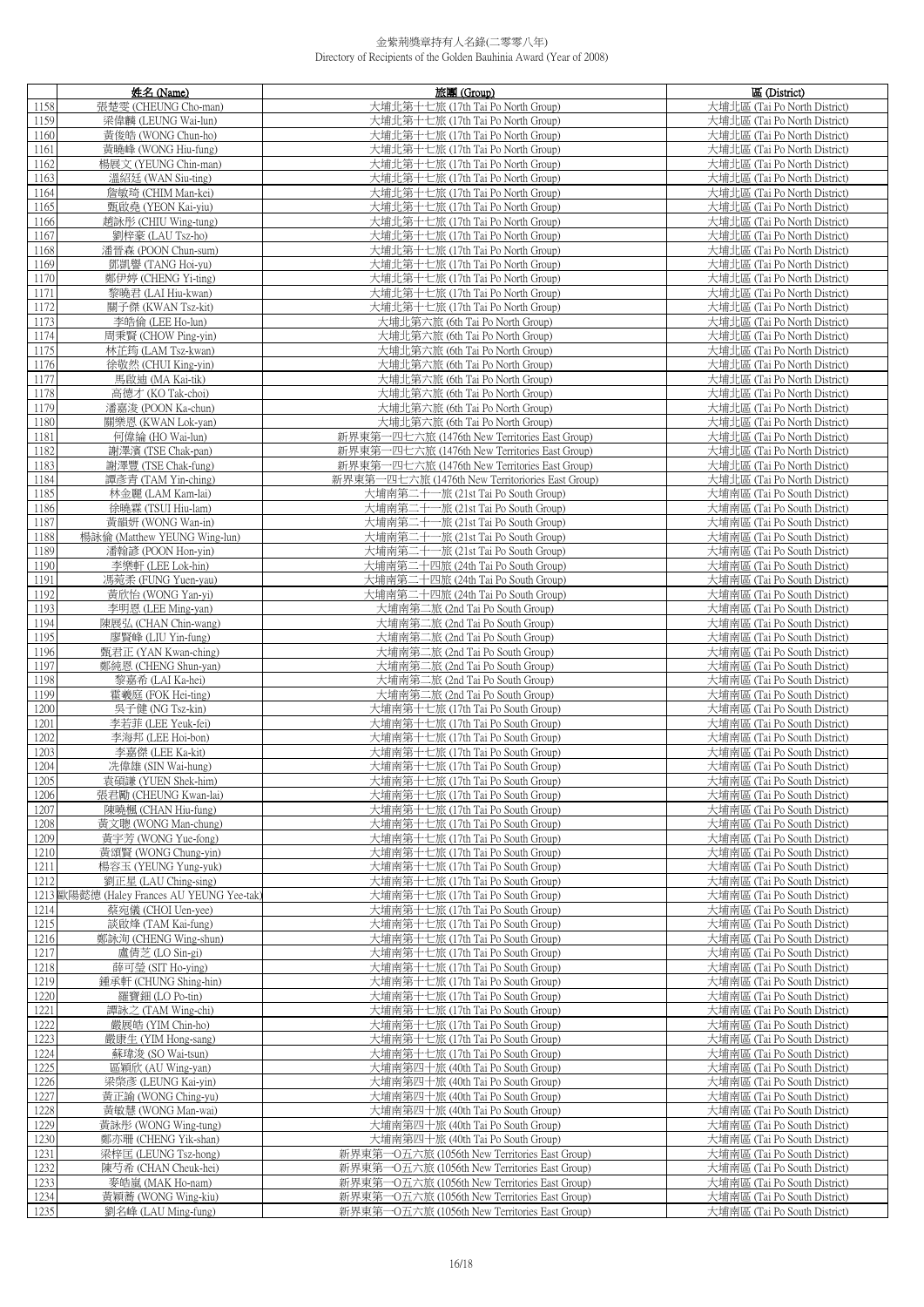|              | 姓名 (Name)                                             | 旅團 (Group)                                                                                     | 區 (District)                                                 |
|--------------|-------------------------------------------------------|------------------------------------------------------------------------------------------------|--------------------------------------------------------------|
| 1236         | 蔡苑儀 (CHOI Uen-yee)                                    | 新界東第一O五六旅 (1056th New Territories East Group)                                                  | 大埔南區 (Tai Po South District)                                 |
| 1237         | 鄭詠恩 (CHENG Wing-yan)                                  | 新界東第一O五六旅 (1056th New Territories East Group)                                                  | 大埔南區 (Tai Po South District)                                 |
| 1238         | 謝坤融 (TSE Kwan-yung)                                   | 新界東第一O五六旅 (1056th New Territories East Group)                                                  | 大埔南區 (Tai Po South District)                                 |
| 1239         | 譚穎姿 (TAM Wing-chi)                                    | 新界東第一O五六旅 (1056th New Territories East Group)                                                  | 大埔南區 (Tai Po South District)                                 |
| 1240         | 余芷彤 (YU Ji-tung)                                      | 沙田北第五旅 (5th Shatin North Group)                                                                | 沙田北區 (Shatin North District)                                 |
| 1241         | 李卓濤 (LEE Cheuk-to)                                    | 沙田北第五旅 (5th Shatin North Group)                                                                | 沙田北區 (Shatin North District)                                 |
| 1242         | 李思穎 (LEE Sze-wing)                                    | 沙田北第五旅 (5th Shatin North Group)                                                                | 沙田北區 (Shatin North District)                                 |
| 1243         | 陳美慧 (CHAN Mei-wai)                                    | 沙田北第五旅 (5th Shatin North Group)                                                                | 沙田北區 (Shatin North District)                                 |
| 1244         | 陳凱欣 (CHAN Hoi-yan)                                    | 沙田北第五旅 (5th Shatin North Group)                                                                | 沙田北區 (Shatin North District)                                 |
| 1245         | 陳德智 (CHAN Tak-chi)                                    | 沙田北第五旅 (5th Shatin North Group)                                                                | 沙田北區 (Shatin North District)                                 |
| 1246<br>1247 | 孔曉峰 (Issac HUNG Hiu-fung)<br>吳焯熙 (Rondy NG Cheuk-hei) | 新界東第一二O九旅 (1209th New Territories East Group)<br>新界東第一二O九旅 (1209th New Territories East Group) | 沙田北區 (Shatin North District)                                 |
| 1248         | 李浩鋒 (Alex LEE Ho-fung)                                | 新界東第一二O九旅 (1209th New Territories East Group)                                                  | 沙田北區 (Shatin North District)<br>沙田北區 (Shatin North District) |
| 1249         | 卓曉詩 (CHEUK Hiu-si)                                    | 新界東第一二O九旅 (1209th New Territories East Group)                                                  | 沙田北區 (Shatin North District)                                 |
| 1250         | 鄺智樂 (Rocky KWONG Chi-lok)                             | 新界東第一二O九旅 (1209th New Territories East Group)                                                  | 沙田北區 (Shatin North District)                                 |
| 1251         | 羅俊豪 (LOR Chun-ho)                                     | 沙田西第十旅 (10th Shatin West Group)                                                                | 沙田西區 (Shatin West District)                                  |
| 1252         | 張惠怡 (CHEUNG Wai-yee)                                  | 沙田西第三十七旅 (37th Shatin West Group)                                                              | 沙田西區 (Shatin West District)                                  |
| 1253         | 陳雪盈 (CHAN Suet-ying)                                  | 沙田西第三十七旅 (37th Shatin West Group)                                                              | 沙田西區 (Shatin West District)                                  |
| 1254         | 蘇冠熹 (SO Koon-hei)                                     | 沙田西第三十七旅 (37th Shatin West Group)                                                              | 沙田西區 (Shatin West District)                                  |
| 1255         | 朱家顥 (Bernard CHU Ka-hou)                              | 新界東第一一一O旅 (1110th New Territories East Group)                                                  | 沙田西區 (Shatin West District)                                  |
| 1256         | 楊洛軒 (Alex YEUNG Lok-hin)                              | 新界東第一一〇旅 (1110th New Territories East Group)                                                   | 沙田西區 (Shatin West District)                                  |
| 1257         | 葉俊廷 (YIP Chun-ting)                                   | 新界東第一一一O旅 (1110th New Territories East Group)                                                  | 沙田西區 (Shatin West District)                                  |
| 1258         | 簡卓晞 (KAN Cheuk-hei)                                   | 新界東第一一一O旅 (1110th New Territories East Group)                                                  | 沙田西區 (Shatin West District)                                  |
| 1259         | 何俊傑 (HO Chun-kit)                                     | 沙田東第八旅 (8th Shatin East Group)                                                                 | 沙田東區 (Shatin East District)                                  |
| 1260         | 何嘉娸 (Kerith HO)                                       | 沙田東第八旅 (8th Shatin East Group)                                                                 | 沙田東區 (Shatin East District)                                  |
| 1261<br>1262 | 吳梓穎 (NG Tsz-wing)<br>凌卓謙 (LING Cheuk-him)             | 沙田東第八旅 (8th Shatin East Group)<br>沙田東第八旅 (8th Shatin East Group)                               | 沙田東區 (Shatin East District)<br>沙田東區 (Shatin East District)   |
| 1263         | 張恒遠 (CHEUNG Hang-yuen)                                | 沙田東第八旅 (8th Shatin East Group)                                                                 | 沙田東區 (Shatin East District)                                  |
| 1264         | 梁恩朗 (LEUNG Yan-long)                                  | 沙田東第八旅 (8th Shatin East Group)                                                                 | 沙田東區 (Shatin East District)                                  |
| 1265         | 莊浩琛 (JON Ho-sum)                                      | 沙田東第八旅 (8th Shatin East Group)                                                                 | 沙田東區 (Shatin East District)                                  |
| 1266         | 陳樂恒 (CHAN Lok-hang)                                   | 沙田東第八旅 (8th Shatin East Group)                                                                 | 沙田東區 (Shatin East District)                                  |
| 1267         | 陳靄怡 (CHAN Hoi-yee)                                    | 沙田東第八旅 (8th Shatin East Group)                                                                 | 沙田東區 (Shatin East District)                                  |
| 1268         | 黃德浩 (WONG Tak-ho)                                     | 沙田東第八旅 (8th Shatin East Group)                                                                 | 沙田東區 (Shatin East District)                                  |
| 1269         | 蔡俊軒 (CHOI Chun-hin)                                   | 沙田東第八旅 (8th Shatin East Group)                                                                 | 沙田東區 (Shatin East District)                                  |
| 1270         | 鄭冠彤 (CHENG Kwun-tung)                                 | 沙田東第八旅 (8th Shatin East Group)                                                                 | 沙田東區 (Shatin East District)                                  |
| 1271         | 譚銘全 (TAM Ming-chuen)                                  | 沙田東第八旅 (8th Shatin East Group)                                                                 | 沙田東區 (Shatin East District)                                  |
| 1272         | 池皓文 (CHI Ho-man)                                      | 沙田東第十八旅 (18th Shatin South Group)                                                              | 沙田東區 (Shatin East District)                                  |
| 1273         | 何詠恩 (HO Wing-yan)                                     | 沙田東第十八旅 (18th Shatin South Group)                                                              | 沙田東區 (Shatin East District)                                  |
| 1274<br>1275 | 何綽昇 (HO Cheuk-sing)<br>邱朗(YAU Long)                   | 沙田東第十八旅 (18th Shatin South Group)<br>沙田東第十八旅 (18th Shatin South Group)                         | 沙田東區 (Shatin East District)<br>沙田東區 (Shatin East District)   |
| 1276         | 梁綺婷 (LEUNG Yee-ting)                                  | 沙田東第十八旅 (18th Shatin South Group)                                                              | 沙田東區 (Shatin East District)                                  |
| 1277         | 陳樂彤 (CHAN Lok-tung)                                   | 沙田東第十八旅 (18th Shatin South Group)                                                              | 沙田東區 (Shatin East District)                                  |
| 1278         | 彭思澄 (PANG Sze-ching)                                  | 沙田東第十八旅 (18th Shatin South Group)                                                              | 沙田東區 (Shatin East District)                                  |
| 1279         | 黃祉詠 (WONG Tsz-wing)                                   | 沙田東第十八旅 (18th Shatin South Group)                                                              | 沙田東區 (Shatin East District)                                  |
| 1280         | 黃嘉怡 (WONG Ka-yi)                                      | 沙田東第十八旅 (18th Shatin South Group)                                                              | 沙田東區 (Shatin East District)                                  |
| 1281         | 劉建均 (LAU Kin-kwan)                                    | 沙田東第三十六旅 (36th Shatin East Group)                                                              | 沙田東區 (Shatin East District)                                  |
| 1282         | 何卓朗 (HO Cheuk-long)                                   | 沙田東第六旅 (6th Shatin East Group)                                                                 | 沙田東區 (Shatin East District)                                  |
| 1283         | 吳偉銘 (NG Wai-ming)                                     | 沙田東第六旅 (6th Shatin East Group)                                                                 | 沙田東區 (Shatin East District)                                  |
| 1284         | 梁凱貽 (LEUNG Hoi-yee)                                   | 沙田東第六旅 (6th Shatin East Group)                                                                 | 沙田東區 (Shatin East District)                                  |
| 1285<br>1286 | 鄭子晴 (CHANG Tsz-ching)<br>鄭子穎 (CHANG Tsz-wing)         | 沙田東第六旅 (6th Shatin East Group)<br>沙田東第六旅 (6th Shatin East Group)                               | 沙田東區 (Shatin East District)<br>沙田東區 (Shatin East District)   |
| 1287         | 尹頌仁 (WAN Chung-yan)                                   | 沙田南第十六旅 (16th Shatin South Group)                                                              | 沙田南區 (Shatin South District)                                 |
| 1288         | 孟家鋒 (MANG Ka-fung)                                    | 沙田南第十六旅 (16th Shatin South Group)                                                              | 沙田南區 (Shatin South District)                                 |
| 1289         | 孫梓程 (SUEN Chi-ching)                                  | 沙田南第十六旅 (16th Shatin South Group)                                                              | 沙田南區 (Shatin South District)                                 |
| 1290         | 莫焯傑 (MOK Cheuk-kit)                                   | 沙田南第十六旅 (16th Shatin South Group)                                                              | 沙田南區 (Shatin South District)                                 |
| 1291         | 莫鎧靖 (MOK Hoi-ching)                                   | 沙田南第十六旅 (16th Shatin South Group)                                                              | 沙田南區 (Shatin South District)                                 |
| 1292         | 陳穎康 (CHAN Wing-hong)                                  | 沙田南第十六旅 (16th Shatin South Group)                                                              | 沙田南區 (Shatin South District)                                 |
| 1293         | 趙曉欣 (CHIU Hiu-yan)                                    | 沙田南第十六旅 (16th Shatin South Group)                                                              | 沙田南區 (Shatin South District)                                 |
| 1294         | 鍾凱瑩 (Cherry CHUNG Hoi-ying)                           | 沙田南第十六旅 (16th Shatin South Group)                                                              | 沙田南區 (Shatin South District)                                 |
| 1295         | 蒲頌謙 (PO Chung-him)                                    | 沙田南第三十六旅 (36th Shatin South Group)                                                             | 沙田南區 (Shatin South District)                                 |
| 1296         | 蕭駿煒 (SIU Tsun-wai)                                    | 沙田南第三十六旅 (36th Shatin South Group)                                                             | 沙田南區 (Shatin South District)                                 |
| 1297<br>1298 | 謝尚志 (Brian TSE Sheung-chi)<br>何詠彤 (HO Wing-tung)      | 沙田南第三十旅 (30th Shatin South Group)<br>沙田南第五十九旅 (59th Shatin South Group)                        | 沙田南區 (Shatin South District)<br>沙田南區 (Shatin South District) |
| 1299         | 林沛匡 (LAM Pui-hong)                                    | 沙田南第五十九旅 (59th Shatin South Group)                                                             | 沙田南區 (Shatin South District)                                 |
| 1300         | 陳德駿 (CHAN Tak-chun)                                   | 沙田南第五十九旅 (59th Shatin South Group)                                                             | 沙田南區 (Shatin South District)                                 |
| 1301         | 江衍翹 (KONG Hin-kiu)                                    | 沙田南第四十五旅 (45th Shatin South Group)                                                             | 沙田南區 (Shatin South District)                                 |
| 1302         | 何星餘 (HO Sing-yu)                                      | 沙田南第四十五旅 (45th Shatin South Group)                                                             | 沙田南區 (Shatin South District)                                 |
| 1303         | 許皓琦 (HU Ho-kei)                                       | 沙田南第四十五旅 (45th Shatin South Group)                                                             | 沙田南區 (Shatin South District)                                 |
| 1304         | 黃皓城 (WONG Ho-shing)                                   | 沙田南第四十五旅 (45th Shatin South Group)                                                             | 沙田南區 (Shatin South District)                                 |
| 1305         | 謝欣盈 (TSE Yan-ying)                                    | 沙田南第四十五旅 (45th Shatin South Group)                                                             | 沙田南區 (Shatin South District)                                 |
| 1306         | 王愷琳 (WONG Hoi-lam)                                    | 新界東第一一一八旅 (1118th New Territories East Group)                                                  | 壁峰區 (Pik Fung District)                                      |
| 1307         | 吳莉筠 (NG Lee-kwan)                                     | 新界東第一一一八旅 (1118th New Territories East Group)                                                  | 壁峰區 (Pik Fung District)                                      |
| 1308         | 李靜儀 (LEE Ching-yee)                                   | 新界東第一一一八旅 (1118th New Territories East Group)                                                  | 壁峰區 (Pik Fung District)                                      |
| 1309         | 葉梓浚 (YIP Tsz-chun)                                    | 璧峰第七旅 (7th Pik Fung Group)                                                                     | 壁峰區 (Pik Fung District)                                      |
| 1310         | 葉梓灝 (YIP Tsz-ho)                                      | 璧峰第七旅 (7th Pik Fung Group)                                                                     | 壁峰區 (Pik Fung District)                                      |
| 1311<br>1312 | 葉淑賢 (IP Shuk-yin)<br>袁佩詩 (YUEN Pui-sze)               | 璧峰第七旅 (7th Pik Fung Group)<br>璧峰第十四旅 (14th Pik Fung Group)                                     | 壁峰區 (Pik Fung District)<br>壁峰區 (Pik Fung District)           |
| 1313         | 陳嘉晞 (CHAN Ka-hei)                                     | 璧峰第六旅 (6th Pik Fung Group)                                                                     | 壁峰區 (Pik Fung District)                                      |